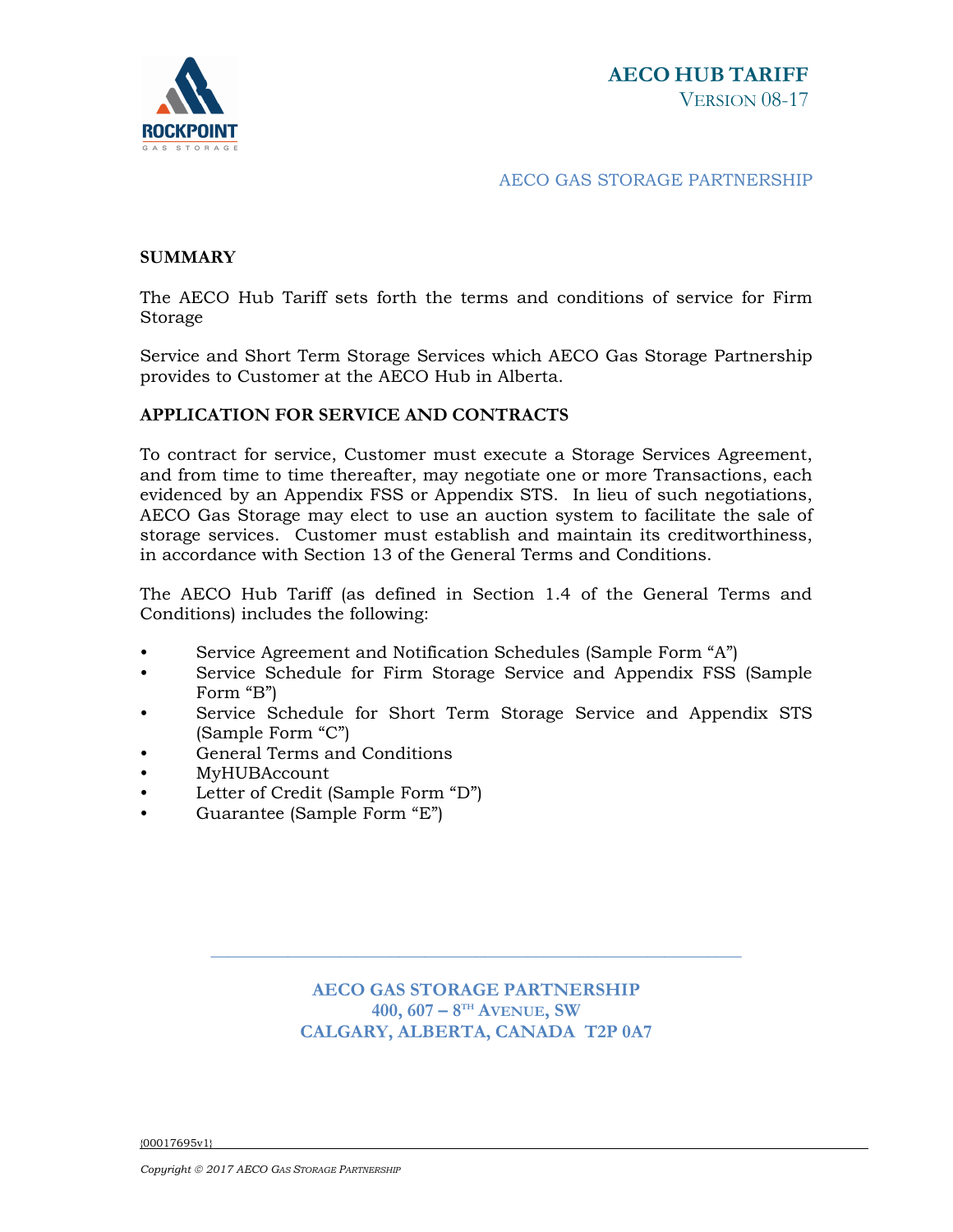



# **TABLE OF CONTENTS**

|    | <b>SECTION</b><br><b>PAGE</b>                           |  |  |
|----|---------------------------------------------------------|--|--|
| I. |                                                         |  |  |
| 1. |                                                         |  |  |
| 2. | CONTRACTING FOR SERVICE, ESTABLISHMENT AND OPERATION OF |  |  |
| 3. | REQUESTS, NOMINATIONS AND CONFIRMATIONS 12              |  |  |
| 4. |                                                         |  |  |
| 5. |                                                         |  |  |
| 6. | TERM END ADJUSTMENT OF STORED INVENTORY17               |  |  |
| 7. |                                                         |  |  |
| 8. | LIABILITY / LIQUIDATED DAMAGES AND / EARLY TERMINATION  |  |  |
| 9. |                                                         |  |  |
|    |                                                         |  |  |
|    |                                                         |  |  |
|    |                                                         |  |  |
|    | 13. ESTABLISHMENT AND RE-ESTABLISHMENT OF CREDIT30      |  |  |
|    | 14. GAS QUALITY AND MEASUREMENT OF SERVICE 33           |  |  |
|    | 15. CONTINUITY OF SERVICE, ALLOCATION OF CAPACITY35     |  |  |
|    |                                                         |  |  |
|    |                                                         |  |  |
| П. |                                                         |  |  |
| 1. |                                                         |  |  |
| 2. |                                                         |  |  |
| 3. |                                                         |  |  |
| 4. |                                                         |  |  |
| 5. |                                                         |  |  |
|    | III. SHORT TERM STORAGE SERVICE SCHEDULE STS 46         |  |  |
| 1. |                                                         |  |  |
|    |                                                         |  |  |
|    |                                                         |  |  |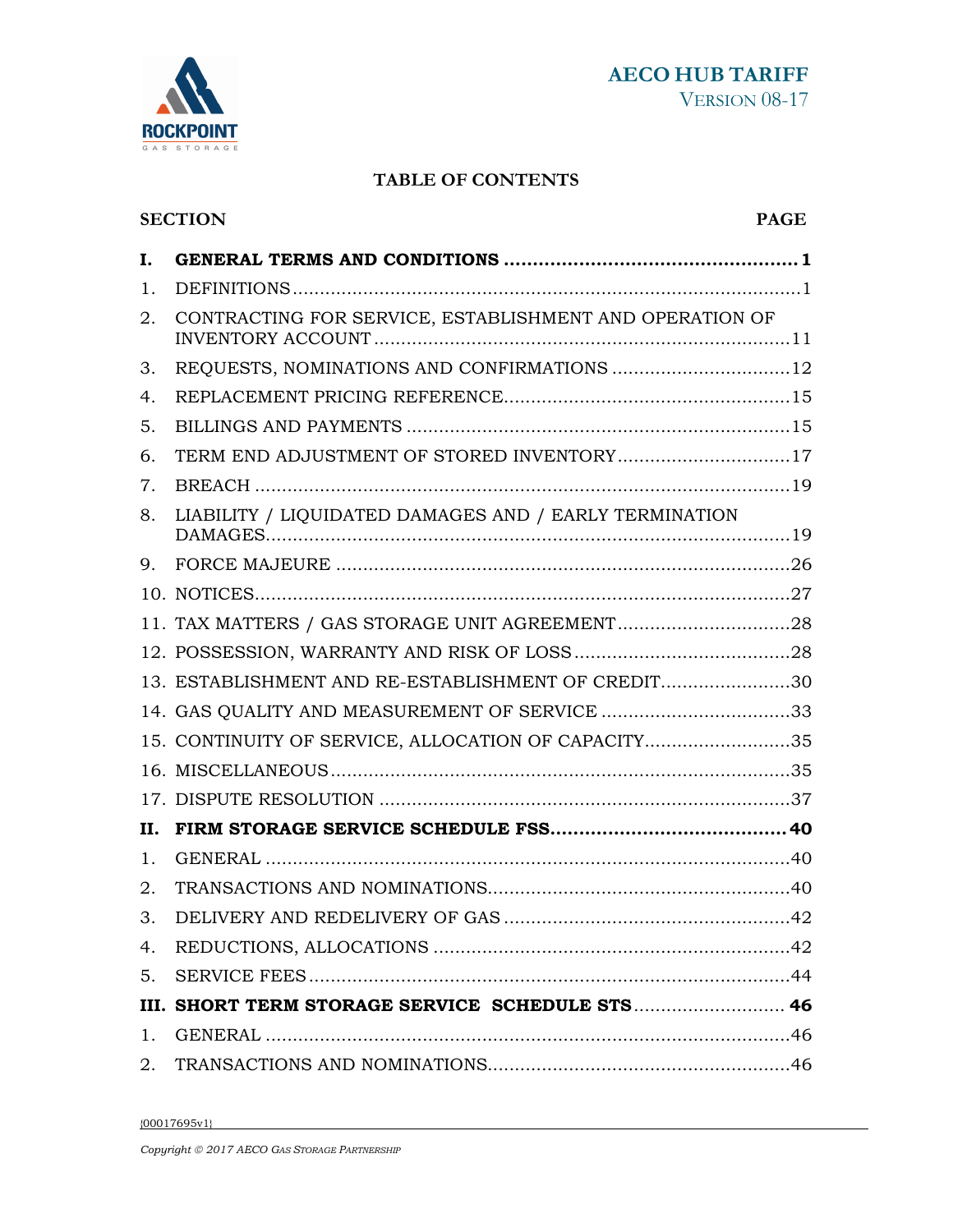

# **TABLE OF CONTENTS**

#### **SECTION PAGE**

| FODM "A" CTODAGE CEDITOES ACREEMENT |  |
|-------------------------------------|--|

| FORM "A" | STORAGE SERVICES AGREEMENT         |
|----------|------------------------------------|
|          | NOTIFICATION SCHEDULE: NGTL SYSTEM |
| FORM "B" | APPENDIX FSS                       |
| FORM "C" | APPENDIX STS                       |
| FORM "D" | LETTER OF CREDIT                   |
| FORM "E" | <b>GUARANTEE</b>                   |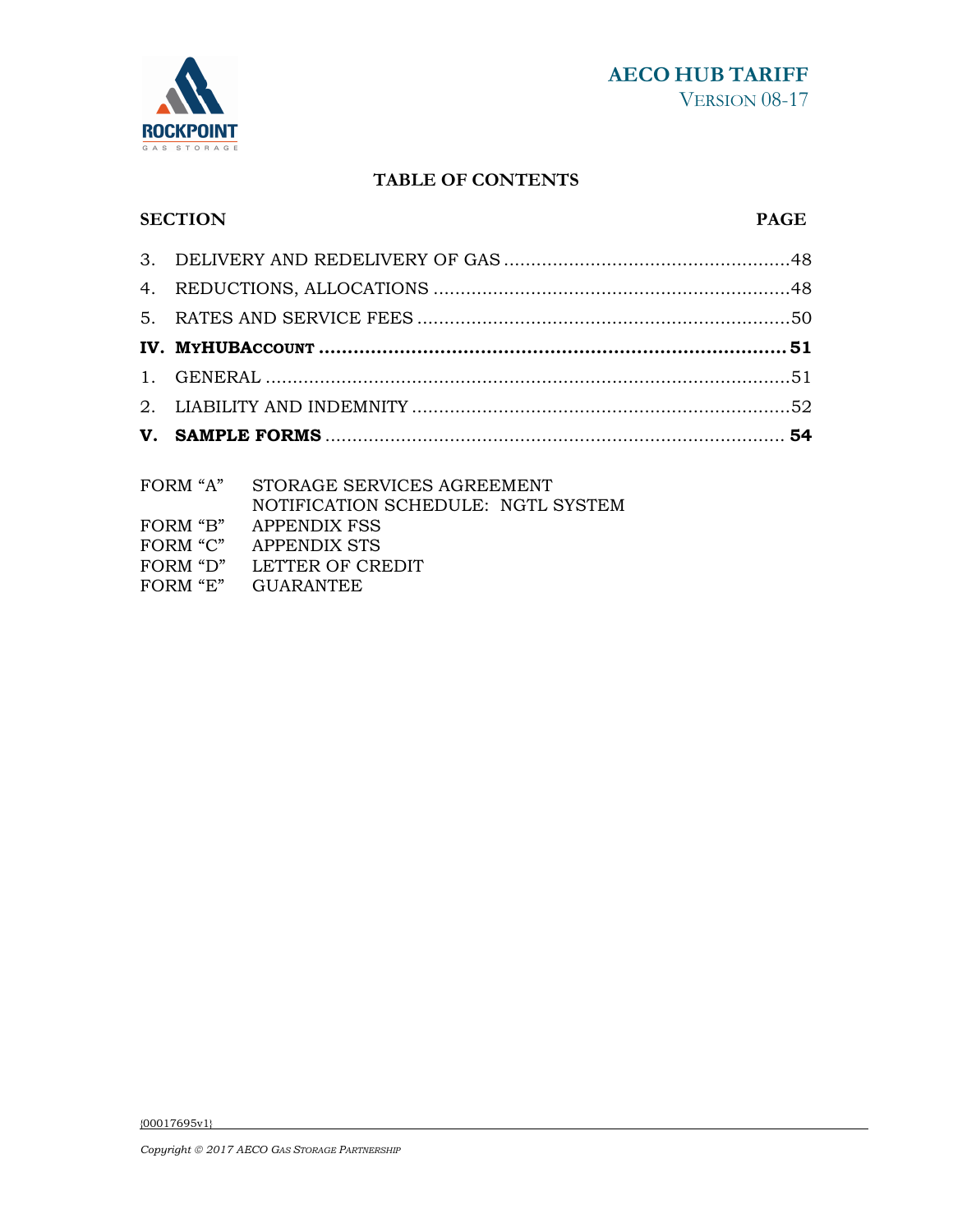

# **I. GENERAL TERMS AND CONDITIONS**

### **1. DEFINITIONS**

Whenever used in the AECO Hub Tariff, the following words and expressions shall have the respective meanings ascribed to them as follows:

- 1.1 "Acceptable Credit Rating" means investment grade. Further defined as a Credit Rating no lower than any of the following: "BBB-" from Standard & Poor's (and/or "Baa3" from Moody's Investors Service, Inc.and/or "BBB" from Fitch, and/or "BBB(low)" from Dominion Bond Rating Service Ltd), and there has been no Material Adverse Change in the ratings as described herein.
- 1.2 "AECO Gas Storage" means AECO Gas Storage Partnership and its successors and permitted assigns. AECO Gas Storage Partnership is an Alberta General Partnership formed and registered on October 14, 2005.
- 1.3 "AECO Hub" means AECO Hub<sup>™</sup> the underground natural Gas storage facilities operated by AECO Gas Storage in the Province of Alberta and accessed through the Service Commencement Point and the Service Termination Point.
- 1.4 "AECO Hub Tariff or Tariff" means the General Terms and Conditions, Firm Storage Service Schedule FSS, Short Term Storage Service Schedule STS, Conditions of Use of MyHUBAccount and Sample Forms (Storage Services Agreement, Appendix FSS, Appendix STS, Letter of Credit, and Guarantee).
- 1.5 "Affiliate" means, with respect to the relationship between corporations, that one of them is controlled by the other or that both of them are controlled by the same Person, corporation or body politic; and for this purpose a corporation will be treated as controlled by those Persons, corporations or bodies politic who own or effectively control, other than by way of security only, sufficient voting shares of the corporation (whether directly through the ownership of shares of the corporation or indirectly through the ownership of shares of another corporation which owns shares of the corporation) to elect the majority of its board of directors. A partnership which is a Party and which is comprised of corporations or partnerships which in each case are Affiliates, as described above, will be treated as an Affiliate of each such corporation or partnership and its other Affiliates.
- 1.6 "Appendix" means a document, of which are set forth as Sample Forms B and C, that adopt the Service Schedule and confirms the particulars of the Transaction that is set forth therein.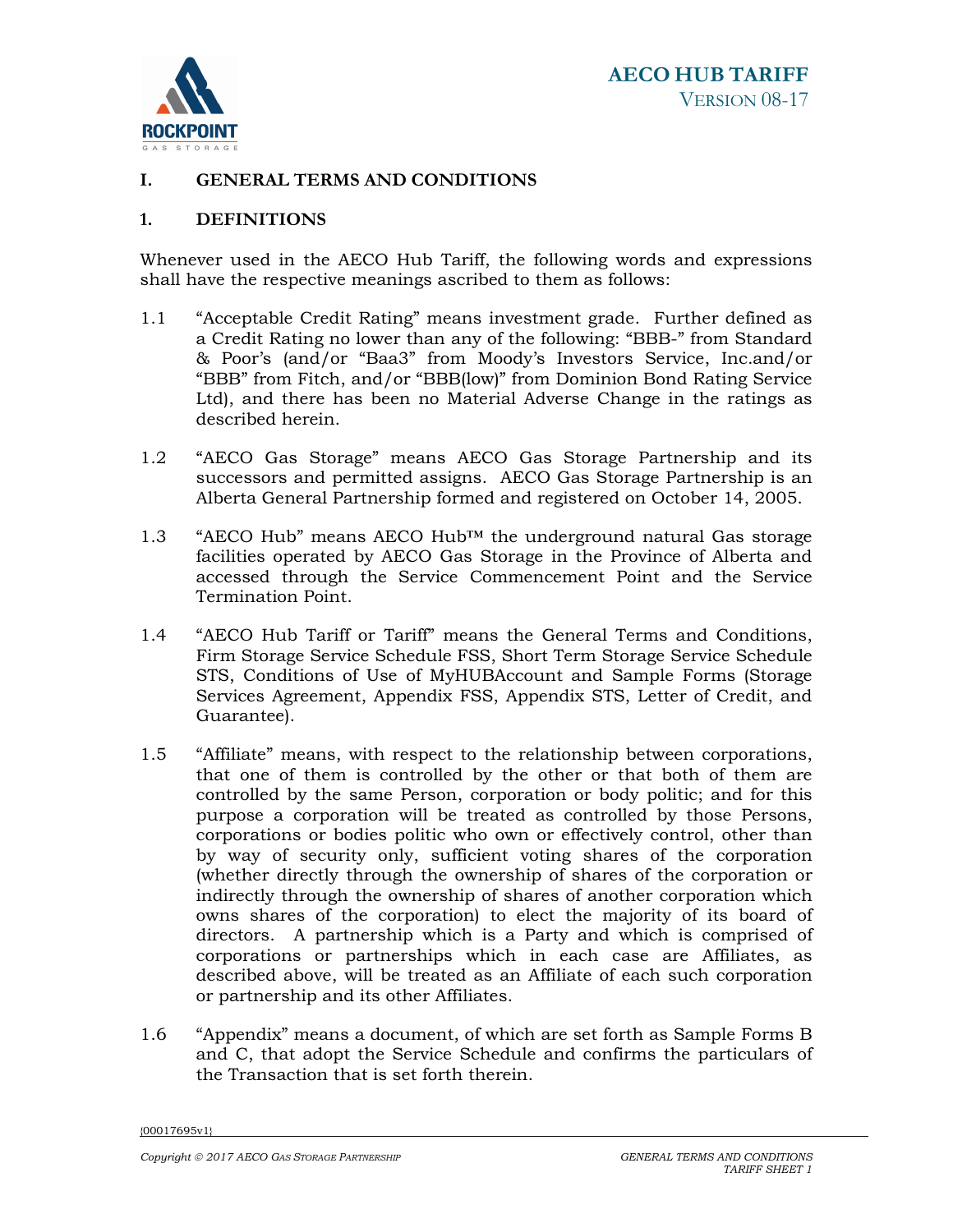

- 1.7 "Appendix FSS" means an Appendix FSS in the form set forth as Sample Form B, evidencing a Transaction between Customer and AECO Gas Storage.
- 1.8 "Appendix STS" means an Appendix STS in the form set forth as Sample Form C, evidencing a Transaction between Customer and AECO Gas Storage.
- 1.9 "Auction" means any on-line auction of storage services that AECO Gas Storage may from time to time offer. Such Auction shall be governed by the terms and conditions, as applicable, of this Tariff¸ along with such additional rules and agreement pursuant to which such Auction is offered by AECO Gas Storage, if any.
- 1.10 "Backstop" means the execution of sales or purchases by AECO Gas Storage, in its sole discretion, which offset the physical flow of Customers' nominations in the event of a potential or actual curtailment of service.
- 1.11 "Billing Month" means the Gas Month immediately preceding the Gas Month in which AECO Gas Storage is required to bill Customer pursuant to Section 5.2.
- 1.12 "Business Day" means any day except a Saturday, Sunday, or statutory holiday under the laws of the province of Alberta.
- 1.13 "Commencement Quantity" means the aggregate quantity of Gas actually delivered or received at the Service Commencement Point.
- 1.14 "Conditions of Use" means the terms and conditions that govern MyHUBAccount as referenced in this AECO Hub Tariff.
- 1.15 "Confidential Information" when used in connection with MyHUBAccount means the confidential information or trade secrets of the transmitting Party and the confidential information and trade secrets of other Persons in favour of whom the transmitting Party has undertaken, or is otherwise bound by, an obligation of confidentiality, regardless of the form of which such information is constituted, excluding however, information that is publicly available other than as a result of the improper conduct of the recipient Party, information that was within the recipient Party's knowledge prior to disclosure by the transmitting Party, and information that has been lawfully disclosed by another source, and when otherwise used, shall have the meaning given in Section 16.13 of the General Terms and Conditions.
- 1.16 "Confirm(s)" or "Confirmed" means the act of making a Confirmation.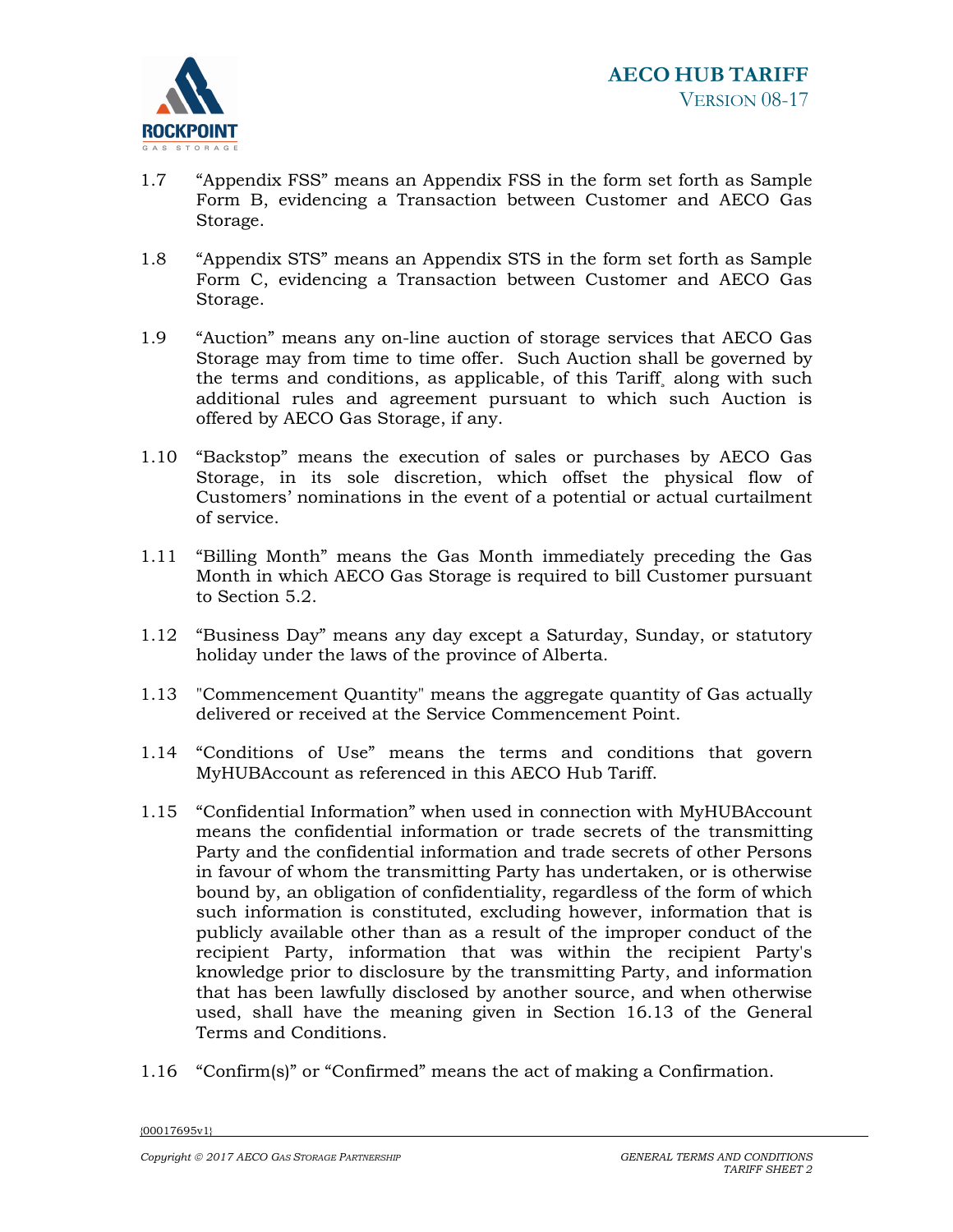

- 1.17 "Confirmation" means the acceptance and confirmation by AECO Gas Storage and a Connecting Pipeline of a Nomination submitted by or on behalf of Customer and must be in writing and sent by mutually agreeable electronic means.
- 1.18 "Connecting Pipeline" means the pipeline system immediately upstream of the Service Commencement Point or immediately downstream of the Service Termination Point, as the case may be, or if there is more than one such pipeline system at the Service Commencement Point or the Service Termination Point, then the pipeline system or systems specified on the Appendix evidencing the Transaction between the Parties. Customers are responsible for their own transportation on the connecting pipeline.
- 1.19 "Credit Rating" means the respective rating provided by Standard & Poor's and/or Moody's Investors Service, Inc. and/or "BBB-" from Fitch, and/or "BBB(low)" from Dominion Bond Rating Service Ltd., that relates to the Customer's corporate family credit rating, the rating given to Customer's senior unsecured long term debt, or the rating of Customer's parent if a parental guarantee has been provided.
- 1.20 "Crown" means Her Majesty the Queen in the Right of Alberta.
- 1.21 "Curtailment Allowance" has the meaning given in Section 4.1 of Schedule FSS.
- 1.22 "Customer" means the Person or Persons who contract for Service at the AECO Hub and includes the Person's or Persons' successors and permitted assigns.
- 1.23 "Default" has the meaning given in Section 7.1 of the General Terms and Conditions.
- 1.24 "Defaulting Party" means the Party who is responsible for a Delivery Default or is responsible for or subject to a Triggering Event.
- 1.25 "Deficient Quantity" means the quantity of Gas which the Defaulting Party failed to deliver or accept, as the case may be, on the Delivery Default Date.
- 1.26 "Delivery Default" means, in respect of any Transaction, the failure by a Party, for any reason not excused by the applicable provisions of the AECO Hub Tariff, to deliver or accept Gas on any Gas Day in accordance with its obligations pursuant to that Transaction.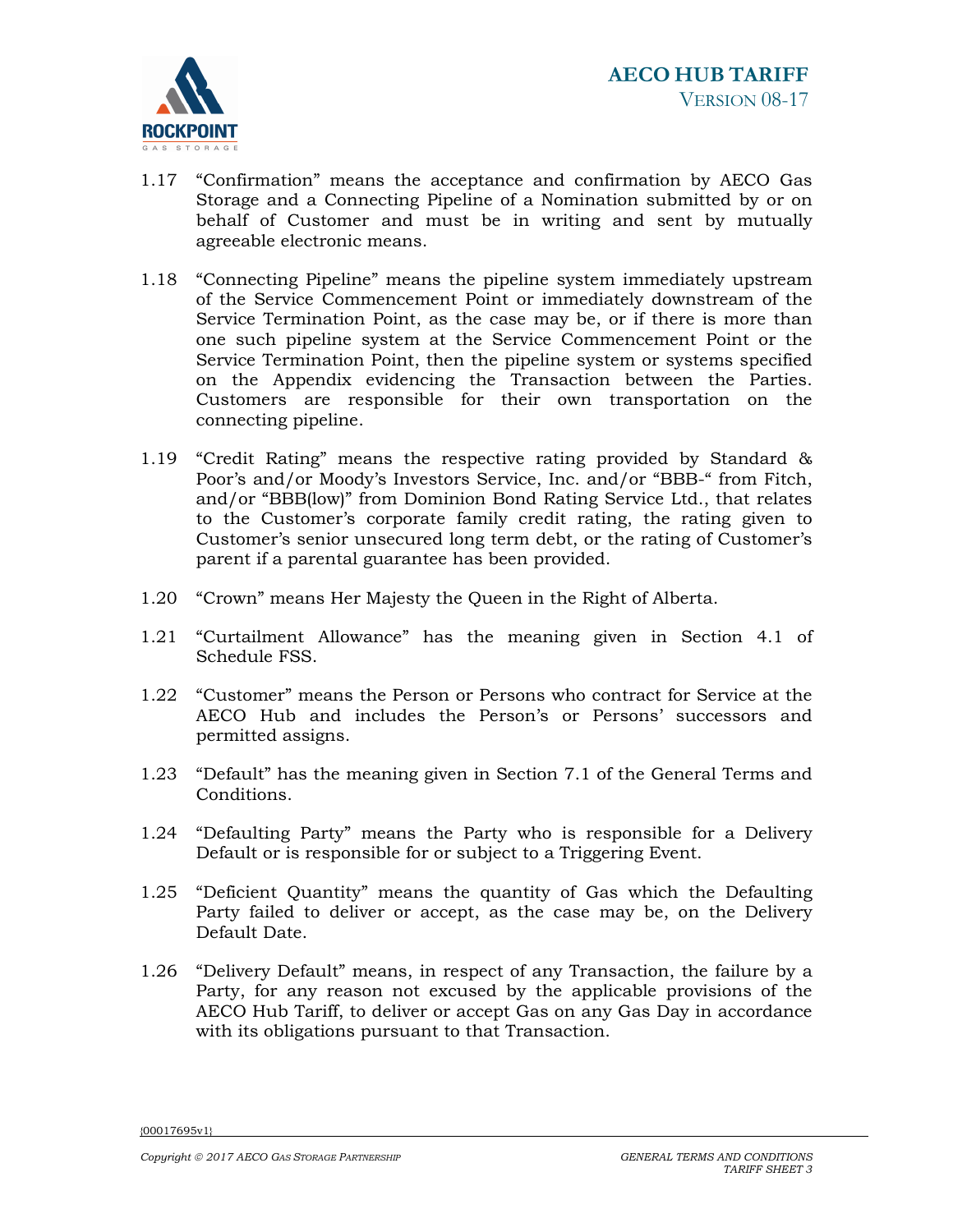

- 1.27 "Delivery Default Date" means the Gas Day on which the Delivery Default occurred.
- 1.28 "Designated Transportation Account" means the Transportation Account specified on the Appendix evidencing the Transaction.
- 1.29 "Document(s)" for the purposes of MyHUBAccount means data that relate to a Transaction in compliance with the Conditions of Use of MyHUBAccount.
- 1.30 "Dollars" or "dollars" or "\$" means Canadian dollars, unless expressly indicated otherwise.
- 1.31 "Early Termination Damages" means the net present value of the economic loss, if any, as calculated pursuant to Section 8, deemed to have been suffered by the Non-Defaulting Party as a result of the early termination of some or all Transactions, as designated by the Non-Defaulting Party in its Early Termination Notice.
- 1.32 "Early Termination Date" has the meaning given in Section 8.7.
- 1.33 "Effective Time" when used in connection with any of the terms "Request", "Nomination" or "Confirmation" means the time when Gas will begin to flow on the Connecting Pipeline in response to such Request, Nomination, or Confirmation.
- 1.34 "Financial Assurance" means an irrevocable standby Letter of Credit, substantially in the form set forth as Sample Form D; a Guarantee substantially in the form set forth as Sample Form E; and given by another Person that has and maintains an Acceptable Credit Rating, or another form of security as provided for in these General Terms and Conditions.
- 1.35 "Financial Statements" means some or all of Customer's current balance sheet, statement of income, statement of retained earnings and statement of changes in financial position and notes as reasonably required by AECO Gas Storage.
- 1.36 "Firm Storage Service" or "FSS Service" means storage of natural Gas at the AECO Hub provided by AECO Gas Storage pursuant to an FSS Transaction entered into by the Parties.
- 1.37 "Flex Discretion" means, in respect of any STS Transaction, that either AECO Gas Storage or Customer, or both, has been assigned a Flex Quantity at the Service Commencement Point, the Service Termination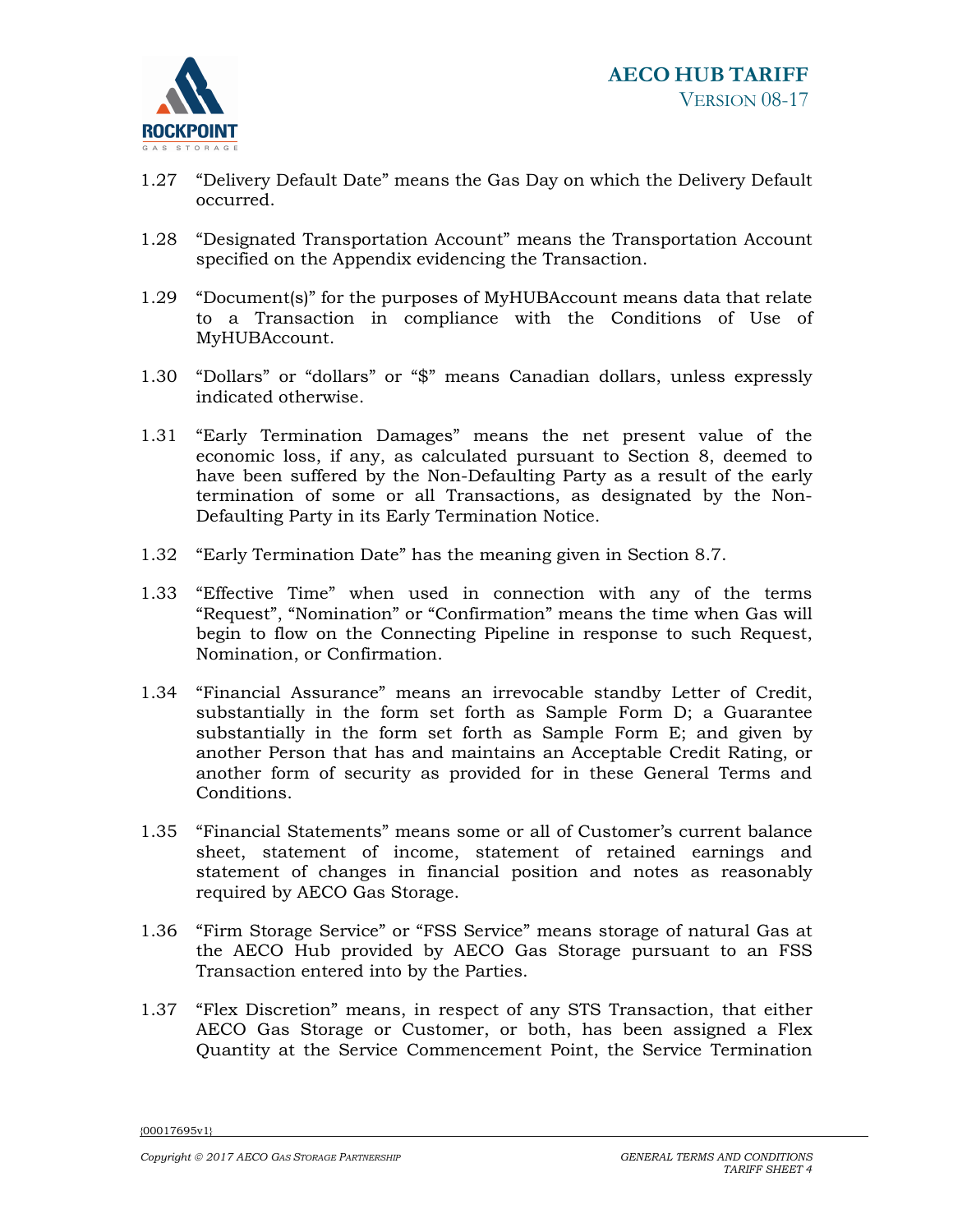

Point, or both, as agreed to by the Parties and confirmed on the Appendix STS evidencing that Transaction.

- 1.38 "Flex Quantity" when used in relation to a Party having Flex Discretion, means an initial quantity of Gas, as reduced from time to time by that Party's exercise of Flex Discretion as agreed to by the Parties and confirmed on the Appendix STS evidencing that Transaction.
- 1.39 "Force Majeure" has the meaning given it in Section 9 of these General Terms and Conditions of the AECO Hub Tariff.
- 1.40 "FSS Transaction" means a Transaction for Physical Capacity at the AECO Hub, entered into by the Parties whereby AECO Gas Storage accepts delivery of quantities of Gas from or on behalf of Customer from time to time, stores such Gas, and delivers Gas from time to time thereafter to or on behalf of Customer, all on the terms and conditions set out in the AECO Hub Tariff and as agreed to by the Parties, as specified on the Appendix FSS confirming such Transaction.
- 1.41 "Gas" or "natural Gas" means natural gas that meets the quality specifications of the Connecting Pipeline.
- 1.42 "Gas Day" means a period of 24 hours beginning at 08:00 Mountain Clock Time. A Gas Day is referred to by the calendar day on which it commences.
- 1.43 "Gas Month" means a period of one calendar month beginning at the commencement of the first Gas Day of such month. A Gas Month is referred to by the calendar month in which it commences.
- 1.44 "Gas Storage Unit Agreement" means any agreement pertaining to the AECO Hub regarding unitized zones entered into by one or more of the Crown and EnCana Corporation as grantor(s) and AECO Gas Storage or its predecessor as grantee.
- 1.45 "gigajoule" or "GJ" means 1,000,000,000 joules, where "joule" means the work done when the point of application of a force of 1 Newton is displaced a distance of 1 metre in the direction of the force.
- 1.46 "Guarantee", "Guaranteed Obligations" and "Guarantor" each have the meaning given in Section 13 and Sample Form "E".
- 1.47 "Injection" means quantities of gas delivered into the AECO Hub and credited to the Customer's Inventory Account.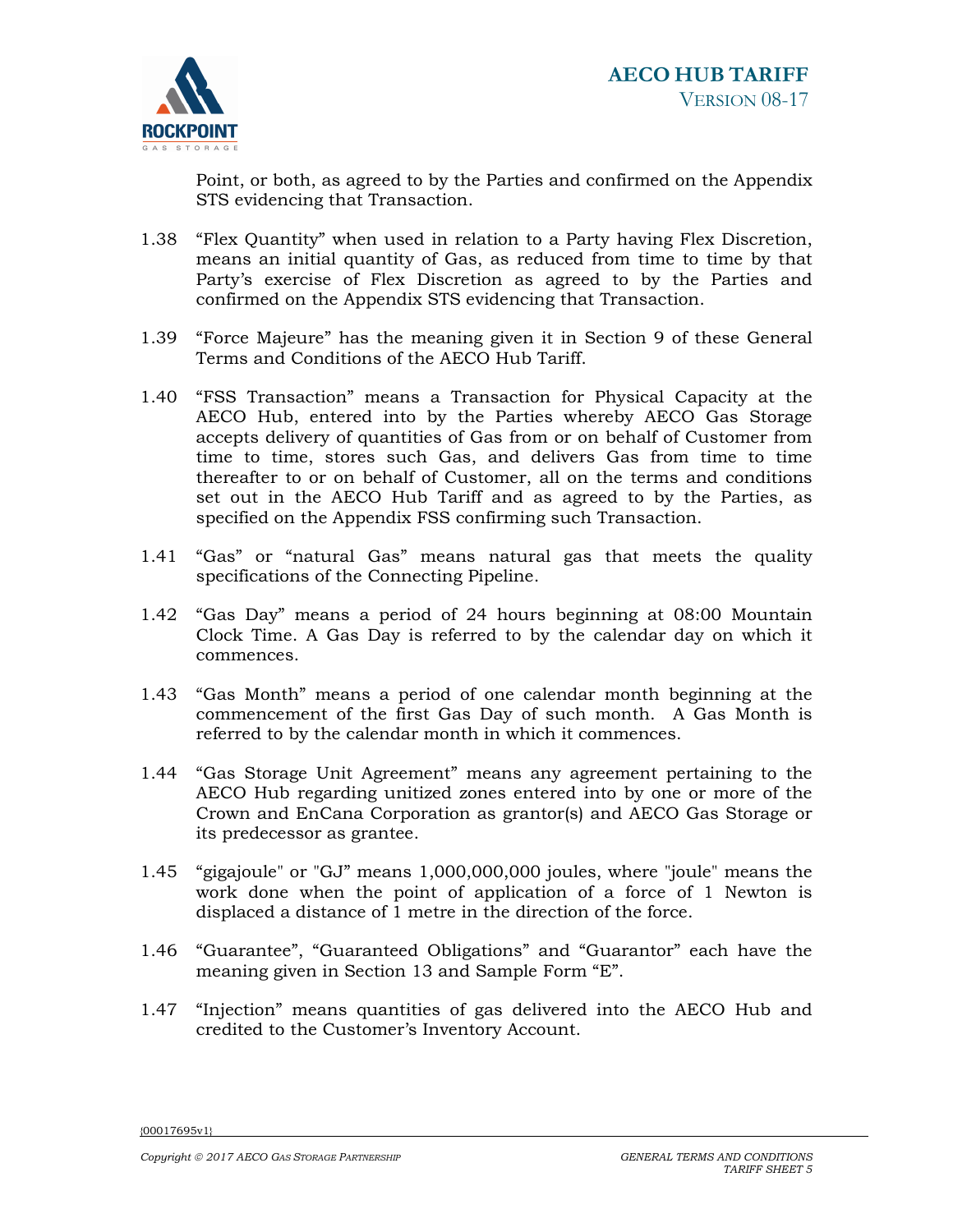

- 1.48 "Injection Commodity Rate" means expressed in dollars per GJ, payable by Customer for a Request for Injection, as specified on the Appendix FSS.
- 1.49 "Injection Demand Charge" means for any Gas Month, the Maximum Daily Injection Quantity multipled by the Injection Demand Rate for that Gas Month.
- 1.50 "Injection Demand Rate" means the rate expressed in dollars per GJ per month, payable by Customer in consideration of AECO Gas Storage reserving injection service at the AECO Hub for Customer's exclusive use, as stipulated in Appendix FSS.
- 1.51 "Inventory Account" means an account maintained by AECO Gas Storage and by which Transactions entered into by the Parties are accounted for. AECO Gas Storage may maintain more than one Inventory Account on behalf of Customer.
- 1.52 "Inventory Capacity" means the portion of the Physical Capacity of the AECO Hub as stipulated in Appendix FSS and Appendix STS.
- 1.53 "Inventory Demand Charge" means for any Gas Month, the Inventory Capacity multipled by the Inventory Demand Rate for that Gas Month.
- 1.54 "Inventory Demand Rate" means the rate, expressed in dollars per GJ Month charged for reserving Inventory Capacity at the AECO Hub for Customer's exclusive use, as stipulated in Appendix FSS.
- 1.55 "Inventory Profile" means a form of FSS Service, in which Customer receives a certain firm injection rate and a certain firm withdrawal rate on a given Gas Day, derived by a formula as set out on the Appendix FSS confirming the FSS Transaction and typically based upon the balance in Customer's Inventory Account credited to that Transaction for that Gas Day.
- 1.56 "Letter of Credit" means a document substantially in the form of Sample Form "D" and provided to AECO Gas Storage on behalf of Customer in accordance with Section 13 of these General Terms and Conditions.
- 1.57 "Liquidated Damages" means an amount determined in accordance with the provisions of Section 8 of these General Terms and Conditions.
- 1.58 "Material Adverse Change" means any change, circumstance or effect (financial or otherwise) that, individually or in the aggregate with other changes, circumstances and effects with respect to the Customer, has an adverse effect on the ability of Customer to perform its obligations under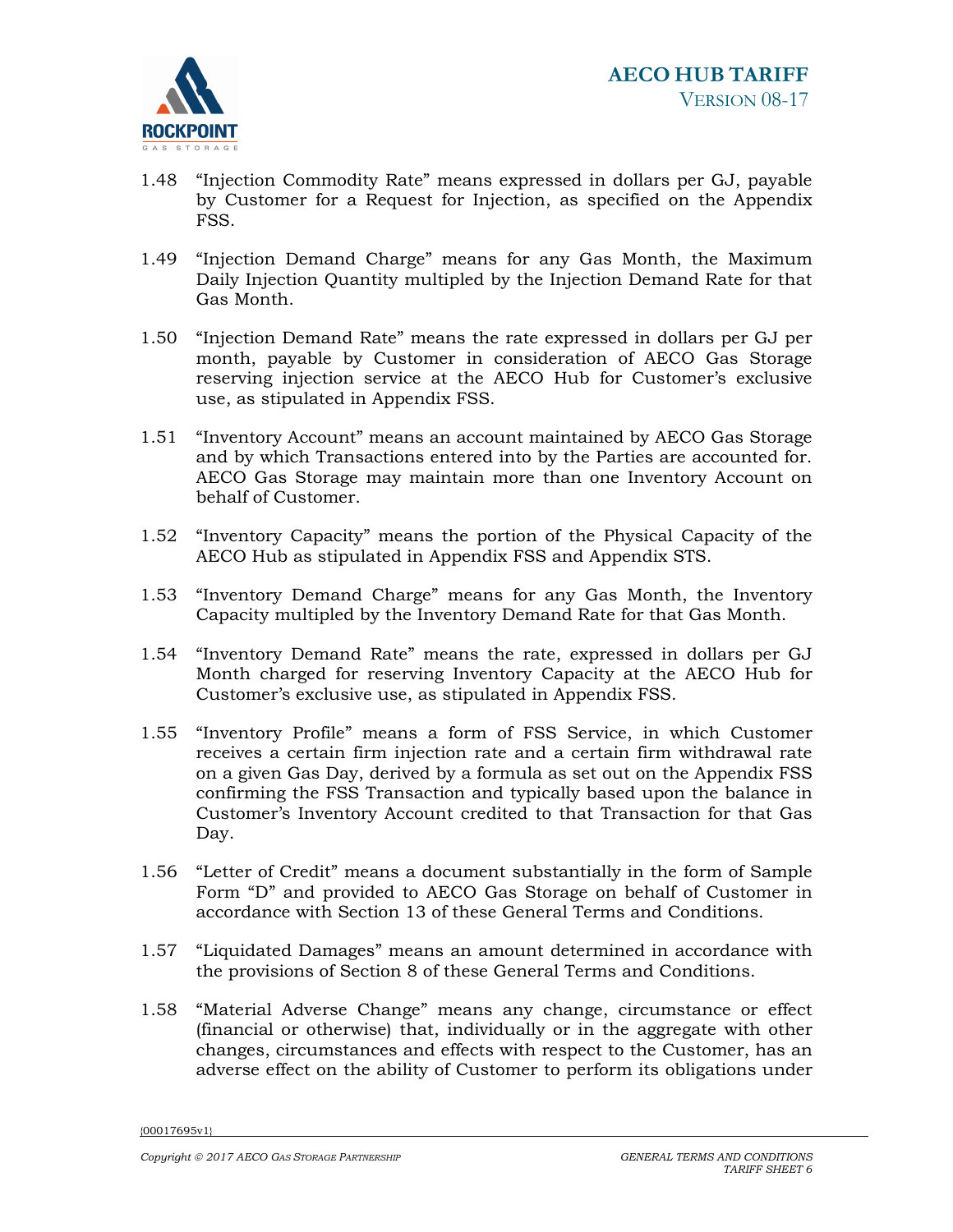

any Transaction, as determined by AECO Gas Storage acting reasonably and in its sole discretion.

- 1.59 "Maximum Daily Injection Quantity" means the maximum quantity of gas that Customer may Request or Nominate for delivery by Customer at the Service Commencement Point during any Gas Day, as stipulated in the Appendix FSS evidencing the Transaction; and, when used in relation to any part of any Gas Day, means a fraction of such quantity that is equal to the ratio of such part of the Gas Day to the entire Gas Day.
- 1.60 "Maximum Daily Quantity" means, in relation to the Service Commencement Point or the Service Termination Point, the maximum quantity of Gas that Customer may Request or Nominate for delivery on any Gas Day at that point, as stipulated in the Appendix STS evidencing the Transaction entered into by the Parties.
- 1.61 "Maximum Daily Withdrawal Quantity" means the maximum quantity of gas that Customer may Request or Nominate for delivery by AECO Gas Storage at the Service Termination Point during any Gas Day, as stipulated in the Appendix FSS evidencing the Transaction entered into by the Parties; and, when used in relation to any part of any Gas Day, means a fraction of such quantity that is equal to the ratio of such part of the Gas Day to the entire Gas Day.
- 1.62 "Maximum Pipeline Pressure" means for any Connecting Pipeline the maximum pressure as stipulated on the Notification Schedule for that pipeline.
- 1.63 "Minimum Daily Quantity means, in relation to the Service Commencement Point or the Service Termination Point, the minimum quantity of Gas that Customer must Request or Nominate for delivery on any Gas Day at that point, and the minimum quantity of gas that AECO Gas Storage must Nominate for delivery on any Gas Day, at the Service Commencement Point or Service Termination Point, as the case may be, subject to available Flex Discretion, all as stipulated in the Appendix STS evidencing the Transaction entered into by the Parties.
- 1.64 "Minimum Pipeline Pressure" means, for any Connecting Pipeline, the minimum pressure as stipulated on the Notification Schedule for that pipeline.
- 1.65 "Monthly Profile" means a form of FSS Transaction, in which Customer receives a certain firm injection rate and a certain firm withdrawal rate for each Gas Day as specified on the Appendix FSS evidencing that Transaction.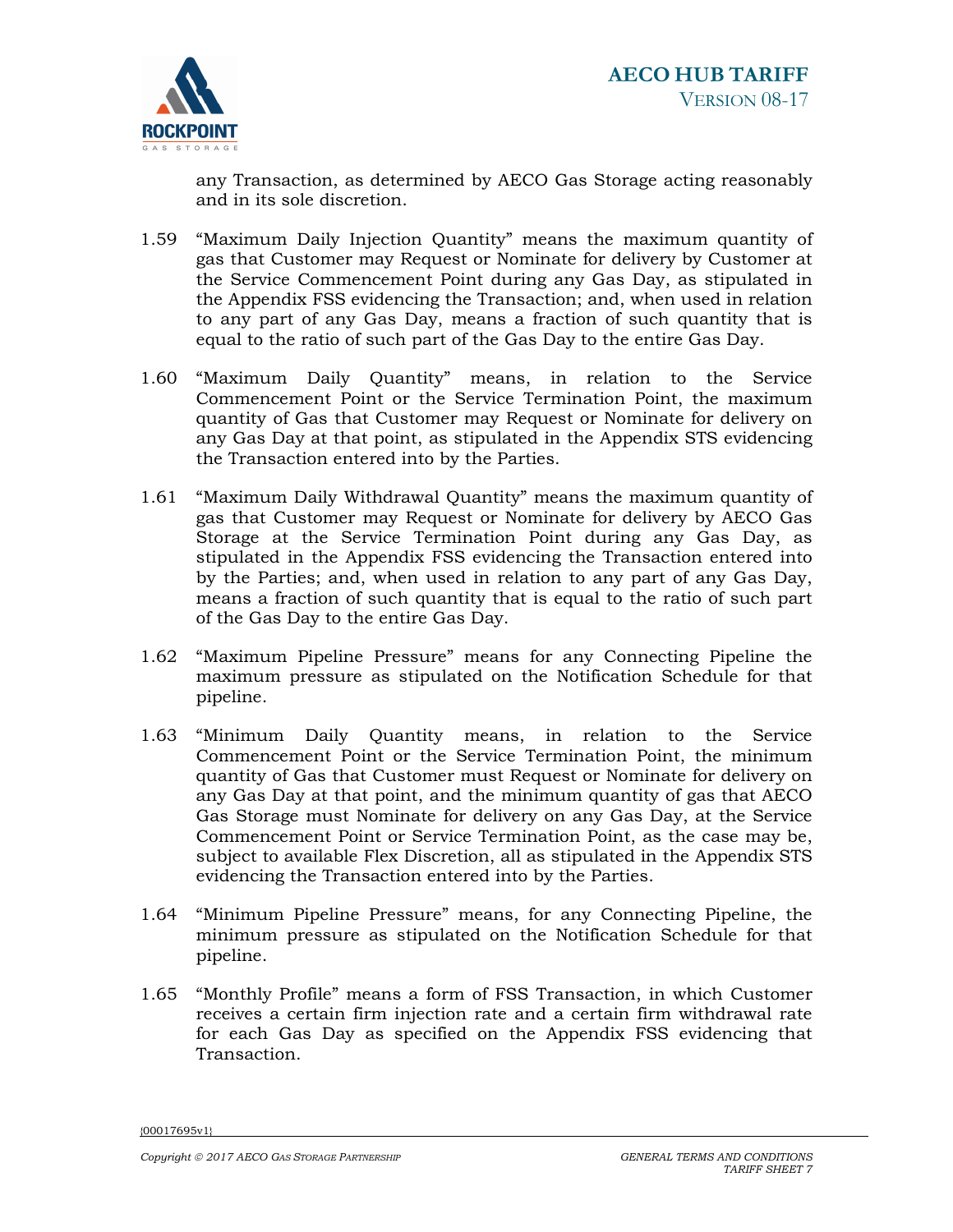

- 1.66 "Monthly Storage Demand Charge" means, in respect of any FSS Transaction, the amount specified on the Appendix FSS evidencing that Transaction.
- 1.67 "MyHUBAccount" means the electronic system whereby Customers can submit Requests in accordance with this AECO Hub Tariff and the Conditions of Use of MyHUBAccount.
- 1.68 "NGTL" means the natural gas transmission system operated in Alberta by Nova Gas Transmission Ltd., a wholly owned subsidiary of TransCanada, sometimes referred to as the NGTL System.
- 1.69 "Nominate" means the act of making a Nomination.
- 1.70 "Nomination" means a request for transportation by Customer or AECO Gas Storage made to a Connecting Pipeline of the quantity of Gas that Customer wishes to flow on that Connecting Pipeline system on the date specified.
- 1.71 "Nomination Time" means the deadline for submitting Nominations as set out on the Notification Schedule.
- 1.72 "Non-Defaulting Party" means the Party that is not the Defaulting Party pursuant to a Transaction.
- 1.73 "Notification Schedule" means a form attached to the Storage Services Agreement in Sample form "A" setting forth, among other things, the Nomination Times, Request Times, addresses for notice, Minimum Pipeline Pressure, Maximum Pipeline Pressure and other information relating to Customer and AECO Gas Storage.
- 1.74 "Obligation" has the meaning given in Section 9.1 of these General Terms and Conditions.
- 1.75 "Other Security Documents" means Financial Statements of parent or subsidiary entities, credit reports or any other form of security or document review as deemed acceptable by AECO Gas Storage in its sole and unfettered discretion.
- 1.76 "Party" or "Parties" means, respectively, either or both of Customer and AECO Gas Storage.
- 1.77 "Person" means any individual, sole proprietorship, partnership, firm entity, unincorporated association, unincorporated syndicate, unincorporated organization, trust, body corporate, government, government regulatory authority, governmental department agency,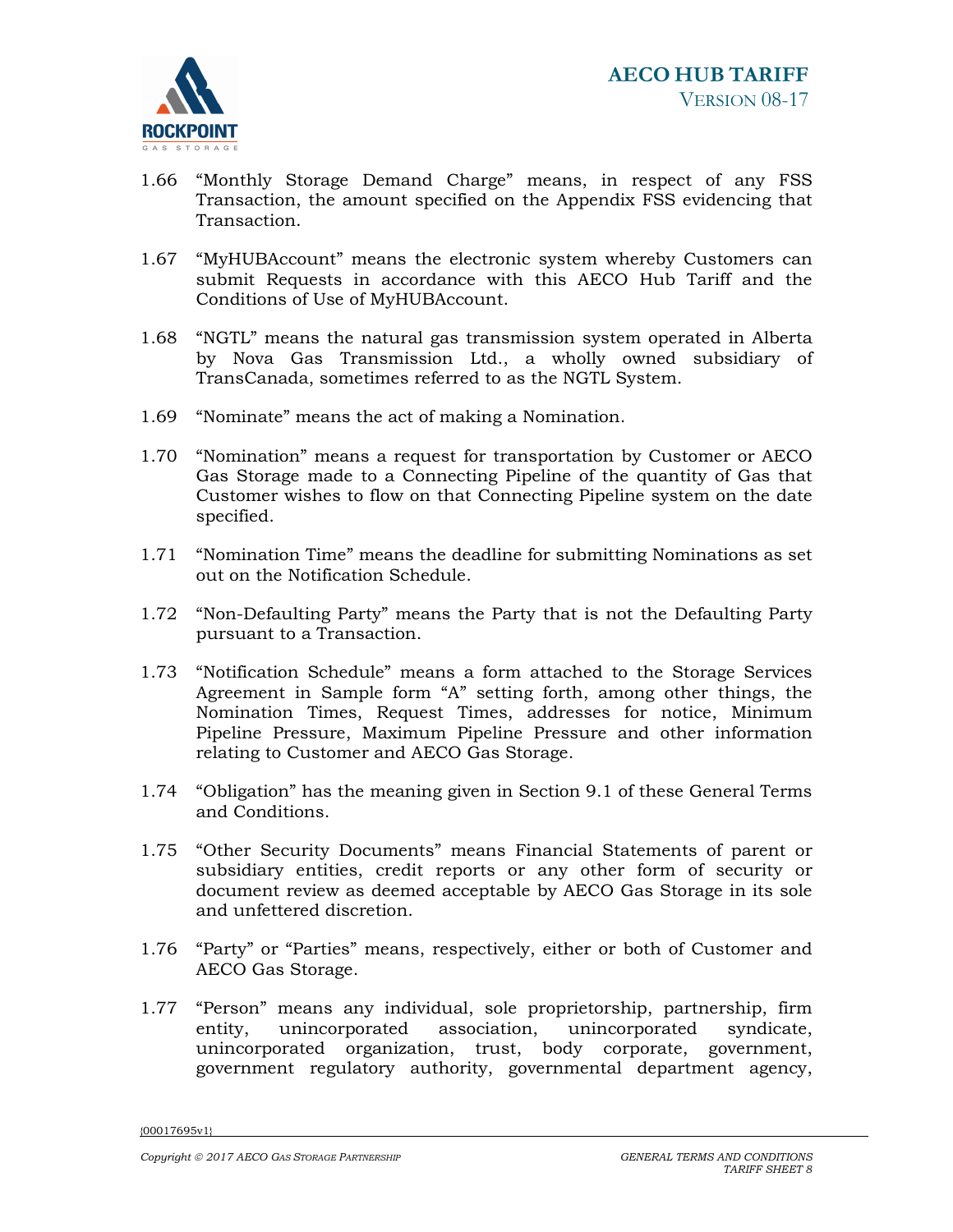

commission, board, tribunal, dispute settlement panel or body, bureau, court and, where the context requires, any of the foregoing when they are acting as trustee, executor, administrator or other legal representative.

- 1.78 "Physical Capacity" means the capability of the AECO Hub to inject or withdraw actual molecules of Gas on any given day notwithstanding any offset positions or Backstopping that may have been transacted prior.
- 1.79 "Prime Rate" means the target for the overnight rate as posted by the Bank of Canada plus 3%.
- 1.80 "quantity of Gas" means, unless expressly provided to the contrary, gigajoules or a multiple or fraction thereof.
- 1.81 "Real Default Value" means for any Delivery Default Date, 10% of the price determined by application of the Service Commencement Point Price Index or the Service Termination Point Price Index, as the case may be, times the Deficient Quantity on that Delivery Default Date.
- 1.82 "Receiver" means the Party that is intended to receive a Document using MyHUBAccount.
- 1.83 "Regulatory Agency" means any governmental agency with jurisdiction in respect of the activities or facilities of AECO Gas Storage.
- 1.84 "Request" when used as a noun, means a Customer's request for Service in the form established by AECO Gas Storage setting out the quantity of Gas that Customer wishes to deliver to or receive at the Service Commencement Point, or deliver to or receive at the Service Termination Point and effective as of a specific Nomination Time. When used as a verb "Request" means the act of making a request for Service in accordance with Section 3 of the General Terms and Conditions of the AECO Hub Tariff and any applicable provisions of the Storage Service Documents.
- 1.85 "Request Time" means the deadline for submitting Requests, as set out on the Notification Schedule.
- 1.86 "Sender" means the Party that transmits a Document using MyHUBAccount.
- 1.87 "Service" means Firm Storage Service (or FSS) or Short Term Storage Service (or STS) made available pursuant to this AECO Hub Tariff.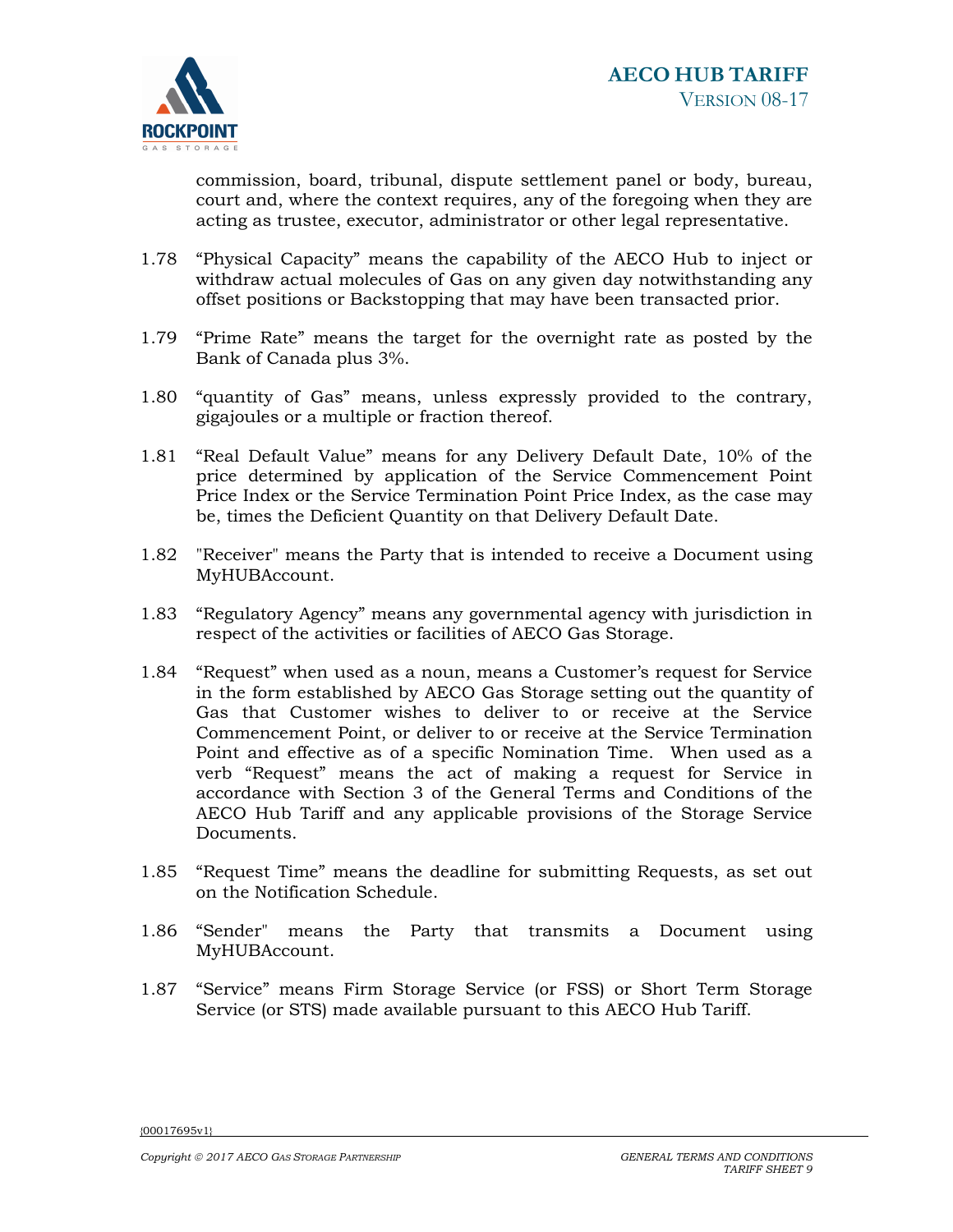

- 1.88 "Service Commencement Point" means the location at which the provision of a Service by AECO Gas Storage commences, as set out on the Appendix evidencing the Transaction entered into by the Parties.
- 1.89 "Service Commencement Point Price Index" means for any Gas Day, the Gas price applicable at the Service Commencement Point for that day as determined by reference to the pricing index set out on the Appendix evidencing the Transaction entered into by the Parties.
- 1.90 "Service Schedule" means the schedule that describes a Service, and includes the Appendix evidencing a Transaction entered into by the Parties.
- 1.91 "Service Termination Point" means the location at which the provision of a Service by AECO Gas Storage terminates, as set out on the Appendix evidencing the Transaction entered into by the Parties.
- 1.92 "Service Termination Point Price Index" means for any Gas Day, the Gas price applicable at the Service Termination Point for that day as determined by reference to the pricing index set out on the Appendix evidencing the Transaction entered into by the Parties.
- 1.93 "Short Term Storage Service" or "STS Service" means Service provided by AECO Gas Storage pursuant to an STS Transaction entered into by the Parties.
- 1.94 "Software" means the computer software programs used for MyHUBAccount.
- 1.95 "Storage Service Documents" means the Storage Services Agreement, Service Schedule FSS, Service Schedule STS, the Appendices evidencing all Transactions binding on the Parties, MyHUBAccount Document(s), and the AECO Hub Tariff.
- 1.96 "STS Service Charge" means the amount determined pursuant to Section 5.2 of Schedule STS.
- 1.97 "STS Service Rate" means the fee for STS Service in the amount specified on the Appendix STS evidencing the Transaction in question.
- 1.98 "STS Transaction" means a Transaction entered into by the Parties whereby one Party accepts delivery of quantities of Gas from the other Party from time to time, and thereafter, from time to time delivers Gas to or on behalf of the first Party, all on the terms and conditions set out in the AECO Hub Tariff and as agreed to by the Parties as specified on the Appendix STS confirming such Transaction.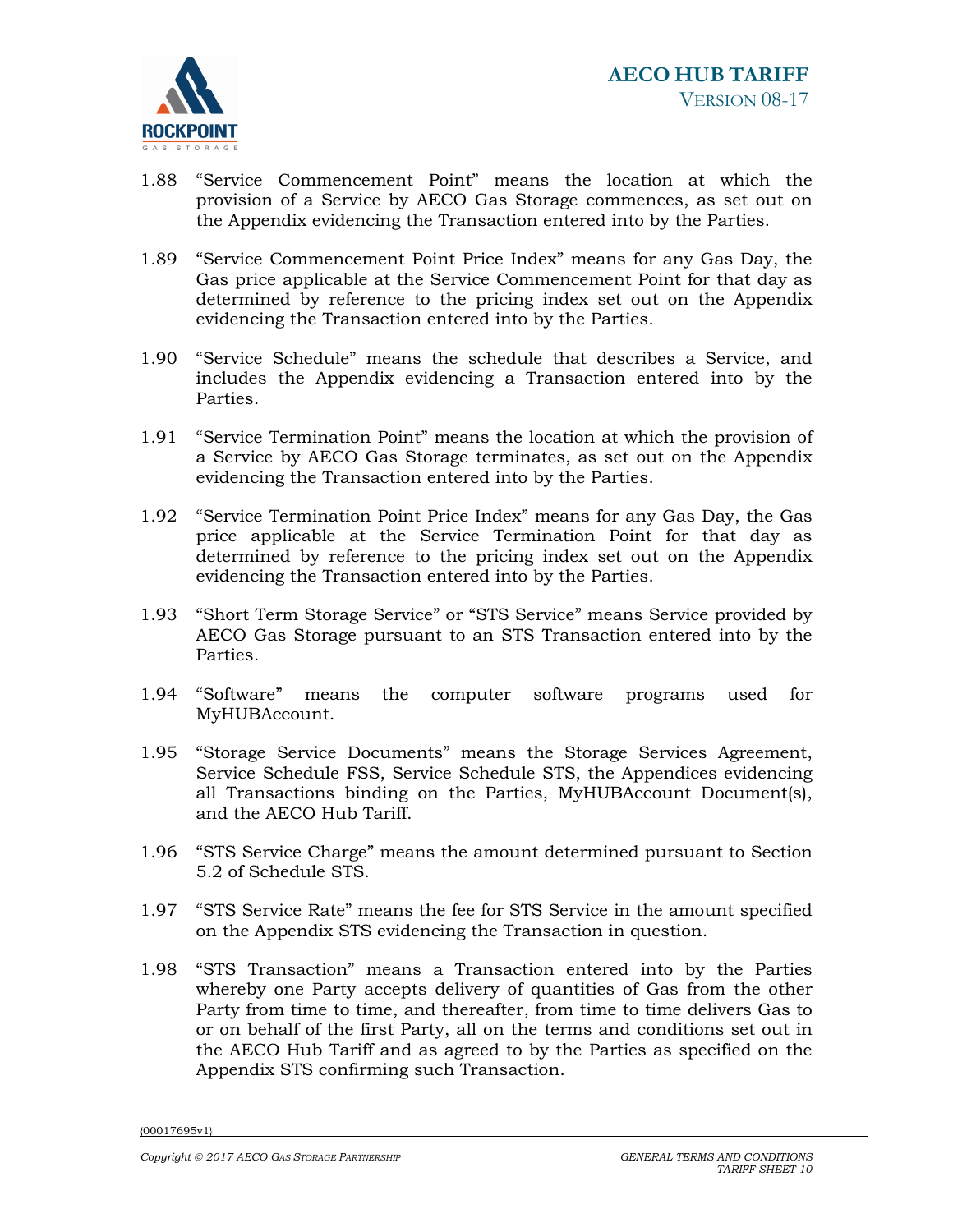

- 1.99 "Term" means the period designated for Service under the applicable Appendix evidencing a Transaction, subject to extension or earlier termination in accordance with the provisions of the Storage Service Documents.
- 1.100 "Total Contract Quantity" means, in relation to any STS Transaction, the quantity of Gas specified as such, on the Appendix STS evidencing such Transaction.
- 1.101 "Total Storage Demand Charge" means, in relation to any FSS Transaction, the sum of the Monthly Storage Demand Charges for that Transaction, as specified on the Appendix FSS evidencing such Transaction.
- 1.102 "Transaction" means a commercial transaction entered into by Customer and AECO Gas Storage as evidenced by an Appendix by which each have agreed to be bound or are deemed to be bound by the provisions of the Storage Service Documents.
- 1.103 "Transportation Account" or "T Account" means a shipper's transportation account on a Connecting Pipeline.
- 1.104 "Triggering Event" has the meaning given in Section 8.8 of these General Terms and Conditions.
- 1.105 "Withdrawal" means quantities of gas delivered from the AECO Hub for use by Customer.
- 1.106 "Withdrawal Commodity Rate" means the rate expressed in dollars per GJ, payable by Customer for a Request for Withdrawal, as specified on the Appendix FSS.
- 1.107 "Withdrawal Demand Charge" means for any Gas Month, the Maximum Daily Withdrawal Quantity multipled by the Withdrawal Demand Rate for that Gas Month.
- 1.108 "Withdrawal Demand Rate" means the rate expressed in dollars per GJ per month, payable by Customer in consideration of AECO Gas Storage reserving withdrawal service at the AECO Hub for Customer's use, as specified on the Appendix FSS evidencing such Transaction.

# **2. CONTRACTING FOR SERVICE, ESTABLISHMENT AND OPERATION OF INVENTORY ACCOUNT**

2.1 To contract for service, Customer must execute a Storage Services Agreement, and from time to time thereafter, Customer and AECO Gas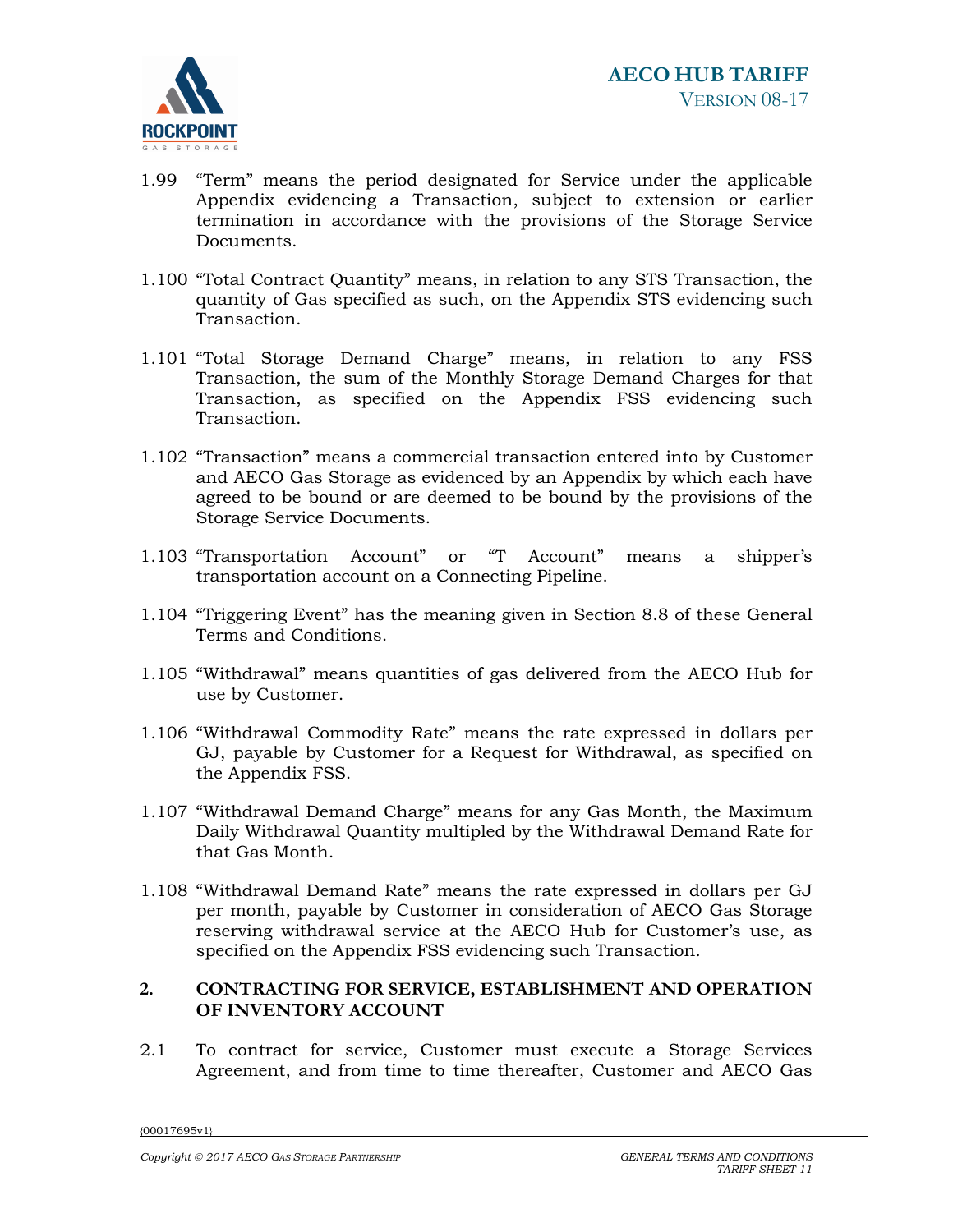

Storage may agree to enter into one or more Transactions, each evidenced by an Appendix FSS or Appendix STS, as the case may be. AECO Gas Storage may elect to use an Auction system to facilitate the sale of storage services. Customer must establish and maintain its creditworthiness, in accordance with Section 13 hereof.

- 2.2 A Customer may maintain more than one Inventory Account. Each Transaction will be assigned to and accounted for within one and only one Inventory Account, as agreed by Customer and AECO Gas Storage. Each Inventory Account shall remain active for so long as an active Transaction specifies such Inventory Account.
- 2.3 For the purposes of allocating Service and billing within an Inventory Account, each Request for service made by Customer will be first attributed pro-rata among all active FSS Transactions and then pro-rata among all Customers' active STS Transactions within such Inventory Account.
- 2.4 Transfers of Gas between different Inventory Accounts of Customer, or between an Inventory Account of Customer and an Inventory Account of another customer of AECO Gas Storage, are not permitted without the prior written consent of AECO Gas Storage, which it may withhold in its sole discretion.
- 2.5 At any time when Service has been Confirmed under a Transaction:
	- (a) quantities of Gas delivered by or on behalf of Customer and accepted by or on behalf of AECO Gas Storage will be added to Customer's Inventory Account; and
	- (b) quantities of Gas delivered by or on behalf of AECO Gas Storage to or on behalf of Customer will be deducted from Customer's Inventory Account.

# **3. REQUESTS, NOMINATIONS AND CONFIRMATIONS**

- 3.1 Subject to any provisions of the applicable Service Schedule, Customer shall request Service pursuant to a Transaction in accordance with the following procedures:
	- (a) On or before the applicable Request Time, Customer shall submit to AECO Gas Storage a Request setting out the quantity of gas that Customer wishes to deliver or receive at the Service Commencement Point or the Service Termination Point, for the period commencing at the specified Nomination.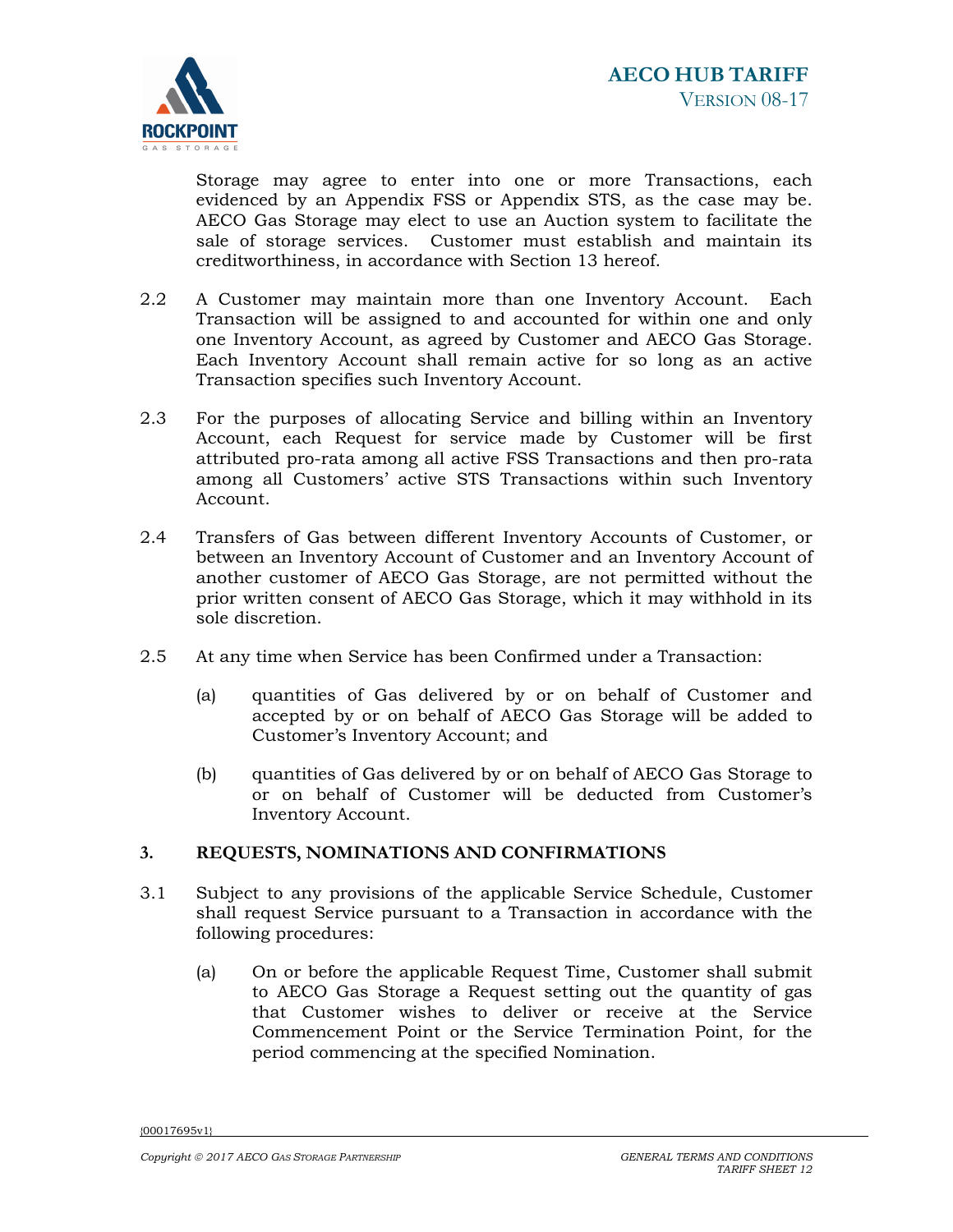

- (b) After receiving all Requests for a Nomination Time, AECO Gas Storage shall take the following actions:
	- (i) For Requests for FSS Service, AECO Gas Storage will Confirm a Nomination with each applicable Connecting Pipeline in the amount of Customer's Request, subject to reduction in whole or in part due to Curtailment Allowance, the allocation provisions of Section 15, and/or Force Majeure as set forth in Section 9; and
	- (ii) For Requests for STS Service, AECO Gas Storage will Confirm a Nomination with each applicable Connecting Pipeline in the amount of Customer's Request, subject to reduction in whole or in part due to the exercise by AECO Gas Storage of Flex Discretion, the provisions of Section 15 and/or Section 9.
- (c) If Customer's Request has been reduced in whole or in part as described in Section 3.1(b), AECO Gas Storage will use commercially reasonable efforts to give Customer notice of such reduction prior to the applicable Nomination Time.
- (d) Subject to the rules of the applicable Connecting Pipeline, and the provisions of the AECO Hub Tariff that pertain to curtailment of service, on or before the Nomination Time, Customer or AECO Gas Storage will submit a Nomination for the quantity of Service that Customer indicated in its Request for that Nomination Time.
- (e) If a Connecting Pipeline fails to Confirm some or all Customer's Nomination, then Customer's Request shall be treated as curtailed by the Connecting Pipeline to the extent not Confirmed.
- (f) Upon receiving the Confirmation from the applicable Connecting Pipeline, AECO Gas Storage and Customer will each be bound in accordance with that Confirmation, on the terms of the AECO Hub Tariff, and each Party shall have a firm obligation to deliver and accept Gas in accordance with that Confirmation.
- (g) A Request for Service for an Effective Time which is not amended by Customer prior to the next Request Time will be treated as a new Request for Service in the same quantity, submitted at that next Request Time; provided that Customer may stipulate a stop time in its Request, in which case the foregoing shall be read subject to such stop time.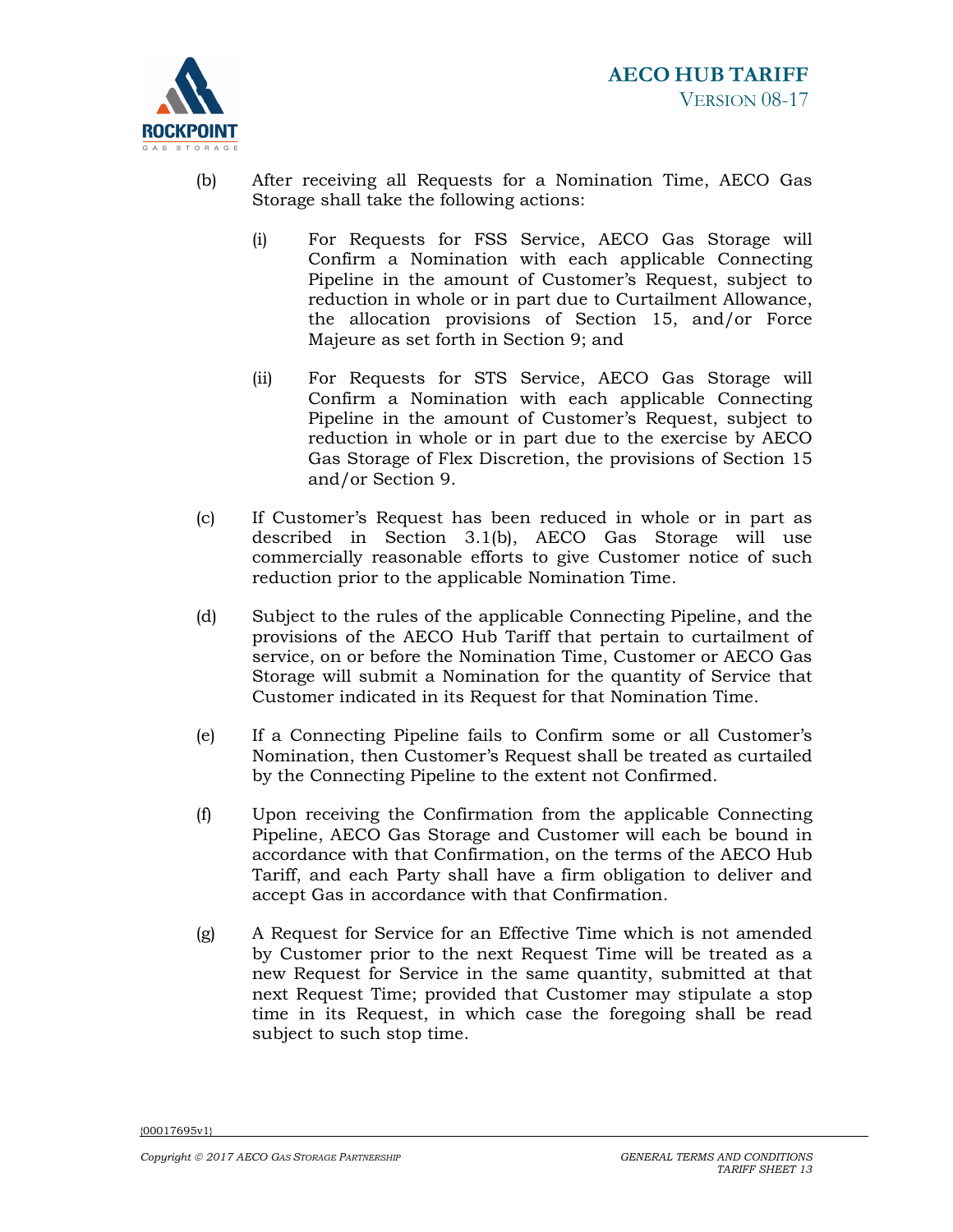

- (h) At the Customer's request, AECO Gas Storage will net all of the Customer's STS Nominations that: (1) do not have Flex Discretion; and (2) do not reference an Inventory Account associated with an existing FSS Transaction. All such Nominations will be treated as a single Nomination.
- 3.2 The Request Times, the Nomination Times and Effective Times are set out on the Notification Schedule. Notwithstanding the foregoing, under extraordinary circumstances, AECO Gas Storage may in its sole discretion, accept a Nomination to have effect on one hour's notice.
- 3.3 Requests must be submitted through MyHubAccount. AECO Gas Storage, in its sole discretion, may accept Requests or Nominations in writing by other mutually agreeable electronic means.
- 3.4 Requests or Nominations may be accepted or rejected by AECO Gas Storage in its sole discretion.
- 3.5 Customer shall be responsible for all matters arising from or ancillary to the purchase, sale and transportation of Gas, which occur prior to the receipt of Gas by AECO Gas Storage from or for the account of Customer or subsequent to the delivery of Gas by AECO Gas Storage to or for the account of Customer. These responsibilities include, without limitation, securing and maintaining all necessary transportation services with the Connecting Pipeline(s), securing and maintaining all necessary ancillary transportation services, complying with all reporting requirements and payment obligations arising in respect of Gas sales proceeds, paying or delivering all royalties and other third party interests, securing and maintaining all required permits and authorizations and paying all taxes, levies, and charges associated with the Services provided to Customer under the AECO Hub Tariff, but excluding all taxes, levies, and charges payable by AECO Gas Storage pursuant to the *Income Tax Act*, Canada, the *Alberta Corporate Tax Act* and any regulations promulgated pursuant to either statue, all as amended from time to time.
- 3.6 Customer's ability to Nominate, deliver to, or accept delivery from AECO Gas Storage for Service under this Service Schedule may be limited at any time when Customer is restricted or unable to transport Gas on a Connecting Pipeline for any reason including, without limitation, curtailment in whole or in part by that Connecting Pipeline. AECO Gas Storage shall have no responsibility or liability for any such restrictions or curtailments. Notwithstanding this Section 3.6, in the event of a limitation in service resulting from: (a) curtailment in whole or in part by the Connecting Pipeline; or (b) the performance of planned or unplanned maintenance, repairs, or additions to the AECO Hub which would otherwise result in the reduction of previously accepted Request(s) for

<sup>{00017695</sup>v1}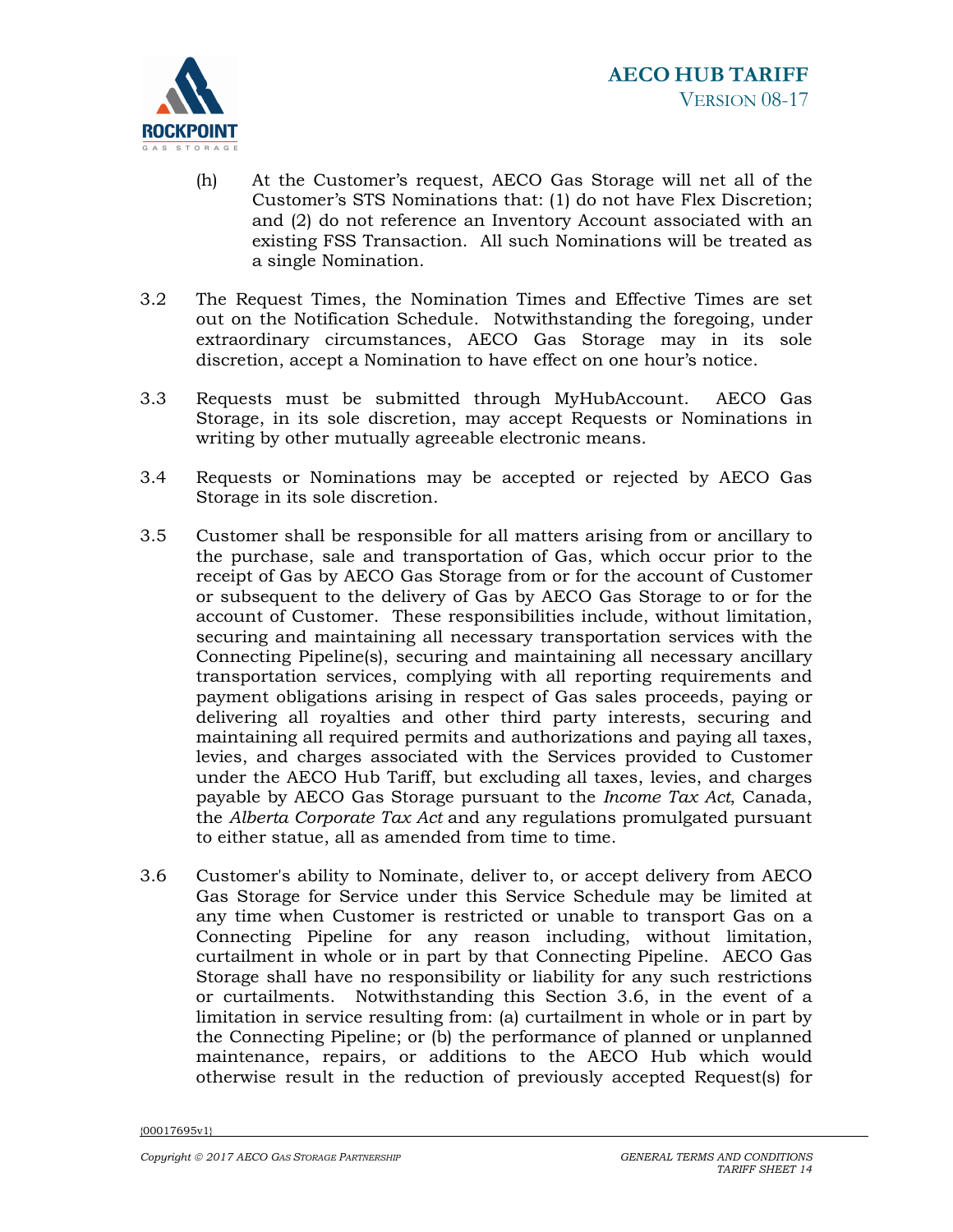

STS Service, AECO Gas Storage, in its sole and absolute discretion, reserves the right to Backstop STS Customers' nominations, either individually or as a class.

## **4. REPLACEMENT PRICING REFERENCE**

4.1 If either the Service Commencement Point Price Index or the Service Termination Point Price Index ceases to exist or to be published, one Party will give notice to the other of that cessation and the Parties will attempt to agree on a replacement index. If the Parties fail to agree on a replacement index within thirty (30) days of such notice, either Party may submit the selection of a replacement index to Dispute Resolution, as described in Section 17, and shall commence such Dispute Resolution process as soon as reasonably practicable following the expiration of the 30-day period described above.

### **5. BILLINGS AND PAYMENTS**

- 5.1 AECO Gas Storage will provide an invoice or invoices that include the general information specified in this Section 5 as well as specific information that is required in respect of each Transaction entered into by the Parties.
- 5.2 On or before the 15th day of each Gas Month, AECO Gas Storage will invoice Customer by providing written notice of:
	- (a) The number of GJs of natural Gas delivered to or received by or on behalf of Customer or AECO Gas Storage during the Billing Month at the Service Commencement Point(s) in accordance with each Transaction then entered into by the Parties.
	- (b) The number of GJs of natural Gas delivered to or received by or on behalf of Customer or AECO Gas Storage during the Billing Month at the Service Termination Point(s) in accordance with each Transaction then entered into by the Parties.
	- (c) The balance of Customer's Inventory Account(s) throughout the Billing Month, including any transfers permitted by AECO Gas Storage to, from, between or among those accounts.
	- (d) The amount of any adjustment applicable to the Billing Month or any month prior to the Billing Month; and
	- (e) The amount payable to AECO Gas Storage by Customer, or by AECO Gas Storage to Customer, determined in accordance with each Transaction in effect during the Billing Month.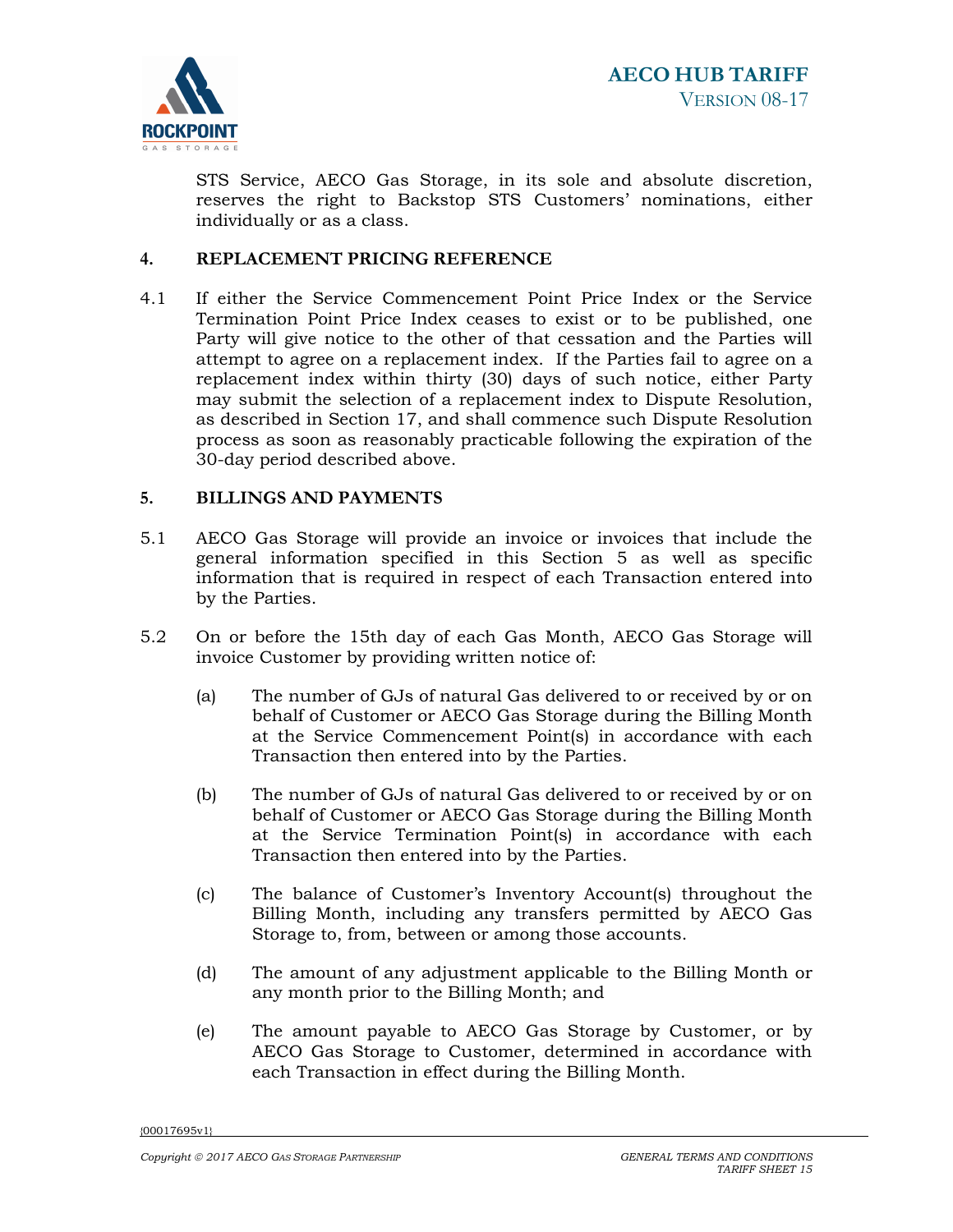

- 5.3 Customer understands and acknowledges that AECO Gas Storage is dependent on the Connecting Pipeline(s) for data on natural Gas delivered to or received by Customer at the Service Commencement Point and Service Termination Point. If prior to the 15th of any month AECO Gas Storage has not received Customer data needed to calculate the amount payable by Customer for the Billing Month, AECO Gas Storage may make a reasonable estimate of the amount payable by Customer, based on available data, including Customer's history, and present an invoice based on that estimate. If an invoice based on an estimate is presented and paid, AECO Gas Storage shall make adjustments reflecting Customer's actual data for the Billing Month, including additional charges or credits, on the invoice presented to Customer for the next Billing Month following the receipt by AECO Gas Storage of Customer data needed to so calculate the amount payable by Customer.
- 5.4 The amount payable by Customer to AECO Gas Storage or by AECO Gas Storage to Customer during a Billing Month will be the net sum of the charges determined payable by one Party to the other in accordance with all Transactions in effect during the Billing Month, plus all applicable taxes, levies and charges for which that Party is responsible pursuant to the AECO Hub Tariff, excluding those amounts which are properly payable by the other Party directly to a taxing authority.
- 5.5 For the purposes of determining the amount payable from time to time to AECO Gas Storage by Customer, or by AECO Gas Storage to Customer, the balance of Customer's Inventory Account(s) will be determined as at the end of the Gas Day, or at the end of the Gas Month, as the case may be.
- 5.6 Any amount from time to time payable by one Party to the other is due on the later of the 10th day after the day on which AECO Gas Storage gives notice pursuant to Section 5.2 or the 25th day of that month. If that day is not a Business Day, then payment will be due on the next Business Day falling after that day.
- 5.7 Any amount payable hereunder by one Party to the other, but unpaid when due, will accrue interest at a rate equal to the lesser of the Prime Rate in effect from time to time, plus 3%, compounded annually, or the maximum rate permitted under applicable law, calculated from the date payment was due until the date payment is made in full, both before and after judgement.
- 5.8 If the Parties discover any overcharge or undercharge after an invoice has been paid, the Party who has overcharged or who has underpaid will pay to the other the amount overcharged or underpaid respectively within thirty (30) days after that amount has been determined. The payment

<sup>{00017695</sup>v1}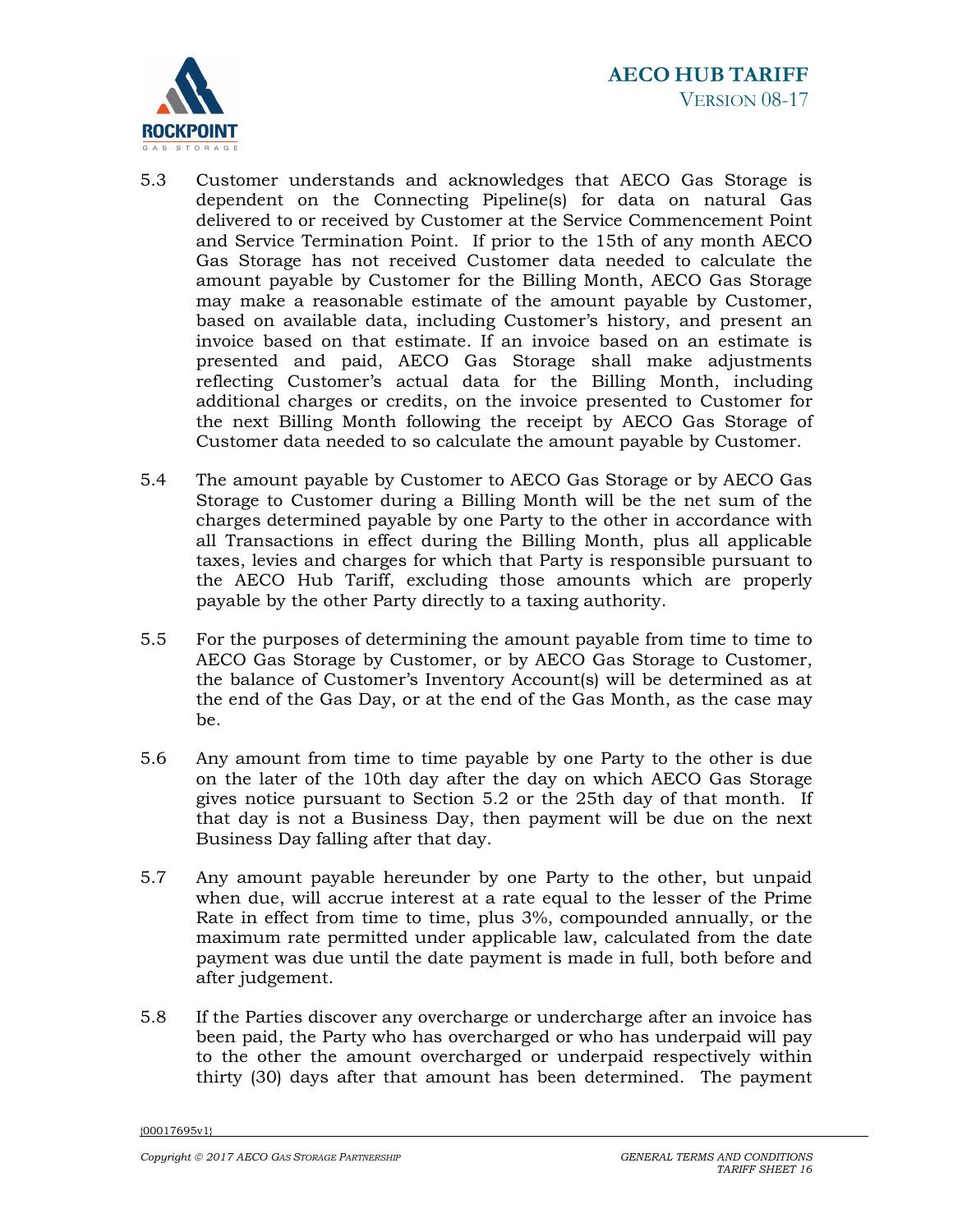

will include interest from the date of overpayment or underpayment, calculated in accordance with Section 5.7, and any applicable taxes. No adjustment will be made beyond a period of 24 months following the date of an overpayment or underpayment unless that adjustment is made necessary by measurement or allocation adjustments instigated by a Connecting Pipeline, in which case, the 24 month limitation will not apply.

5.9 Any payment required to be made pursuant to the AECO Hub Tariff will be paid by electronic transfer of funds to the payee's account identified in the Notification Schedule, or if no account is so identified, by delivery of certified cheque or money order to the payee at its address stated in the Notification Schedule.

# **6. TERM END ADJUSTMENT OF STORED INVENTORY**

- 6.1 In respect of each Transaction entered into under the AECO Hub Tariff, Customer will Request Service in a manner which in its reasonable estimation, will result in the balance of its Inventory Account for such Transaction equalling zero at the end of the Term of that Transaction.
- 6.2 If at the end of the Term of any Transaction, Customer's Inventory Account has a positive or negative balance, the following provisions will have effect:
	- (a) At the sole option of AECO Gas Storage, Customer shall pay to AECO Gas Storage an amount in Dollars equal to the negative balance in Customer's Inventory Account multiplied by 110% of the average price determined by reference to the Service Termination Point Price Index for each day of:
		- (i) the Gas Month immediately preceding the last Gas Day of the Term; or
		- (ii) the Gas Month in which the last Gas Day of the Term occurs; or
		- (iii) the Gas Month immediately succeeding the last Gas Day of the Term.
	- (b) At the sole option of AECO Gas Storage, AECO Gas Storage shall pay to Customer an amount in Dollars equal to the positive balance in Customer's Inventory Account, multiplied by 90% of the average price determined by reference to the Service Commencement Point Price Index for each day of: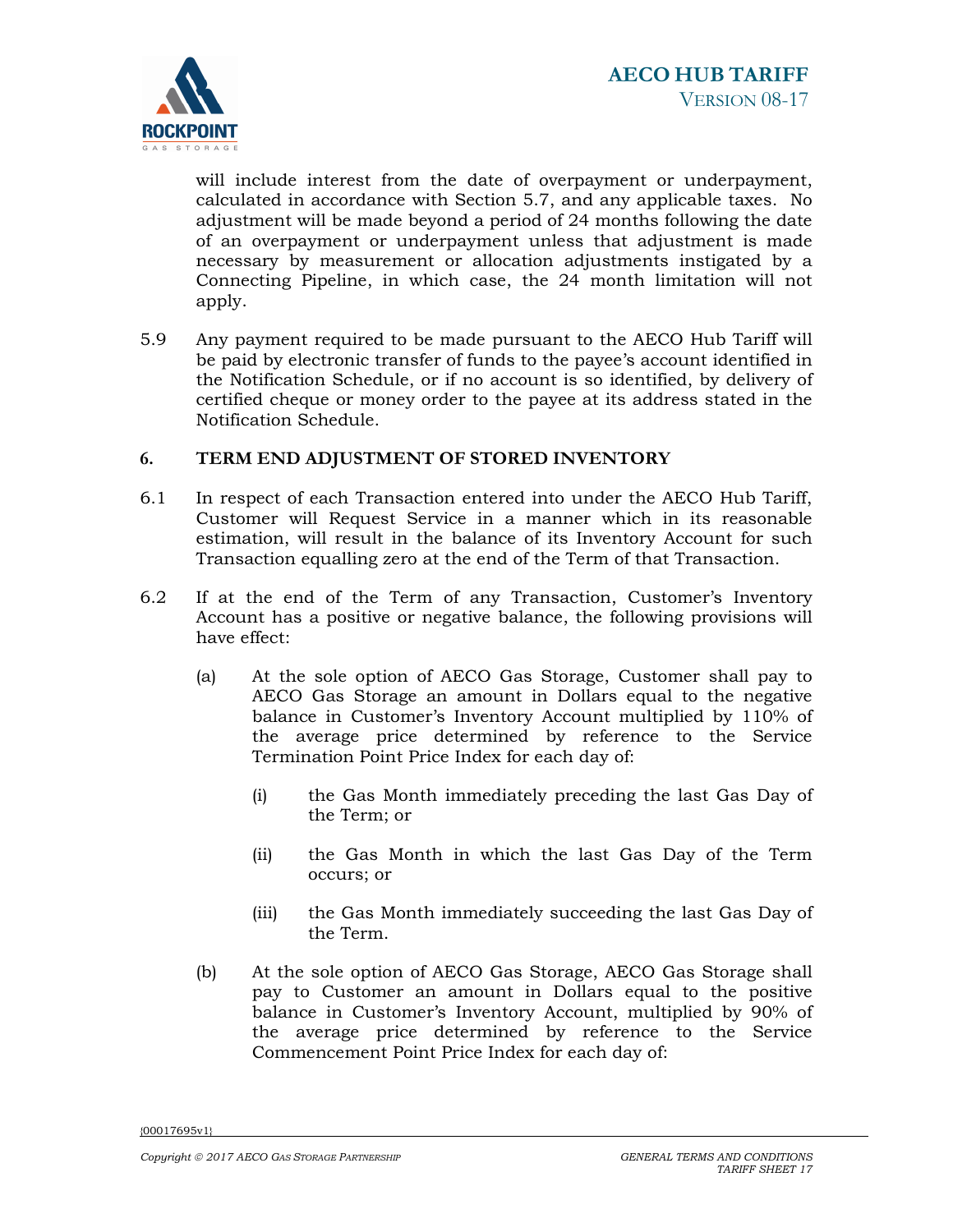

- (i) the Gas Month immediately preceding the last Gas Day of the Term; or
- (ii) the Gas Month in which the last Gas Day of the Term occurs; or
- (iii) the Gas Month immediately succeeding the last Gas Day of the Term.
- (c) Upon Customer or AECO Gas Storage, as the case may be, making payment of the amount determined pursuant to (a) or (b) of this Section 6.2 the balance of Customer's Inventory Account in respect of that Transaction shall be adjusted to zero.
- (d) If at the end of the Term, Customer's Inventory Account remains to the credit of Customer and AECO Gas Storage has not elected to purchase or sell the entire balance in the Customer's Inventory Account such that the provisions of subsections 6.2 (b) and (c) do not apply, then the Term of the Transaction shall be extended on a month to month basis, up to six (6) months, to permit Customer to Nominate for withdrawals up to its Maximum Daily Withdrawal Quantity, which quantities AECO Gas Storage shall accommodate on an interruptible basis, for the sole purpose of allowing Customer to take redelivery of such quantities of Gas remaining in Customer's Inventory Account. Such extension of the Term shall end on the earlier of: (i) six (6) months; or (ii) the date on which Customer's Inventory Account is reduced to zero. Customer shall use commercially reasonable efforts to reduce its Inventory Account to zero as soon as possible and in any event by the end of such six (6) month Term extension described herein. AECO Gas Storage may, in its sole and absolute discretion, charge Monthly Storage Demand Charges during this extension.
- (e) Provided Customer has not prompted a Triggering Event or is not in Default, where: (i) AECO Gas Storage is the Defaulting Party; or (ii) AECO Gas Storage has declared a Force Majeure or exercised a Curtailment Allowance lasting ten (10) days or more in the preceding thirty (30) days prior to the end of the Term, which has directly caused Customer to have a positive or negative Inventory Account at the end of the Term; then nothing in this Section 6.2 nor in Section 8 of these General Terms and Conditions shall in any way limit Customer's right, as bailor or otherwise, to the return of all Gas standing to its credit in its Inventory Account.
- 6.3 For purposes of AECO Gas Storage invoking its rights under Section 6.2 only, Customer hereby appoints and constitutes AECO Gas Storage, its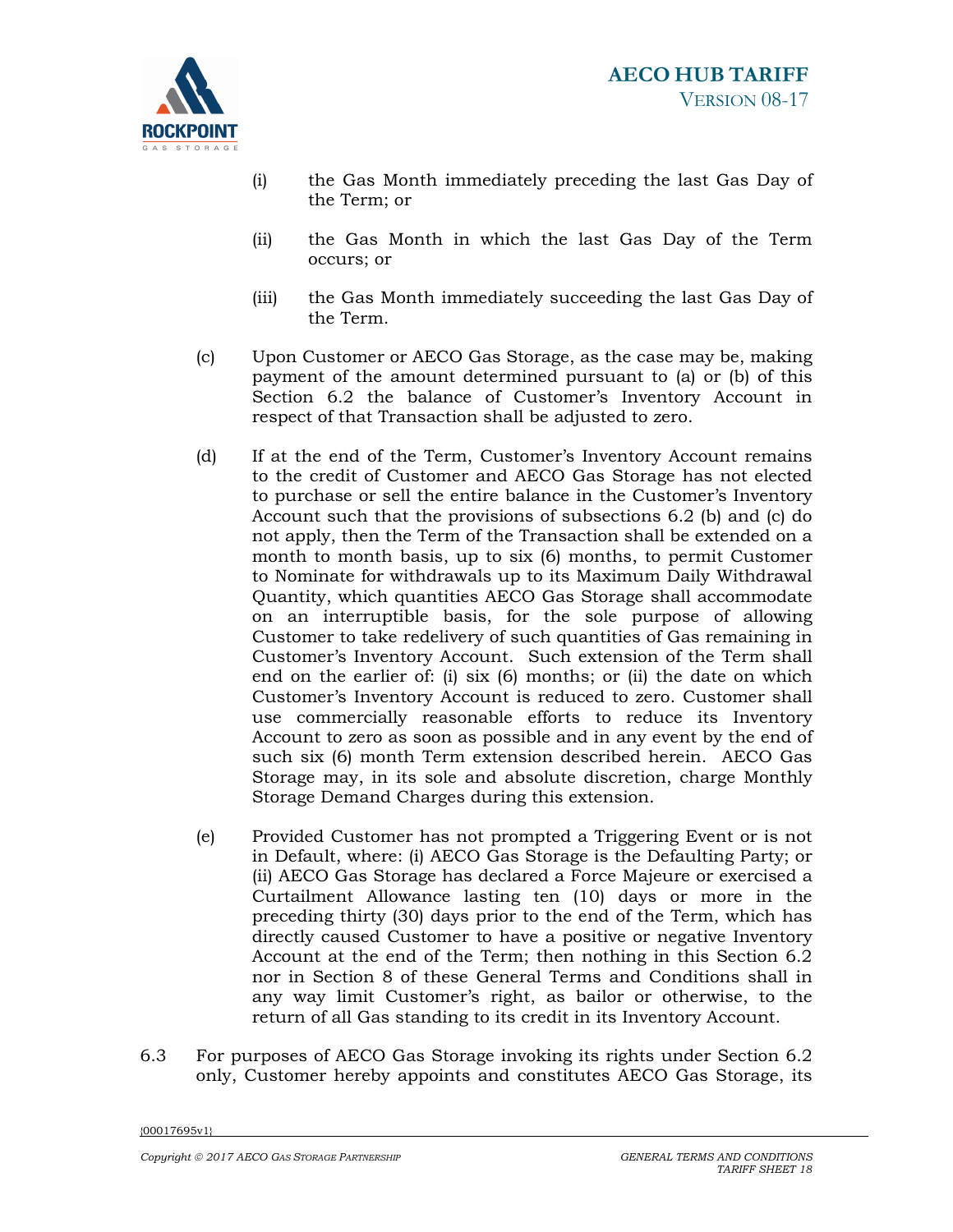

successors, assigns, and any officer of AECO Gas Storage as AECO Gas Storage may select in its sole discretion, as Customer's true and lawful attorney with the power to endorse Customer's name on all documents, papers, and instruments necessary for AECO Gas Storage to transfer all possession, right, title and interest of that quantity of Gas as determined in accordance with Section 6.2 held in Customer's Inventory Account to AECO Gas Storage or its designate. Customer hereby agrees and therefore ratifies all acts that such attorneys shall lawfully do or cause to be done by virtue hereof and in accordance with the terms hereof. The power of attorney shall be irrevocable for the life of all or any Transactions.

## **7. BREACH**

- 7.1 If Customer fails to pay in full any amount owing to AECO Gas Storage pursuant to the AECO Hub Tariff when that amount becomes payable, provided the amount or matter in question is not the subject of a good faith dispute between the Parties, or if Customer fails to comply with any material provision (such materiality to be determined in good faith and on a reasonable basis by AECO Gas Storage) of the AECO Hub Tariff (the "Default"), then in addition to all other remedies available to it pursuant to the AECO Hub Tariff or at law and in equity, AECO Gas Storage may in its sole discretion:
	- (a) refuse to accept any further deliveries of natural Gas from or on behalf of Customer pursuant to all or any Transactions; and/or
	- (b) refuse to deliver natural Gas to or on behalf of Customer pursuant to all or any Transactions.
- 7.2 If any amount is owing by one Party to the other pursuant to any Transaction then binding upon them, then that amount may be set off against any amounts otherwise owed pursuant to any other Transactions then binding upon them.

# **8. LIABILITY / LIQUIDATED DAMAGES AND / EARLY TERMINATION DAMAGES**

8.1 LIMITATION OF LIABILITY AND DISCLAIMER OF EXPRESS OR IMPLIED WARRANTIES. It is the intent of the Parties to fully and completely state the rights and obligations of the Parties with regard to the Services provided under the AECO Hub Tariff. It is the intent of the Parties to specifically disclaim all warranties, and indemnities, express or implied, written or otherwise, other than those expressly set forth in the AECO Hub Tariff.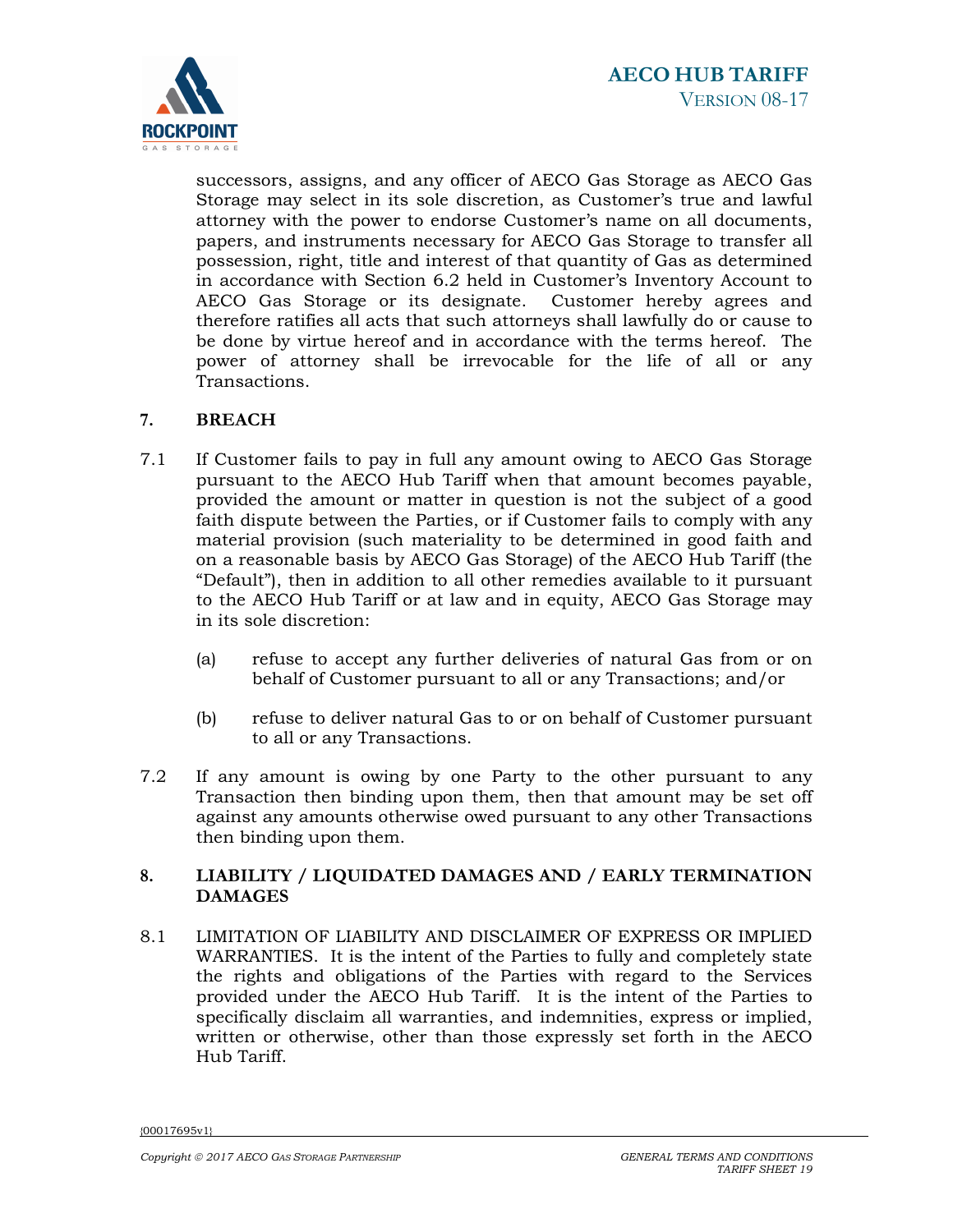

- 8.2 Whenever a Delivery Default or a Triggering Event shall occur, the provisions of this Section 8 shall apply; provided always that the Parties may in any Transaction vary or amend such terms and conditions by their express agreement to such effect and as set forth in the applicable Appendix.
- 8.3 The provisions set out in the AECO Hub Tariff providing for payment of Liquidated Damages and Early Termination Damages shall settle completely any and all claims which could be advanced by the Non-Defaulting Party against the Defaulting Party on account of a Delivery Default or a Triggering Event, or both, and each Party hereby waives any other claim it may have at law or in equity in respect of every such Delivery Default or Triggering Event, no matter how framed, whether in contract or in tort, including negligence. Moreover, the payment of Liquidated Damages shall not excuse the payment by Customer to AECO Gas Storage or by AECO Gas Storage to Customer of the STS Service Charges stated on the Appendix STS evidencing the Transaction in question, and/or the fees and charges set forth in Service Schedule FSS and on the Appendix FSS evidencing the Transaction in question, as the case may be. It is the intent that each of Liquidated Damages and Early Termination Damages provisions provide a genuine pre-estimate of damages to be suffered as a result of the subject breach.
- 8.4 If during any Gas Month, a Delivery Default shall occur, the Defaulting Party shall pay to the Non-Defaulting Party Liquidated Damages pursuant to this Section 8 no later than:
	- (a) in the case of an FSS Transaction, up to but not after the last day of the Gas Month next following the Gas Month in which the Delivery Default occurred; and
	- (b) in the case of an STS Transaction, up to but not after the 30th Gas Day following the end of the Term.
- 8.5 The Parties recognize and agree that the Liquidated Damages provided for herein are a genuine pre-estimate of the damages suffered by the Non-Defaulting Party, including a reasonable allowance for its additional administration costs incurred as a result of the Delivery Default. Liquidated Damages shall be calculated and paid in accordance with the following provisions:
	- (a) If a Delivery Default arises from the failure of the Defaulting Party to deliver Gas at the Service Commencement Point, then Liquidated Damages shall be paid by the Defaulting Party in an amount equal to the product of the Deficient Quantity and 110%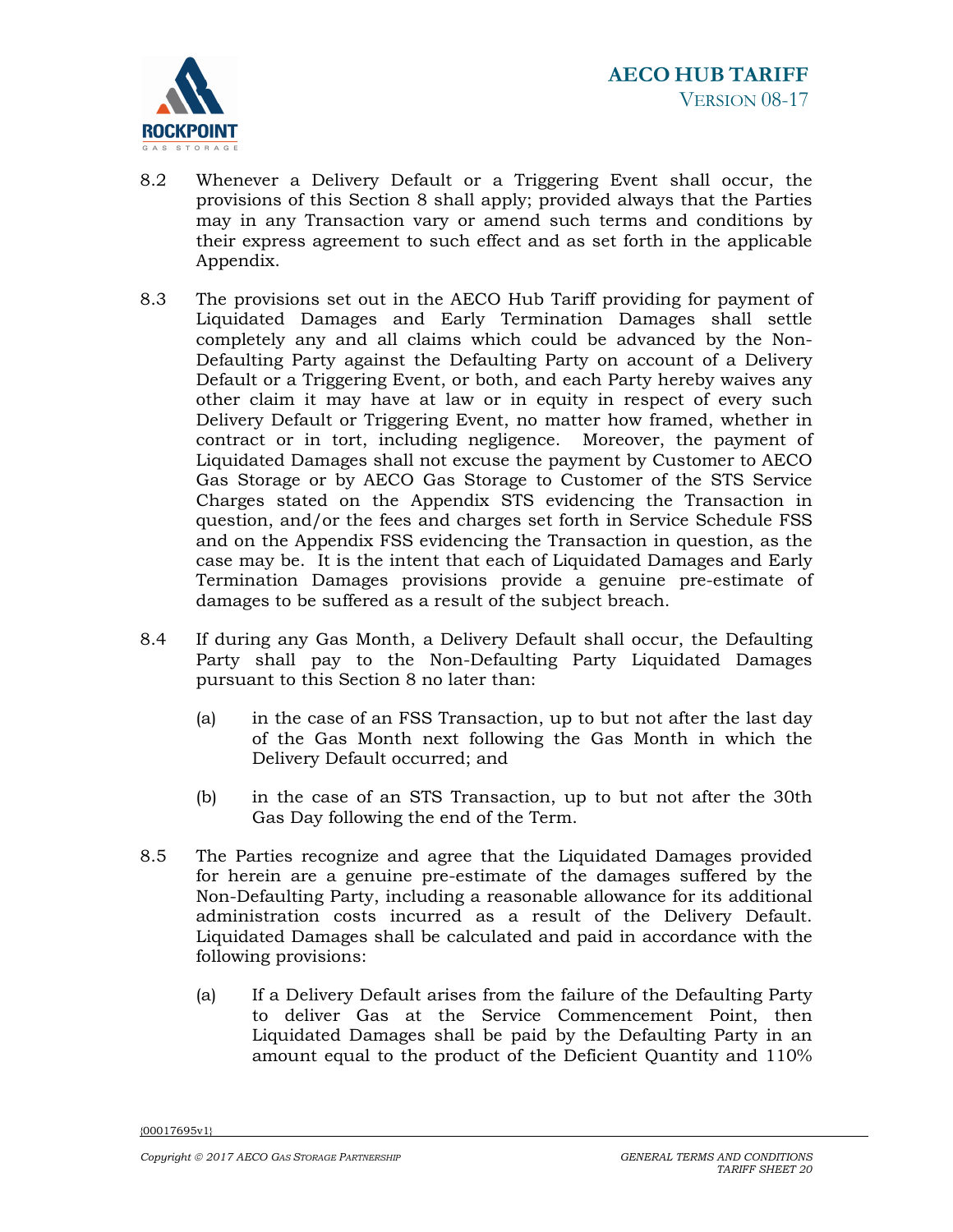

of the price determined by reference to the Service Commencement Point Price Index for the Delivery Default Date.

- (b) If a Delivery Default arises from the failure of the Defaulting Party to accept Gas at the Service Commencement Point, then Liquidated Damages shall be paid by the Non-Defaulting Party in an amount equal to the product of the Deficient Quantity and 90% of the price determined by reference to the Service Commencement Point Price Index for the Delivery Default Date.
- (c) If a Delivery Default arises from the failure of the Defaulting Party to deliver Gas at the Service Termination Point, then Liquidated Damages shall be paid by the Defaulting Party in an amount equal to the product of the Deficient Quantity and 110% of the price determined by reference to the Service Termination Point Price Index for the Delivery Default Date.
- (d) If a Delivery Default arises from the failure of the Defaulting Party to accept Gas at the Service Termination Point, then the Liquidated Damages shall be paid by the Non-Defaulting Party in an amount equal to the product of the Deficient Quantity and 90% of the price determined by reference to the Service Termination Point Price Index for the Delivery Default Date.
- (e) If during any Gas Month, a Delivery Default occurs on more than one Gas Day, then Liquidated Damages for each such Delivery Default shall be determined according to the above provisions and the obligation to pay Liquidated Damages owed by one Party to the other shall be netted against the amount, if any, otherwise payable to that Party by the other for that Gas Month.
- 8.6 Upon payment of Liquidated Damages as outlined in Section 8.5, Customer's Inventory Account shall be adjusted as follows:
	- (a) If the Delivery Default arose from the failure of Customer to deliver Gas or from the failure of AECO Gas Storage to accept Gas, then Customer's Inventory Account shall be increased by an amount equal to the Deficient Quantity.
	- (b) If the Delivery Default arose from the failure of AECO Gas Storage to deliver Gas or from the failure of Customer to accept Gas, then Customer's Inventory Account shall be decreased by an amount equal to the Deficient Quantity.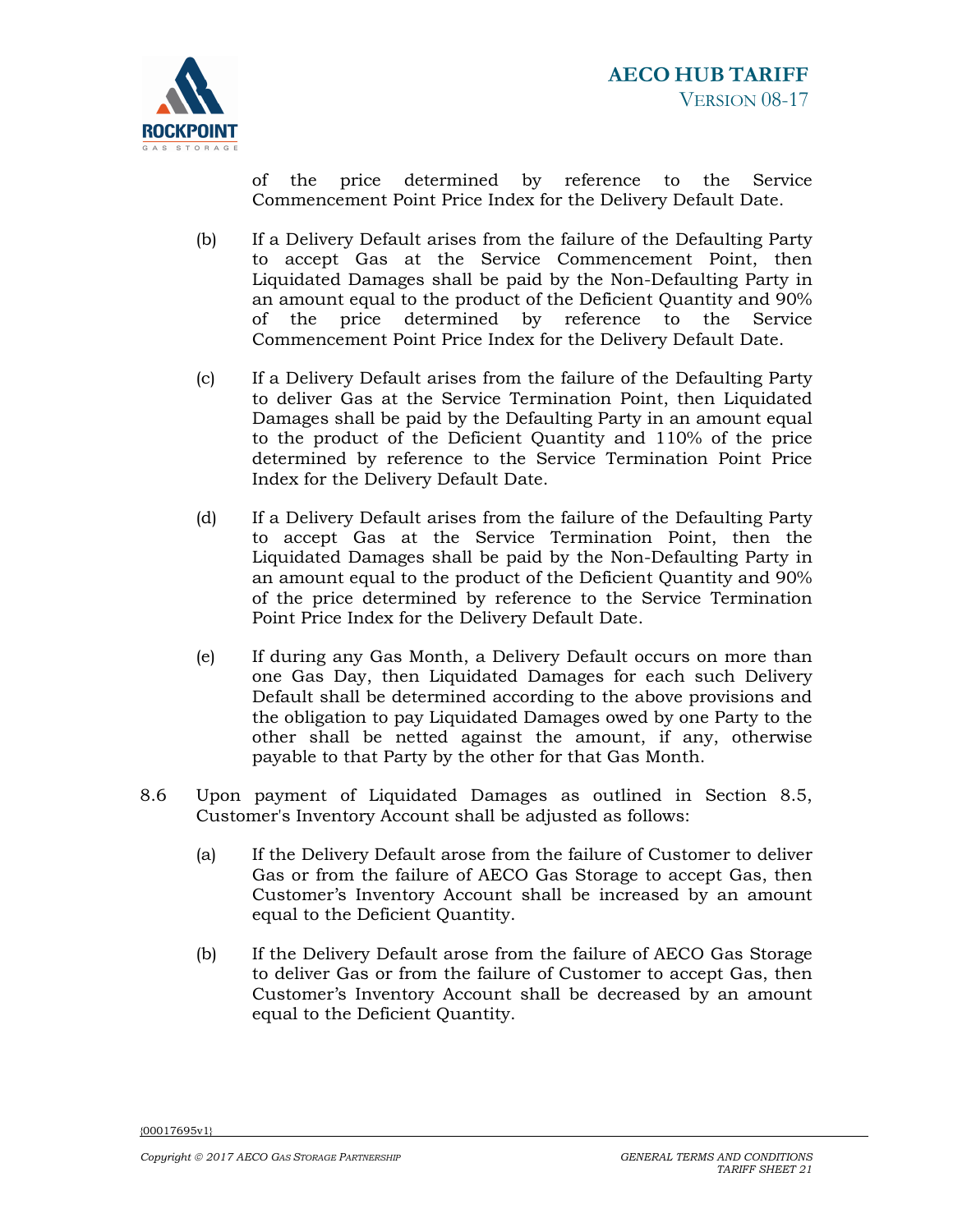

- 8.7 The following provisions shall have effect, should a Triggering Event occur (as defined in Section 8.8 of these General Terms and Conditions).
	- (a) The Non-Defaulting Party may, but shall not be obliged to give written notice (the "Early Termination Notice") to the Defaulting Party specifying an Early Termination Date and requiring the Defaulting Party to pay the Early Termination Damages. Such notice may be given up to but not after the 5th Business Day following the date on which the Non-Defaulting Party first acquired actual knowledge of the Triggering Event.
	- (b) The Early Termination Date shall be the date specified by the Non-Defaulting Party in its Early Termination Notice, but shall in no case be a day later than the 10th Business Day following the day on which the Non-Defaulting Party gave notice pursuant to Section 8.7(a) hereof; provided that if the Triggering Event arises pursuant to Section 8.8(d) hereof, and the Early Termination Notice is given, then the Early Termination Date shall be the date upon which the event described in Section 8.8(d) occurred.
	- (c) If an Early Termination Notice is given by the Non-Defaulting Party in accordance with this Section 8.7, the Defaulting Party shall pay the Non-Defaulting Party Early Termination Damages in accordance with the provision of this Section 8.
- 8.8 "Triggering Event" means:
	- (a) The failure by the Defaulting Party to make, when due, any payment required under this Agreement if such failure is not remedied within 2 Business Days after written notice is given thereof by the Non-Defaulting Party, provided the payment is not the subject of a good faith dispute.
	- (b) The failure by the Defaulting Party to perform any material provision (such materiality to be determined in good faith and on a reasonable basis by the Non-Defaulting Party) required to be performed by it pursuant to the AECO Hub Tariff (other than its obligation to make any payment or any other obligation which is otherwise specifically covered in this Section 8.8 as a separate Triggering Event) where such failure is not excused by the applicable provisions of the AECO Hub Tariff and not cured within 5 Business Days after written notice is given by the Non-Defaulting Party of such failure.
	- (c) The failure by Customer, within 2 Business Days of being required to do so by notice in writing given by AECO Gas Storage, to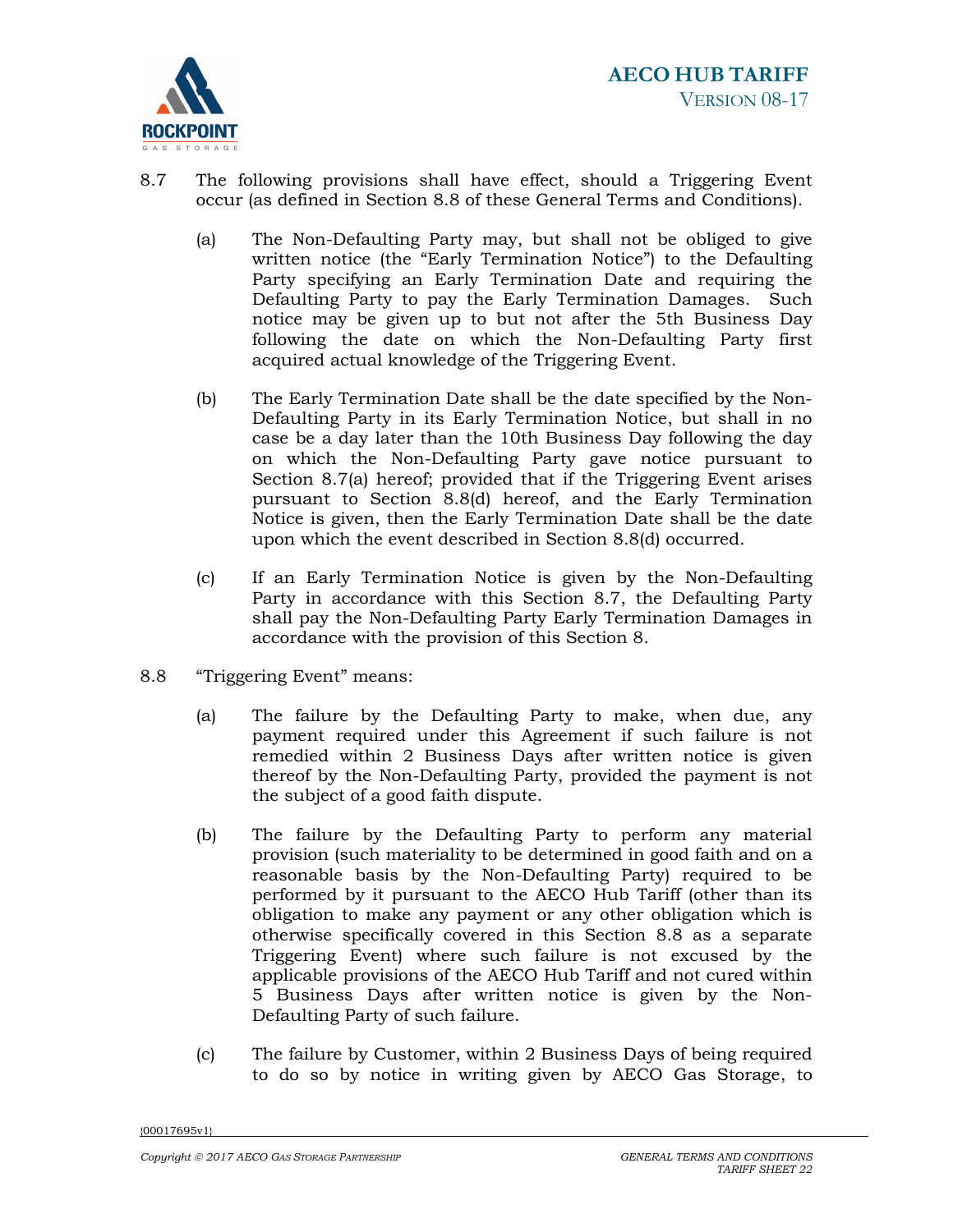

provide Financial Assurance or Financial Statements or Other Security Documents pursuant to Section 13.

- (d) The Defaulting Party:
	- (i) makes an assignment or any general arrangement for the benefit of creditors;
	- (ii) files a petition or otherwise commences, authorizes or acquiesces in the commencement of a proceeding under any bankruptcy or similar law, including without limitation the Companies' Creditors Arrangement Act;
	- (iii) has a petition or other proceeding under any bankruptcy or similar law filed against it and such proceeding remains undismissed for 60 days;
	- (iv) otherwise becomes bankrupt or insolvent (however evidenced); or
	- (v) is unable to pay its debts as they become due.
- 8.9 If an Early Termination Date occurs, all Transactions then entered into by the Parties shall terminate as of the Early Termination Date, and the Non-Defaulting Party shall calculate the Early Termination Damages in respect of each and every Transaction so terminated and give notice promptly to the Defaulting Party of the Early Termination Damages that are payable by it, including all necessary particulars that support such calculation. The Early Termination Damages shall be the sum of the amounts determined in accordance with Section 8.9(a) and/or Section 8.9(b), as applicable, for the remaining Term of each Transaction so terminated; in each case as adjusted by Section 8.9(c), 8.9(d) and 8.9(e).
	- (a) The net present value of the amounts the Non-Defaulting Party acting reasonably would from time to time pay a third party to enter into a replacement transaction on terms substantially the same as the Transaction in question and calculated for a period of time equal to the Term of such Transaction, remaining after the Early Termination Date, minus the net present value of the amounts the Non-Defaulting Party would from time to time have paid to the Defaulting Party pursuant to the terms of the Transaction had it not been so terminated.
	- (b) The net present value of the amounts the Non-Defaulting Party would from time to time have received from the Defaulting Party pursuant to the terms of the Transaction had it not been so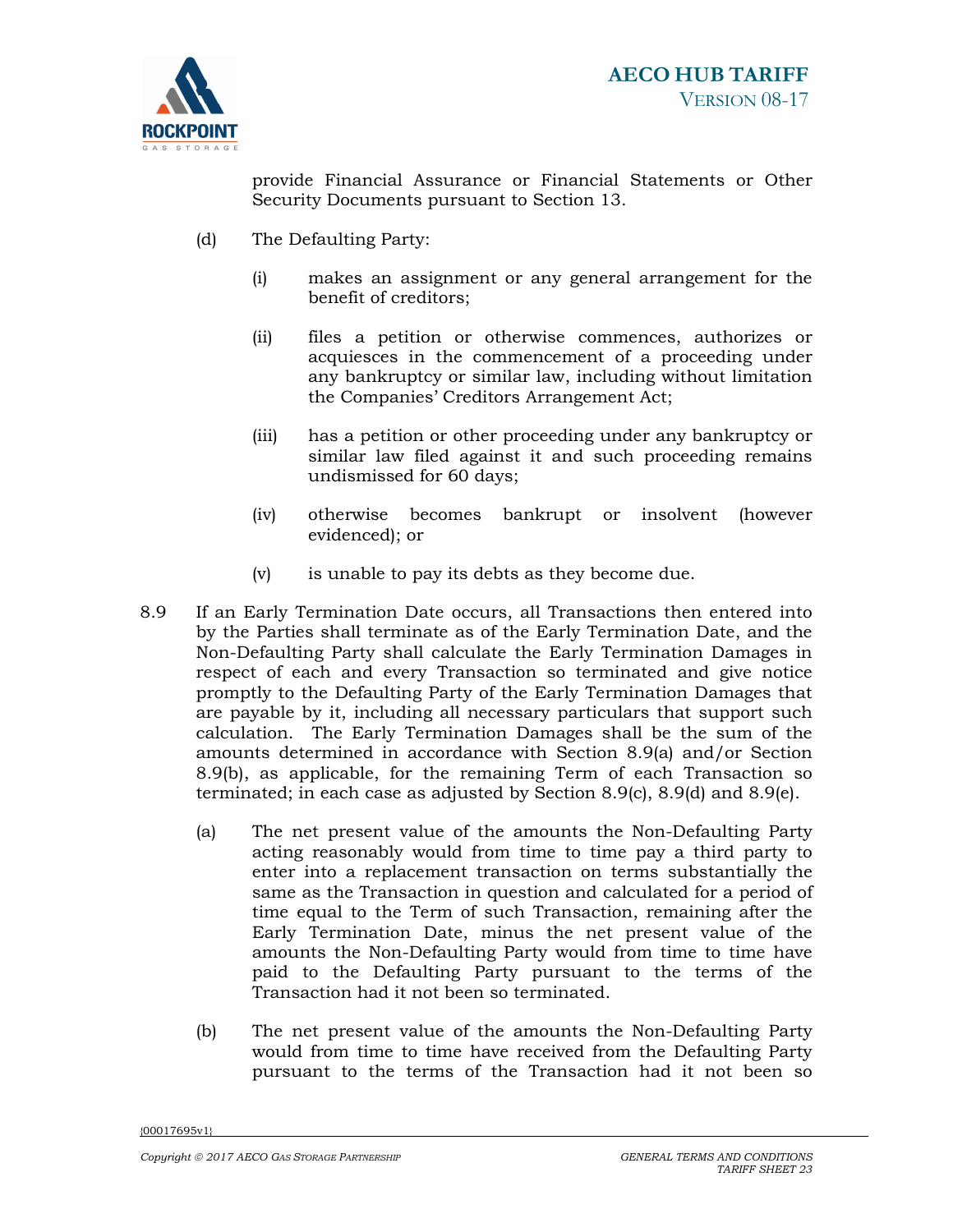

terminated, minus the net present value of the amounts the Non-Defaulting Party acting reasonably would from time to time receive from a third party were it to enter into a replacement transaction on terms substantially the same as the Transaction in question and calculated for a period of time equal to the Term of the Transaction, remaining after the Early Termination Date.

- (c) The Non-Defaulting Party when calculating the cost of any replacement transaction for the purposes of Section 8.9(a) or 8.9(b), may make reference to the settlement prices of the New York Mercantile Exchange Gas futures contracts, adjusted for the basis differential between Henry Hub and the Service Commencement Point or Service Termination Point, as the case may be; or, the arithmetic average of bona fide prices quoted for a replacement transaction by at least 2 non-affiliated, independent entities active in the energy markets in Alberta.
- (d) The net present value for the Early Termination Damages will be calculated by using a discount rate equal to the Prime Rate in effect as of the Early Termination Date, plus 3%.
- (e) Notwithstanding the preceding provisions of this Section 8, or any other provision of the AECO Hub Tariff or any Transaction entered into by the Parties, if the Early Termination Damages when aggregated for all the Transactions terminated pursuant to this Section 8.9 equal an amount that is less than zero, then the Early Termination Damages will be deemed to be zero.
- (f) For greater certainty, AECO Gas Storage may, at its option, apply any positive Gas balance, in Customer's Inventory Account(s) on the Early Termination Date, that is attributable to the Transactions terminated by it, as credit against any amount owed pursuant to this Section 8 by Customer to AECO Gas Storage. The value of such credit shall be based on a price equal to 90% of the price determined by reference to Service Commencement Point Price Index for the Early Termination Date.
- 8.10 The Defaulting Party shall pay the Early Termination Damages to the Non-Defaulting Party on or before the 10th Business Day following the notice given by the Non-Defaulting Party pursuant to Section 8.9 hereof. Upon payment in full by the Defaulting Party of the Early Termination Damages and any other amounts owing under the AECO Hub Tariff, the Transactions between the Parties that have been terminated by the Non-Defaulting Party, shall be deemed fully and entirely performed, the Storage Services Documents between AECO Gas Storage and Customer with regard to only those Transactions shall be terminated and the

<sup>{00017695</sup>v1}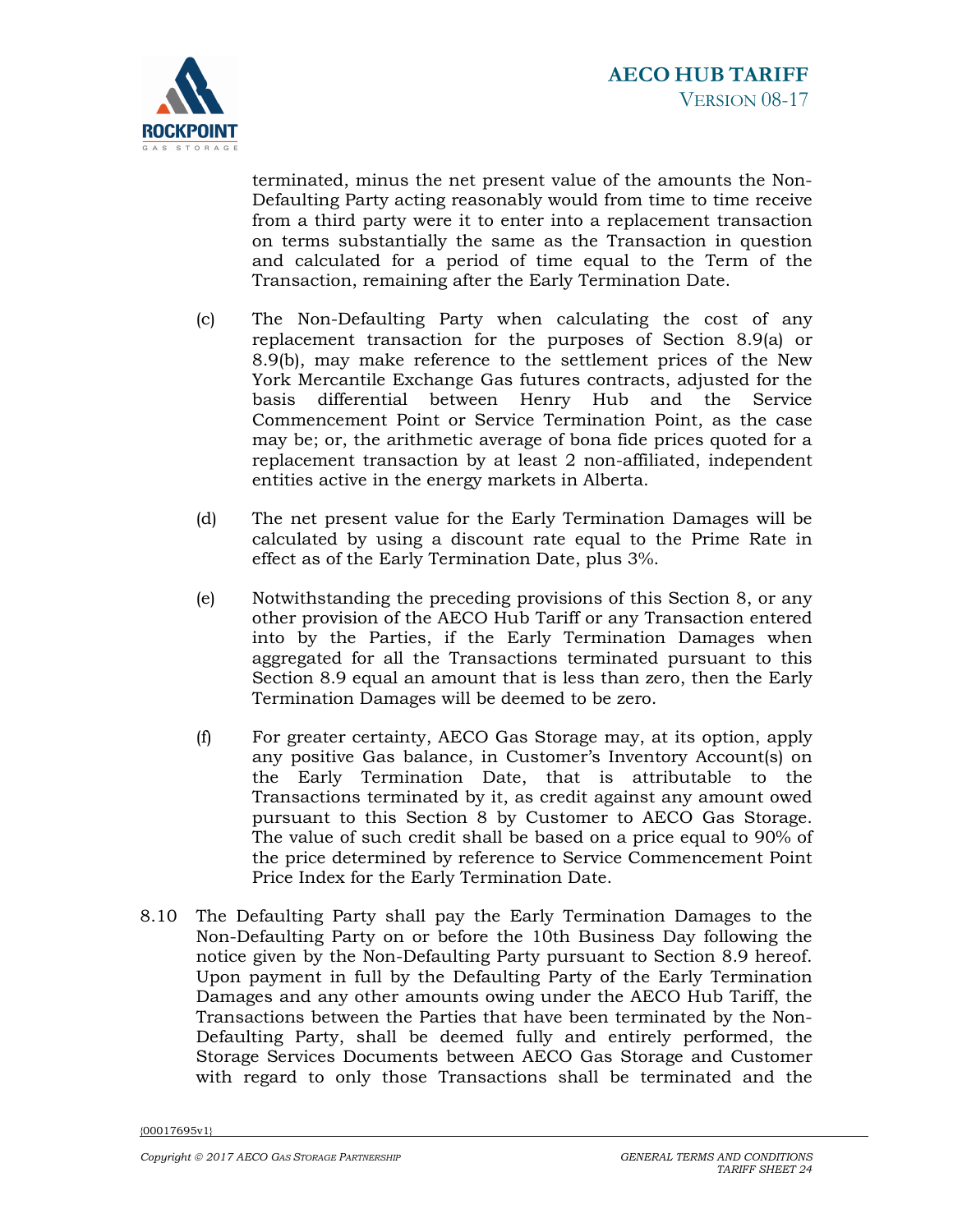

Parties shall be wholly and finally released from all further liability to each other in respect thereof, except as otherwise expressly provided in the AECO Hub Tariff.

- 8.11 Notwithstanding any other provision of the AECO Hub Tariff to the contrary, whenever AECO Gas Storage deals with any third party at the request of or pursuant to instructions given by Customer:
	- (a) Customer represents and warrants to AECO Gas Storage that Customer has the power and authority to make such requests and issue such instructions, and all actions or omissions by AECO Gas Storage hereunder will be in reliance on such representations and warranties by Customer.
	- (b) AECO Gas Storage shall not, by reason of any act or omission hereunder, be deemed to have entered into a contractual or other relationship with any third party and no third party shall by reason of any act or omission of AECO Gas Storage become a beneficiary hereunder or acquire any rights or claims against AECO Gas Storage.
	- (c) No act or omission by AECO Gas Storage hereunder, whether in accordance with or in contravention of any instructions given or requests made by Customer, shall give rise to any liability of AECO Gas Storage to any third party.
	- (d) The sole liability of AECO Gas Storage for any claims, liability, losses, damages, costs and expenses (including, but not limited to attorney's fees and costs) directly or indirectly arising out of, resulting from, relating to or caused by the Transactions entered into by the Parties under the AECO Hub Tariff shall be limited to the amounts calculated pursuant to Section 8 of these General Terms and Conditions.
	- (e) Customer shall be solely liable for and shall fully defend and indemnify AECO Gas Storage and hold AECO Gas Storage harmless from and against any and all claims, liability, losses, damages, costs and expenses (including but not limited to attorney's fees and costs) that AECO Gas Storage becomes liable for or incurs directly or indirectly arising out of, resulting from, relating to or caused by any act or omission of AECO Gas Storage in reliance on Customer's request or instructions in respect of such third party; and such indemnity shall be a complete indemnity and shall not be limited to the amount calculated in accordance with the foregoing provisions of this Section 8.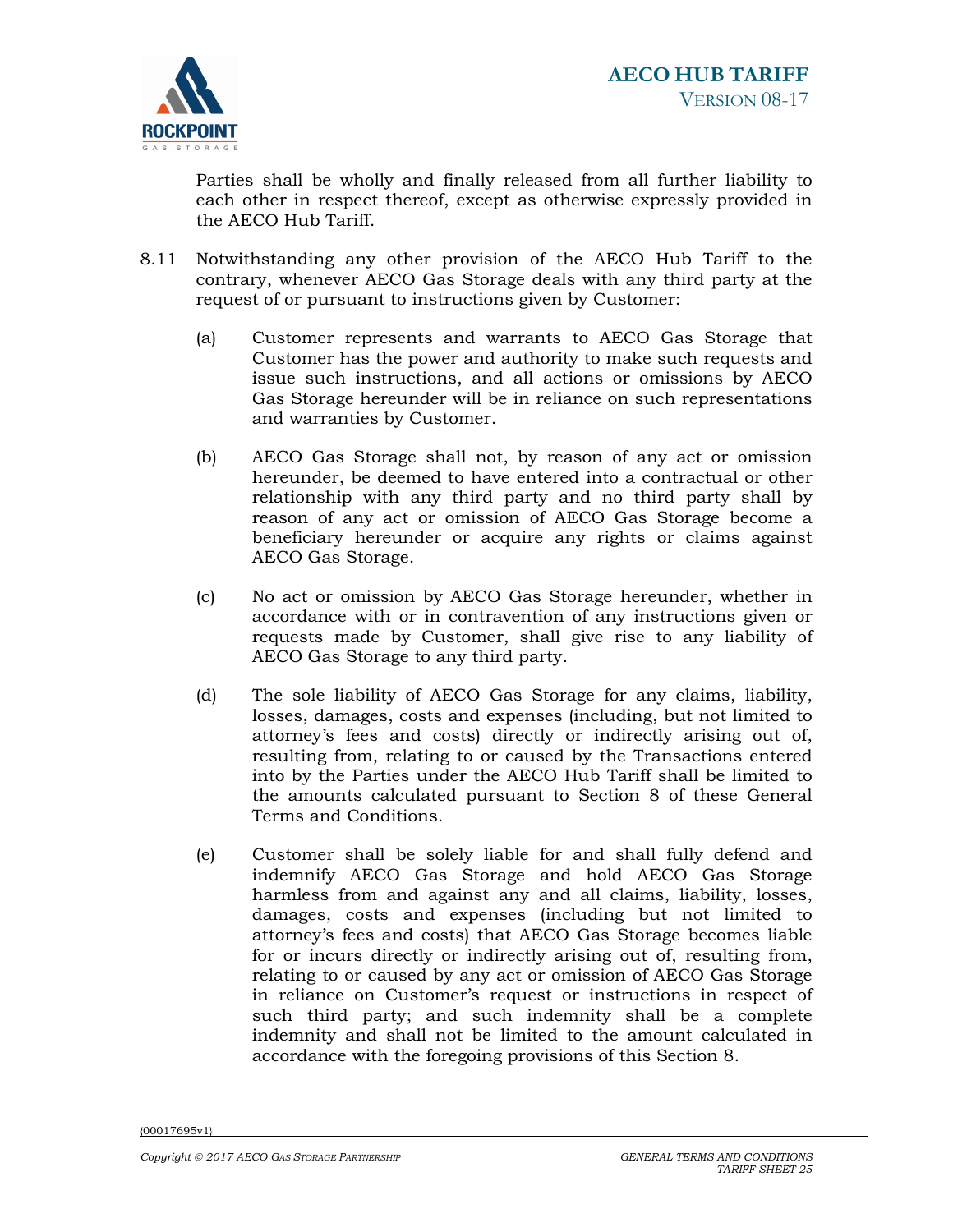

- (f) The indemnifications set forth herein are intended to preclude claims against AECO Gas Storage by any Person or entity other than Customer with respect to the Transactions entered into by the Parties under the AECO Hub Tariff, but nothing herein is intended to excuse fraud, criminal acts, or wilful misconduct by AECO Gas Storage.
- (g) If Customer is relying on a third party to deliver or accept delivery of Gas, and such third party fails for any reason to do so, Customer's performance under the AECO Hub Tariff is not excused by reason of the third party's act or omission, and Customer will be fully liable for any failure to meet its obligations under the AECO Hub Tariff.

# **9. FORCE MAJEURE**

- 9.1 The expression "Force Majeure" means a restraint on the performance by AECO Gas Storage of one or more of its obligations owed to Customer pursuant to any Transaction ("Obligation"), where such restraint results from a cause not within its control and which could not have been prevented by the exercise of due diligence, oversight and planning. In this Section 9, the expression "due diligence, oversight and planning" means that the industry standards and practices generally prevailing among operators of similar natural Gas storage facilities in North America have been adhered to. Furthermore, the Parties acknowledge and agree that the curtailment or interruption of NGTL transmission service to or from either of the storage facilities operated by AECO Gas Storage will be considered an event of Force Majeure for so long as and to the extent such curtailment or interruption restrains the performance by AECO Gas Storage or renders it unable to perform one or more of its Obligations.
- 9.2 If AECO Gas Storage is rendered unable to perform or is restrained by reason of a Force Majeure from performing any Obligation in whole or in part, it may claim suspension of that Obligation to the extent that it is so restrained and for the duration of that Force Majeure, provided that:
	- (a) AECO Gas Storage gives written notice to Customer, setting out the details of the Force Majeure as soon as practicable after the commencement of the Force Majeure;
	- (b) AECO Gas Storage takes all commercially reasonable measures in the circumstances to mitigate the cause of and effect of the Force Majeure;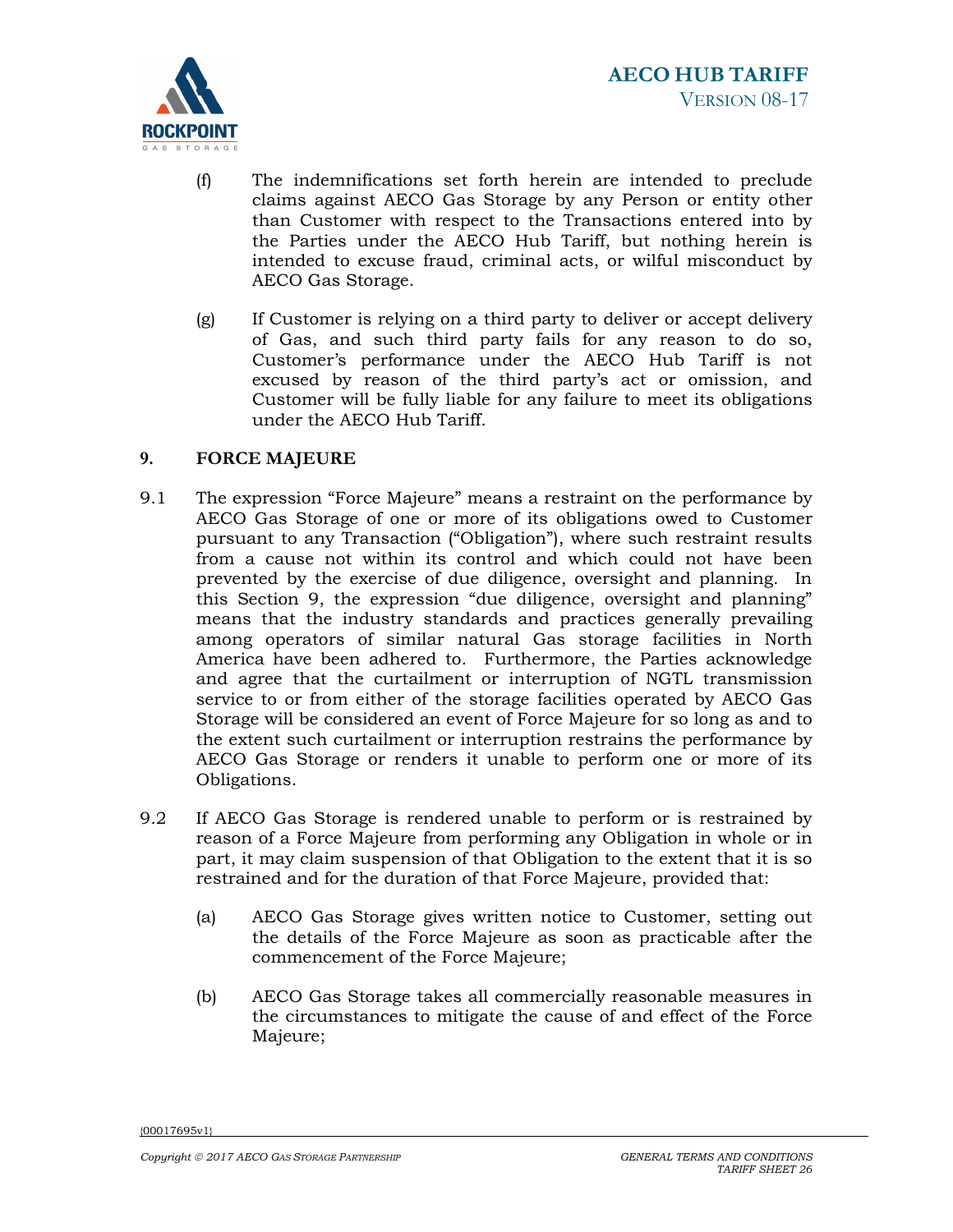

- (c) AECO Gas Storage recommences performance of the Obligation to the extent commercially reasonable during the cessation of and upon the conclusion of the Force Majeure; and
- (d) as soon as practicable after the conclusion of the Force Majeure, AECO Gas Storage gives notice to Customer of the date of such conclusion.
- 9.3 If, and for so long as, AECO Gas Storage is unable due to Force Majeure to fully perform any Obligation in response to a Request for injection or withdrawal of Gas duly made by Customer under the AECO Hub Tariff the Monthly Storage Demand Charge or the STS Service Charge (if calculated based on Total Contract Quantity), as the case may be, shall be reduced proportionally having regard to the extent to which AECO Gas Storage is unable to comply with any such Request.
- 9.4 A strike, lockout or other industrial disturbance, including any potential terrorist attack as declared by applicable government agencies or departments, shall be considered an event of Force Majeure; however, the settlement of such an event involving the AECO Hub or AECO Gas Storage agents, contractors, representatives and employees shall be entirely within the discretion of AECO Gas Storage. Activities of the military or paramilitary are not matters within the control of AECO Gas Storage shall be considered Force Majeure.
- 9.5 The Term in effect pursuant to any Transaction binding upon the Parties will not be extended to compensate for the reduction or suspension of an Obligation during the Force Majeure.

## **10. NOTICES**

- 10.1 Whenever provision is made in the AECO Hub Tariff for giving notice by one Party to the other, if no particular manner in which it is to be given is specified, such notice may be given orally or in writing. If oral notice is given, the notifying Party shall, if required by the notified Party, produce a voice recording clearly evidencing such notice. Written notice may be delivered by hand or transmitted by fax or other electronic means, all in accordance with the particulars set forth on the Notification Schedule. A Party may change its particulars set forth on the Notification Schedule by giving written notice thereof in accordance with the AECO Hub Tariff.
- 10.2 Except as otherwise expressly provided, any notice given in accordance with the foregoing provisions will be treated as received at the time of receipt.

<sup>{00017695</sup>v1}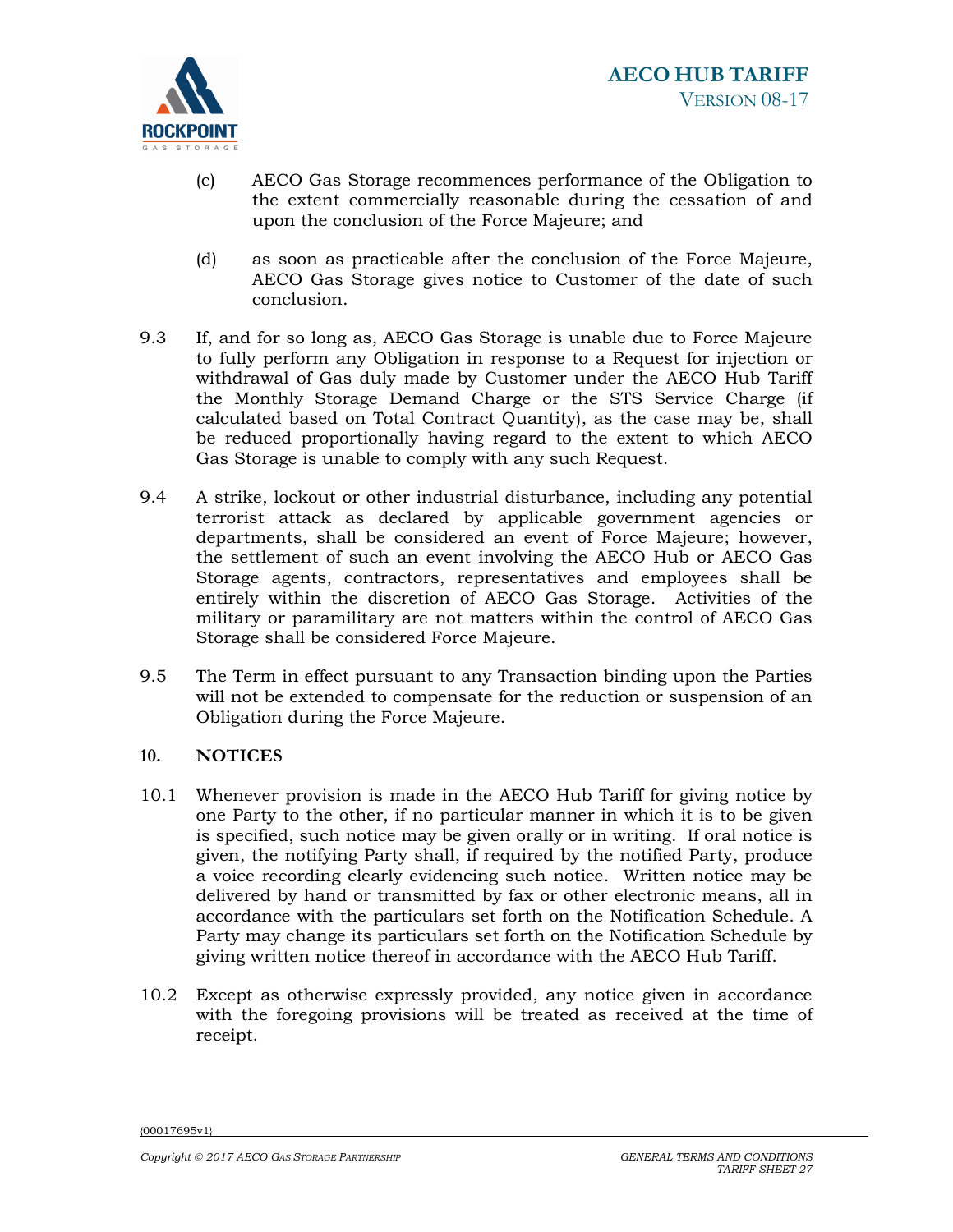

## **11. TAX MATTERS / GAS STORAGE UNIT AGREEMENT**

- 11.1 AECO Gas Storage and Customer acknowledge that notwithstanding any other provision of the AECO Hub Tariff, the amount of the consideration set out in any Transaction to be paid by one Party to the other for the supply of any goods or services is exclusive of all applicable taxes.
- 11.2 If any federal, provincial, city, county, other governmental entity, or regulatory agency imposes a franchise fee or similar tax, charge, levy, or other fee on AECO Gas Storage in connection with the AECO Hub or its operation, the Parties agree that AECO Gas Storage, at its sole discretion may require Customer to pay a proportionate share of such fees, and that the amount of the consideration set out in any Transaction to be paid by one Party to the other Party for the supply of any goods or services is exclusive of any and all such fees.
- 11.3 AECO Gas Storage covenants with Customer to pay all rents and otherwise perform its obligations as they fall due for payment or performance under the Gas Storage Unit Agreement and to refrain from any act or omission not otherwise permitted hereunder which could result in the termination of any Transaction otherwise binding upon it and Customer, or the Gas Storage Unit Agreement prior to the end of the term.
- 11.4 If the Crown shall elect to give notice of termination of any Gas Storage Unit Agreement pursuant to provisions of such Agreement, then all the Transactions then binding on the Parties shall for all purposes hereunder be amended to end on the Gas Day preceding the date on which the Crown has elected to terminate such Agreement.

## **12. POSSESSION, WARRANTY AND RISK OF LOSS**

12.1 Subject always to the duties owed Customer by AECO Gas Storage as a bailee for hire, possession of Gas passes to AECO Gas Storage when it is delivered to AECO Gas Storage, but legal title to and ownership of Gas, or possessory title as bailor of Gas, remains at all times with Customer, notwithstanding any commingling of such Gas with Gas owned by others. AECO Gas Storage and Customer may, but shall not be required to, agree in advance and in writing to an exchange of title to specified Gas to be stored pursuant to a particular Transaction. AECO Gas Storage expressly acknowledges that it is bound to perform the provisions of the *Warehouse Receipts Act* (Alberta) and, in particular but without limitation, expressly acknowledges that it is bound by the duty of care set forth in Section 14 thereof.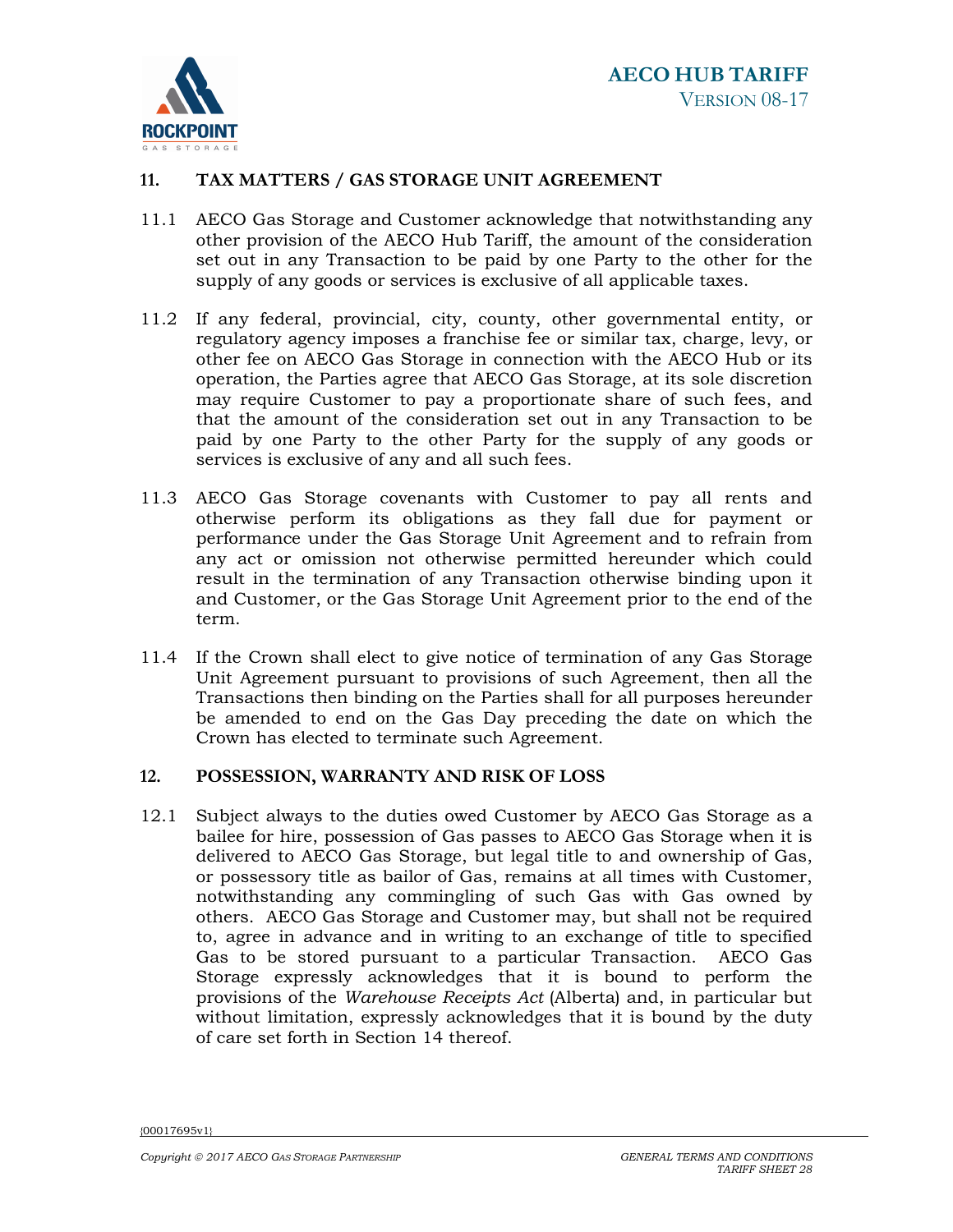

- 12.2 Customer represents and warrants to AECO Gas Storage that it has the right to give it possession of Gas for the purposes of gas storage pursuant to the terms of the AECO Hub Tariff, free from all adverse liens, taxes, charges, third party interests and other encumbrances whatsoever affecting such possession. Customer and AECO Gas Storage acknowledge and agree that while in storage at the AECO Hub, Customer's Gas may be commingled with Gas owned by other customers of AECO Gas Storage and with Gas owned by AECO Gas Storage, as a necessary requirement of the trade and business of gas storage conducted by AECO Gas Storage. Notwithstanding such commingling and notwithstanding Section 12.4 of these General Terms and Conditions, it is intended by Customer and AECO Gas Storage that the delivery of Gas by Customer to AECO Gas Storage pursuant to this Agreement shall constitute a bailment for reward and AECO Gas Storage shall have the common law duties and liabilities of such a bailee, except where those duties are modified by the express terms of a Transaction entered into by the Parties.
- 12.3 AECO Gas Storage represents and warrants to Customer that it has the right to receive possession of Gas from Customer for the purposes of gas storage pursuant to the terms of the AECO Hub Tariff, and to return such Gas free from all adverse liens, taxes, charges, third party interests and other encumbrances whatsoever, other than those for which Customer bears responsibility pursuant to the provisions of the AECO Hub Tariff.
- 12.4 AECO Gas Storage shall have the right to remove constituents other than methane from Gas delivered to it by Customer and AECO Gas Storage shall have no duty to account for the constituents so removed nor to make any payment to Customer on account thereof; provided that nothing in this Section 12.4 will permit AECO Gas Storage to return to Customer Gas that does not meet the quality specifications of the connecting pipeline.
- 12.5 Notwithstanding the transfer of possession of Customer's Gas to AECO Gas Storage when it is delivered to AECO Gas Storage, the risk of loss and legal title to and ownership of Customer's Gas, or possessory title as bailor of Gas, remains at all times with Customer. Further, Customer expressly acknowledges and agrees that AECO Gas Storage shall be under no obligation to provide for any insurance for the risk of loss of Customer's Gas, or any other insurable risk.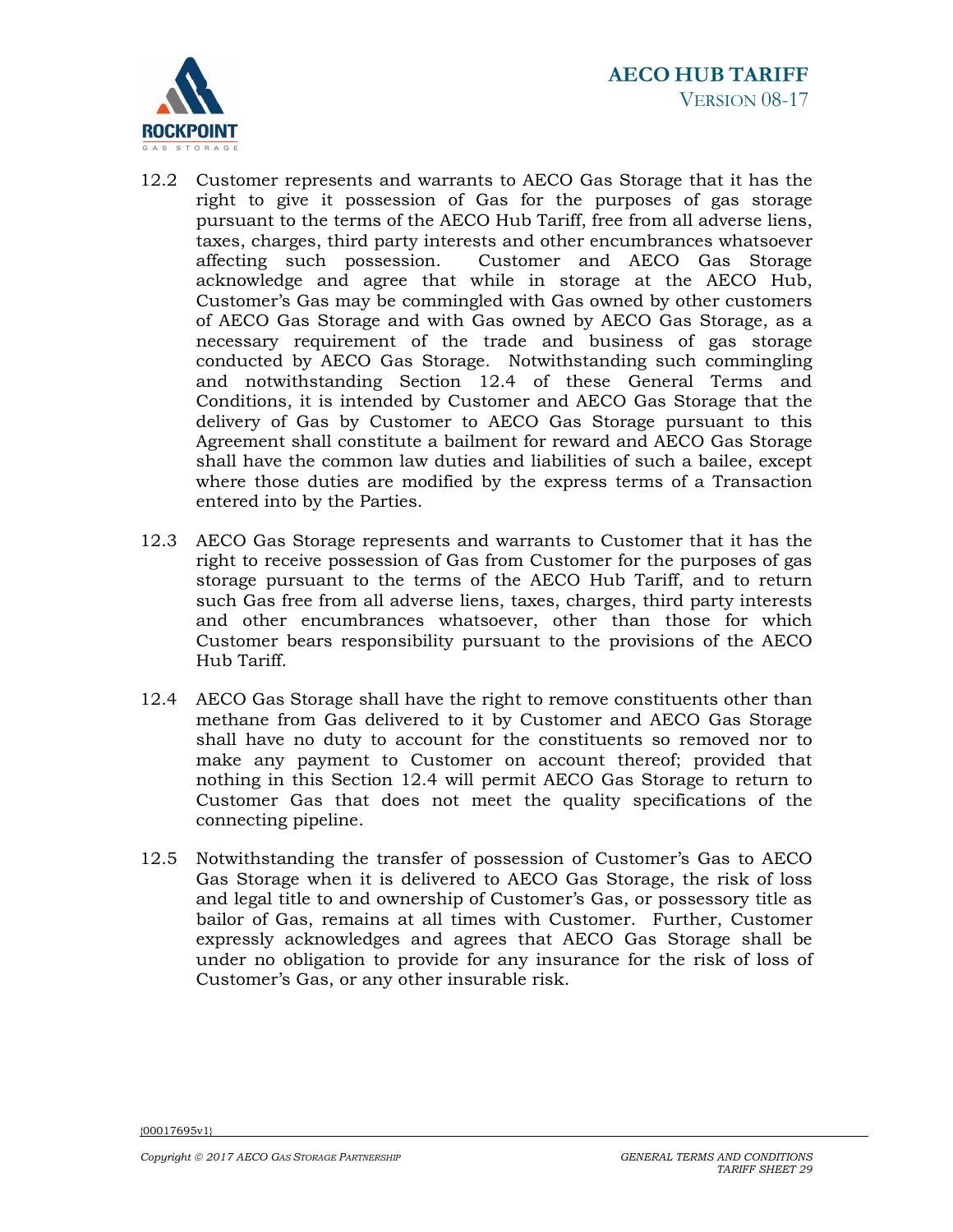

# **13. ESTABLISHMENT AND RE-ESTABLISHMENT OF CREDIT**

- 13.1 Customer shall maintain an Acceptable Credit Rating, provide AECO Gas Storage with Financial Assurances, or provide Other Security Documents as outlined in this Section 13.
- 13.2 If Customer establishes to AECO Gas Storage's reasonable satisfaction that it has an Acceptable Credit Rating, and for so long thereafter as Customer maintains an Acceptable Credit Rating, AECO Gas Storage shall not require Customer to provide it with Financial Assurance; provided that in such case, Customer or its Guarantor shall provide AECO Gas Storage with:
	- (a) audited consolidated Financial Statements within 120 days after the end of each fiscal year of Customer, prepared in accordance with generally accepted accounting principles;
	- (b) unaudited consolidated Financial Statements within 90 days after the end of each fiscal quarter of Customer, prepared in accordance with generally accepted accounting principles; and
	- (c) immediate notice of any amendment, change or modification to its Credit Rating, its Financial Statements or of a Material Adverse Change with respect to the financial position of Customer.
- 13.3 If Customer does not maintain an Acceptable Credit Rating, then within 5 days of the reduction of its Credit Rating or there has been a Material Adverse Change, Customer shall provide AECO Gas Storage with one or more of the Financial Assurances, at the option of AECO Gas Storage, as set forth in Section 13.4. If, after entering into a Transaction, Customer fails to maintain an Acceptable Credit Rating or there has been a Material Adverse Change, then within 3 Business Days of receiving a written request from AECO Gas Storage, Customer shall provide AECO Gas Storage with the applicable Financial Assurance. Notwithstanding the foregoing, if a Customer with an Acceptable Credit Rating is downgraded to a level lower than an Acceptable Credit Rating or there has been a Material Adverse Change but there are no active or pending Transactions between the Parties, AECO Gas Storage will not require Customer to provide Financial Assurance unless and until Customer desires to enter into a Transaction.
- 13.4 Where Customer does not have or does not maintain an Acceptable Credit Rating, Customer shall provide AECO Gas Storage with one or more of the following Financial Assurances, as listed in this Section 13.4:
	- (a) A Letter of Credit on the following terms and conditions: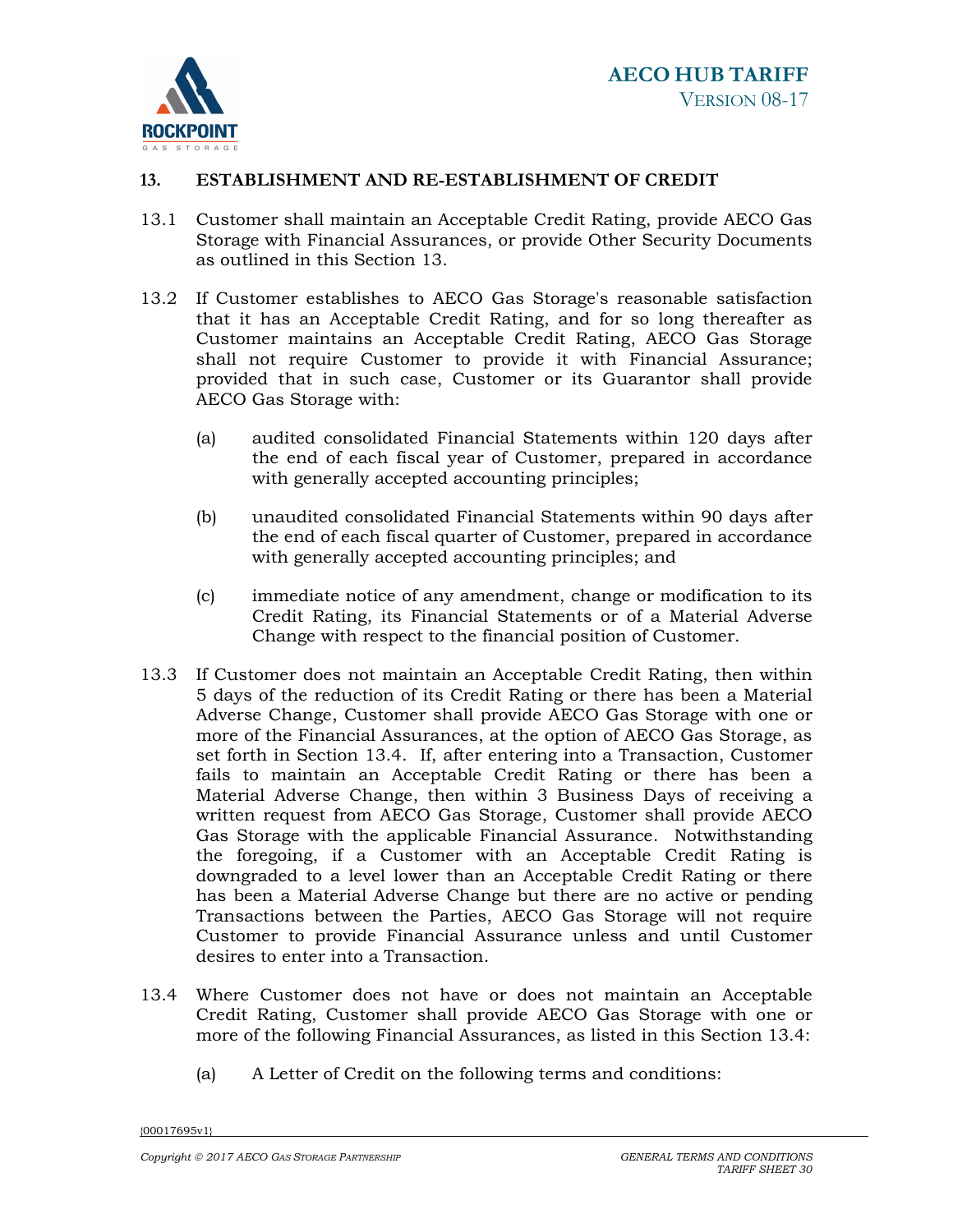

- (i) In respect of FSS Transactions, a Letter of Credit in an amount equal to the Total Storage Demand Charge specified on Appendix FSS.
- (ii) In respect of STS Transactions, a Letter of Credit in an amount equal to the value of the Transactions under any reasonable set of assumptions.
- (iii) Each Letter of Credit shall be in effect for 1 year or for the Term of the applicable Transaction plus 60 days, whichever is less. If the latter period is greater than one year, Customer shall ensure that its obligation to AECO Gas Storage is secured continuously, and accordingly shall provide AECO Gas Storage with an extended or replacement Letter of Credit no later than thirty (30) days prior to the expiration of the then-effective Letter of Credit. AECO Gas Storage will return the expiring Letter of Credit to Customer within 5 days of the date the Replacement Letter of Credit becomes effective.
- (iv) Each Letter of Credit shall be in form and substance satisfactory to AECO Gas Storage, and without limiting the generality of the foregoing shall be issued by a financial institution acceptable to AECO Gas Storage; shall be irrevocable; shall provide for partial drawdown; and shall contain terms and conditions no less favourable to AECO Gas Storage than those set forth in Sample Form D.
- (v) In addition to all other remedies available to AECO Gas Storage at law or in equity, if Customer fails to provide a Letter of Credit in accordance with its obligations pursuant to this Section 13.4, AECO Gas Storage may draw upon any expiring Letter of Credit to the full amount thereof and apply the funds so drawn in payment in whole or in part of the obligation of Customer under the AECO Hub Tariff.
- (b) A Guarantee granted to AECO Gas Storage by another company (the "Guarantor") with an Acceptable Credit Rating. The Guarantee shall contain terms and conditions no less favourable to AECO Gas Storage than those set forth in Sample Form E, and the provisions of Sections 13.3 and 13.4 hereof shall apply mutatis mutandis to the Guarantor as if the Guarantor were Customer with the exception of Section 13.4(b).
- (c) Customer may provide cash to AECO Gas Storage by way of certified cheque bank draft or wire transfer into one or more bank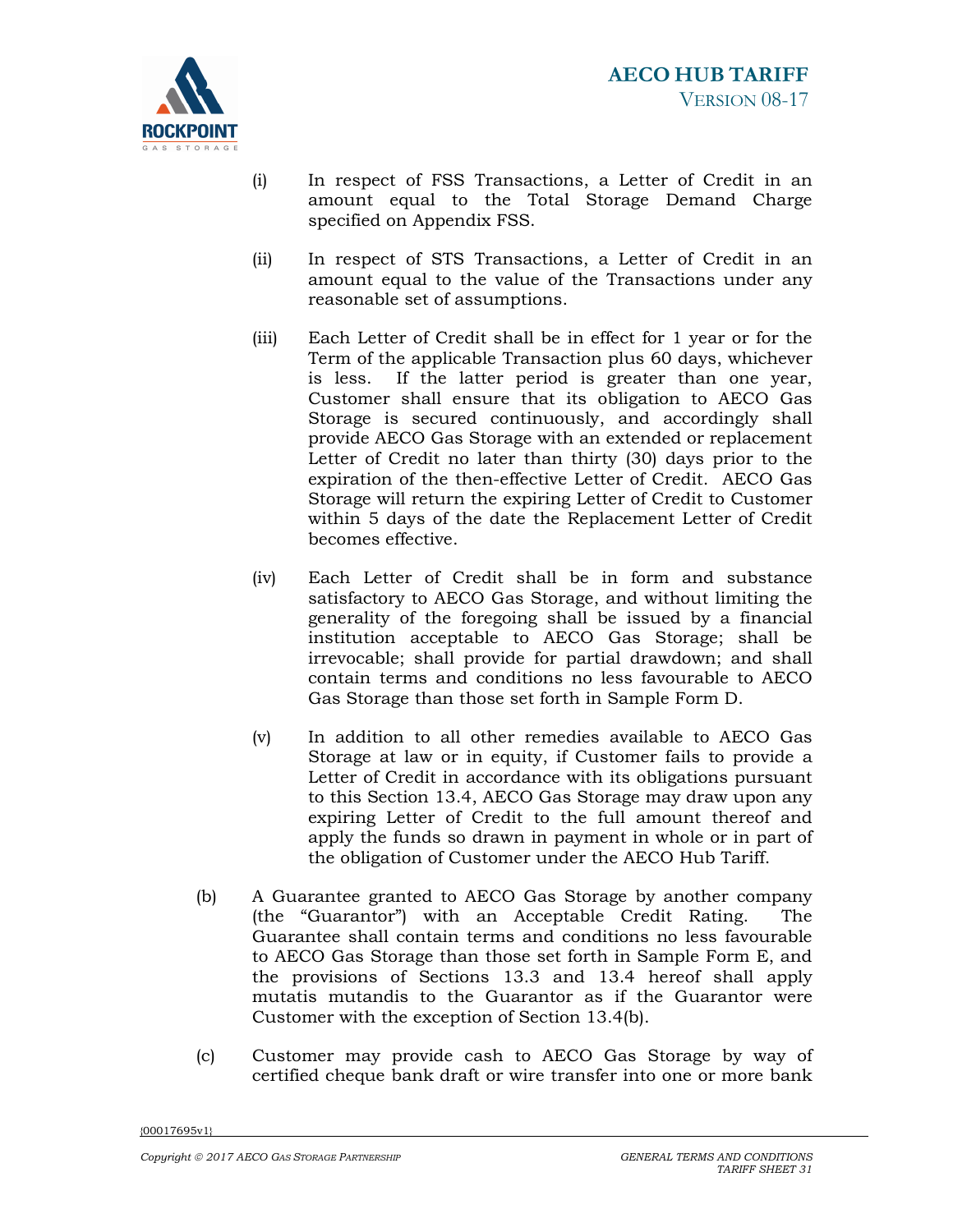

accounts designated by AECO Gas Storage. In such event the relationship between Customer and AECO Gas Storage in respect of such cash shall be one of creditor and debtor, respectively, and all right, title and interest in any such cash is transferred absolutely to AECO Gas Storage. Customer hereby agrees that AECO Gas Storage shall have the right to set-off any amount payable by AECO Gas Storage in respect of the return of the cash against any obligation owed by Customer to AECO Gas Storage, howsoever arising and whether liquidated, unliquidated, due or coming due. The amount of cash shall be equal to:

- (i) In respect of each FSS Transaction, an amount equal to the Total Storage Demand Charge specified on Appendix FSS.
- (ii) In respect of each STS Transaction, an amount equal to the value of the Transaction under any reasonable set of assumptions.
- (d) Customer may propose some other form of Financial Assurance to secure its obligation under the AECO Hub Tariff, provided that AECO Gas Storage may reject at any time or accept such proposed Financial Assurance in its sole and absolute discretion.
- (e) Customer's obligation to maintain an Acceptable Credit Rating or, upon failing to do so, to provide Financial Assurance, shall continue for so long as the Parties are bound by the AECO Hub Tariff and any Transaction entered into hereunder and Customer's obligation to do so shall terminate when Customer has performed or satisfied all of its obligations under every Transaction binding upon the Parties, whereupon AECO Gas Storage shall return to Customer any Financial Assurance then remaining in its possession.
- 13.5 Where Customer has provided AECO Gas Storage Other Security Documents and AECO Gas Storage, in its sole and absolute discretion, determines that the Other Security Documents provided are no longer an acceptable form of credit, Customer shall provide Financial Assurances as listed in Section 13.4, or provide any additional Other Security Documents as directed by AECO Gas Storage. This obligation remains for as long as the Parties are bound by the Storage Services Agreement and all Transactions entered thereunder.
- 13.6 If Customer fails to comply with Section 13.5 AECO Gas Storage shall have all the rights and remedies available to it as if the Customer failed to maintain an Acceptable Credit Rating or provide Financial Assurances as otherwise provided in this Section 13.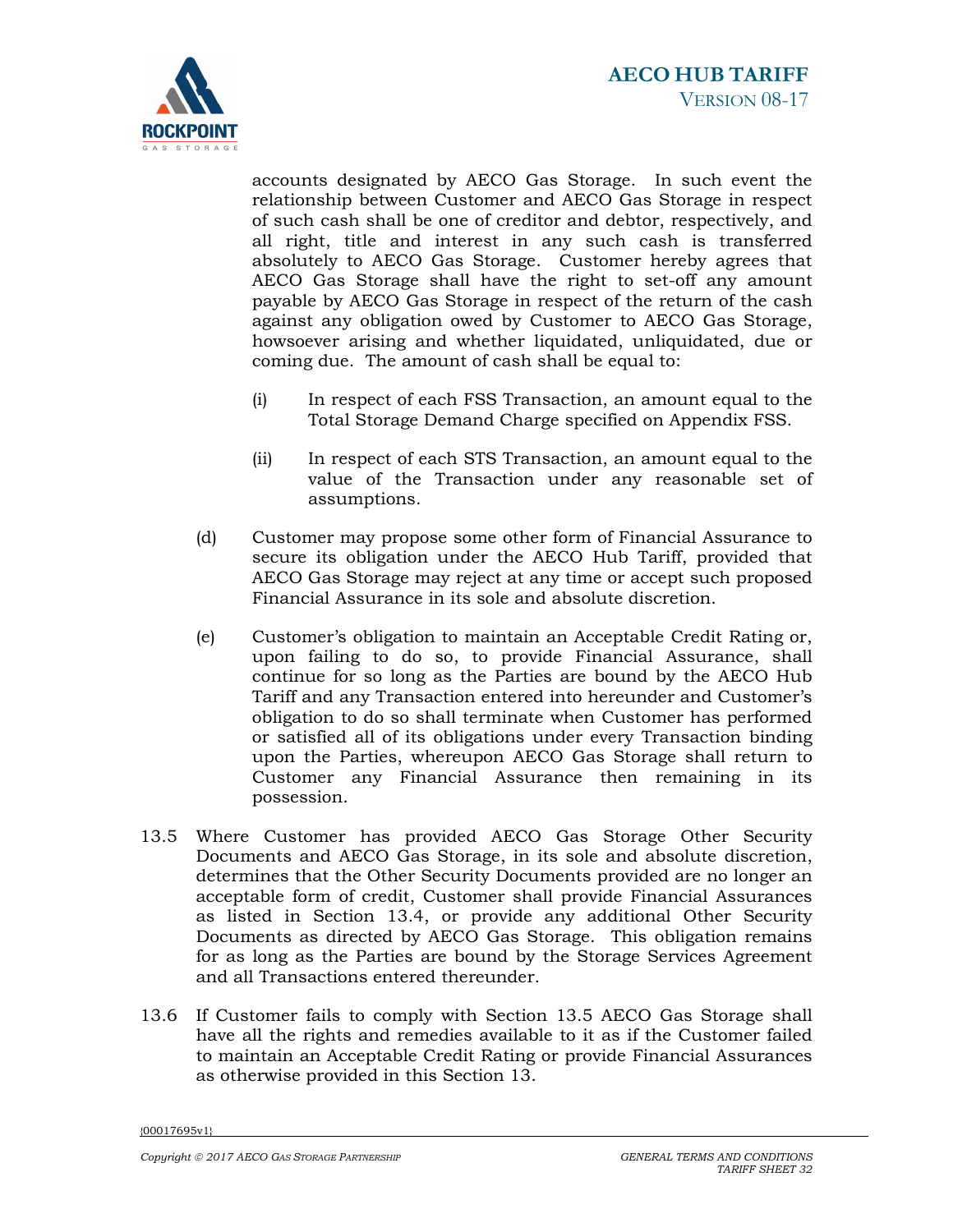

- 13.7 If Customer is in Default, then, in addition to the rights AECO Gas Storage has pursuant to the provisions of the AECO Hub Tariff or otherwise available to AECO Gas Storage at law or in equity, AECO Gas Storage may take one or more of the following actions:
	- (a) Draw upon the Letter of Credit held by AECO Gas Storage as security pursuant to Section 13.4(a) and apply the funds so drawn to pay any damages, debts, expenses, costs, assessments or liabilities of any nature whatsoever, including interest on unpaid amounts, payable by Customer to AECO Gas Storage pursuant to the provisions of the AECO Hub Tariff; or
	- (b) Demand payment from the Guarantor pursuant to the Guarantee granted under Section 13.4(b); and/or
	- (c) Realize on any security accepted by AECO Gas Storage pursuant to Section 13.4 (c) or (d).
- 13.8 Any notice required or permitted to be given by one Party to another pursuant to this Section 13 shall:
	- (a) be given in writing; and
	- (b) may be delivered by hand or transmitted in accordance with the particulars for notices set forth in the AECO Hub Tariff Notification Schedule; and

The Parties agree that the service of such notice shall not constitute a condition precedent to the exercise of any substantive rights created under this Section 13.

# **14. GAS QUALITY AND MEASUREMENT OF SERVICE**

- 14.1 Except as otherwise provided below, all natural Gas delivered to AECO Gas Storage and all natural Gas delivered by AECO Gas Storage shall conform to the quality specifications of the Connecting Pipeline at the Service Commencement Point and the Service Termination Point.
- 14.2 AECO Gas Storage may agree to accept natural Gas, which differs from the quality specifications set forth above. The acceptance of nonconforming Gas shall not act as a continuing or future waiver of the quality specifications in this Section 14, nor require AECO Gas Storage to receive Gas of similar nonconforming quality in the future.
- 14.3 In the case of failure of the Gas to conform to any of the quality specifications the Gas deliveries thereof may be stopped by AECO Gas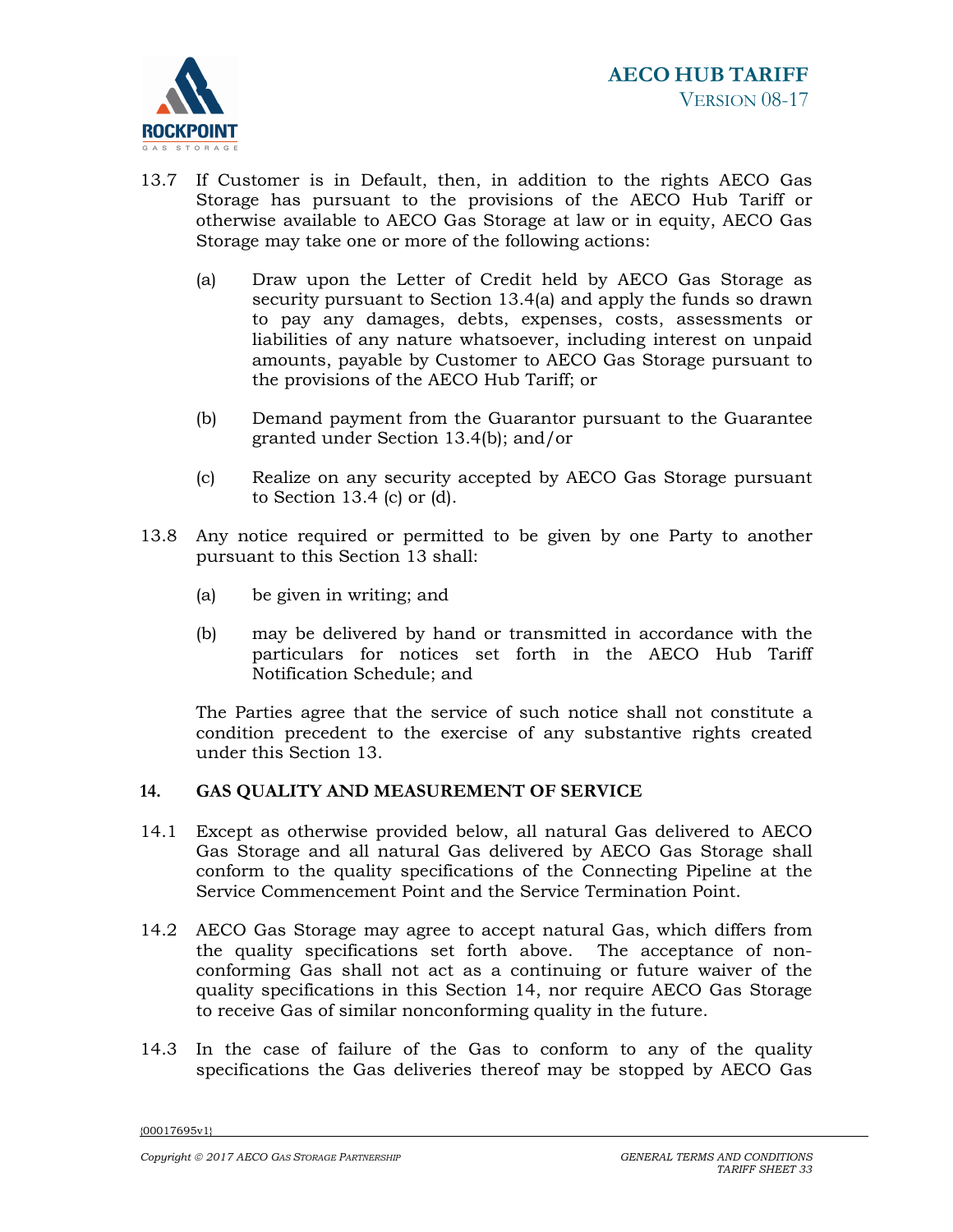

Storage and notification to Customer will occur immediately after the fact. AECO Gas Storage shall not be liable to Customer for any loss, damage or harm suffered by Customer as a direct or indirect result thereof. Failure by either AECO Gas Storage or Customer to tender deliveries that conform to any of the applicable quality specifications shall not be construed to eliminate, or limit in any manner, the rights and obligations existing under any other provisions of the executed Storage Service Agreement.

- 14.4 AECO Gas Storage hereby expressly notifies Customer that it does not odorize the Gas delivered hereunder.
- 14.5 AECO Gas Storage will accept and deliver Customer's natural Gas at the prevailing pressure of the Connecting Pipeline system, provided that:
	- (a) the Parties agree that if AECO Gas Storage is required to accept Gas for delivery into storage from a Connecting Pipeline when the pressure on that Connecting Pipeline is less than the Minimum Pipeline Pressure, then for so long as such condition exists, the Maximum Daily Injection Quantity and/or the Maximum Daily Quantity, as the case may be will be adjusted downward without penalty as determined by AECO Gas Storage acting reasonably.
	- (b) the Parties agree that if AECO Gas Storage is required to redeliver Gas from storage to a Connecting Pipeline when the pressure on that Connecting Pipeline is in excess of the Maximum Pipeline Pressure, then for so long as such condition exists, the Maximum Daily Withdrawal Quantity and/or the Maximum Daily Quantity, as the case may be will be adjusted downwards, without penalty as determined by AECO Gas Storage acting reasonably.
	- (c) AECO Gas Storage shall make all such adjustments equitably among Customer and all other customers to whom AECO Gas Storage owes an obligation to provide Service and who are affected in a manner similar to Customer by such conditions of pressure on a Connecting Pipeline.
- 14.6 Gas delivered by one Party to the other hereunder shall be measured as to volume and energy and shall be expressed to Customer and AECO Gas Storage as a scheduled energy on that Connecting Pipeline. The Parties shall accept such measurement and any adjustments thereof for all purposes. If any energy to volume and/or volume to energy estimates or conversions must be made for any purpose hereunder, such conversions shall be calculated in accordance with such Connecting Pipeline's approved operating procedures.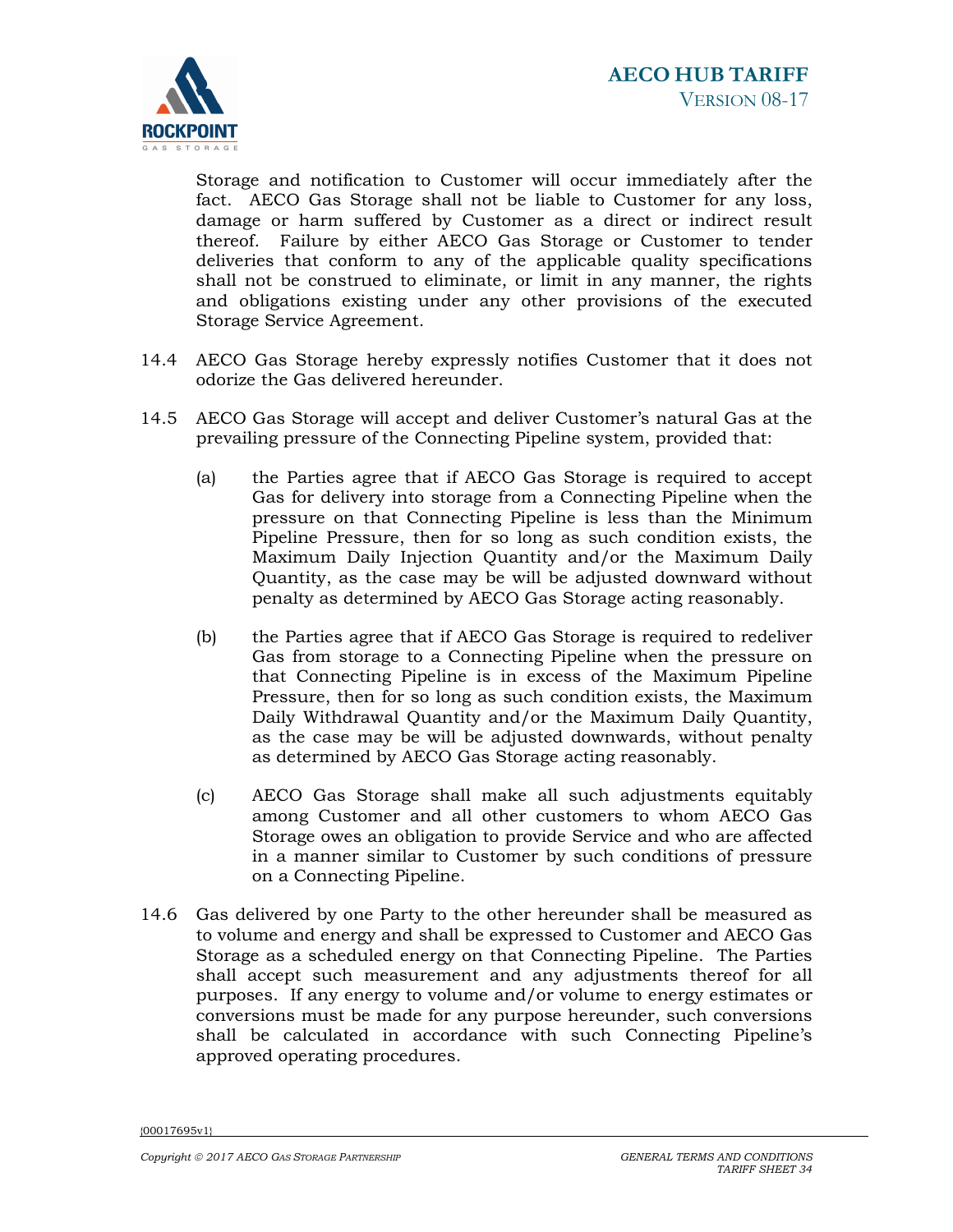

# **15. CONTINUITY OF SERVICE, ALLOCATION OF CAPACITY**

- 15.1 In respect of Requests for Service commencing at any Effective Time, AECO Gas Storage shall give the highest priority to Requests for FSS Service, which may require previously accepted Requests for STS Service for those Effective Times to be reduced or rejected.
- 15.2 If at any time, physical capacity at the AECO Hub is insufficient to satisfy all Requests assigned to any service level, then the quantity of each Request will be reduced in proportion to the physical capacity available to that service level, as per section 15, divided by the total quantity of Requests for that Gas Day assigned to that same service level. Nothing in this Section 15 shall be construed to relieve AECO Gas Storage of any obligation otherwise owed to Customer to provide it Service pursuant to the terms of any Transaction entered into by the Parties.

## **16. MISCELLANEOUS**

- 16.1 Customer may not assign any Transaction, nor any interest therein, without the prior written consent of AECO Gas Storage, which consent shall not be unreasonably withheld. Customer will not be relieved of any of its obligations under the AECO Hub Tariff, unless and until AECO Gas Storage expressly consents thereto by notice in writing signed by a duly authorized officer. The AECO Hub Tariff shall bind and enure to the benefit of the successors and permitted assigns of Customer.
- 16.2 Nothing in the Storage Service Documents shall prohibit a Party from pledging or hypothecating any interest given it pursuant to the Storage Service Documents as security for its indebtedness, but such pledge or hypothecation shall not serve to amend the provisions of the Storage Service Documents.
- 16.3 The provisions of the AECO Hub Tariff shall not restrain a Party from assigning, transferring or granting any interest in its rights hereunder to an Affiliate; provided that the assigning Party shall not be relieved of its obligations hereunder unless and until it obtains the express approval of the other Party. Notwithstanding the foregoing, AECO Gas Storage may assign all its rights and obligations owing to Customer pursuant to any Transactions entered into pursuant to the AECO Hub Tariff to an Affiliate which succeeds to all or substantially all of its interests in the AECO Hub or any business unit or portion thereof.
- 16.4 The AECO Hub Tariff and the terms and conditions of any Transaction, set forth the full and complete understanding of the Parties in respect of the Services to be provided. Any prior or collateral agreement, whether

<sup>{00017695</sup>v1}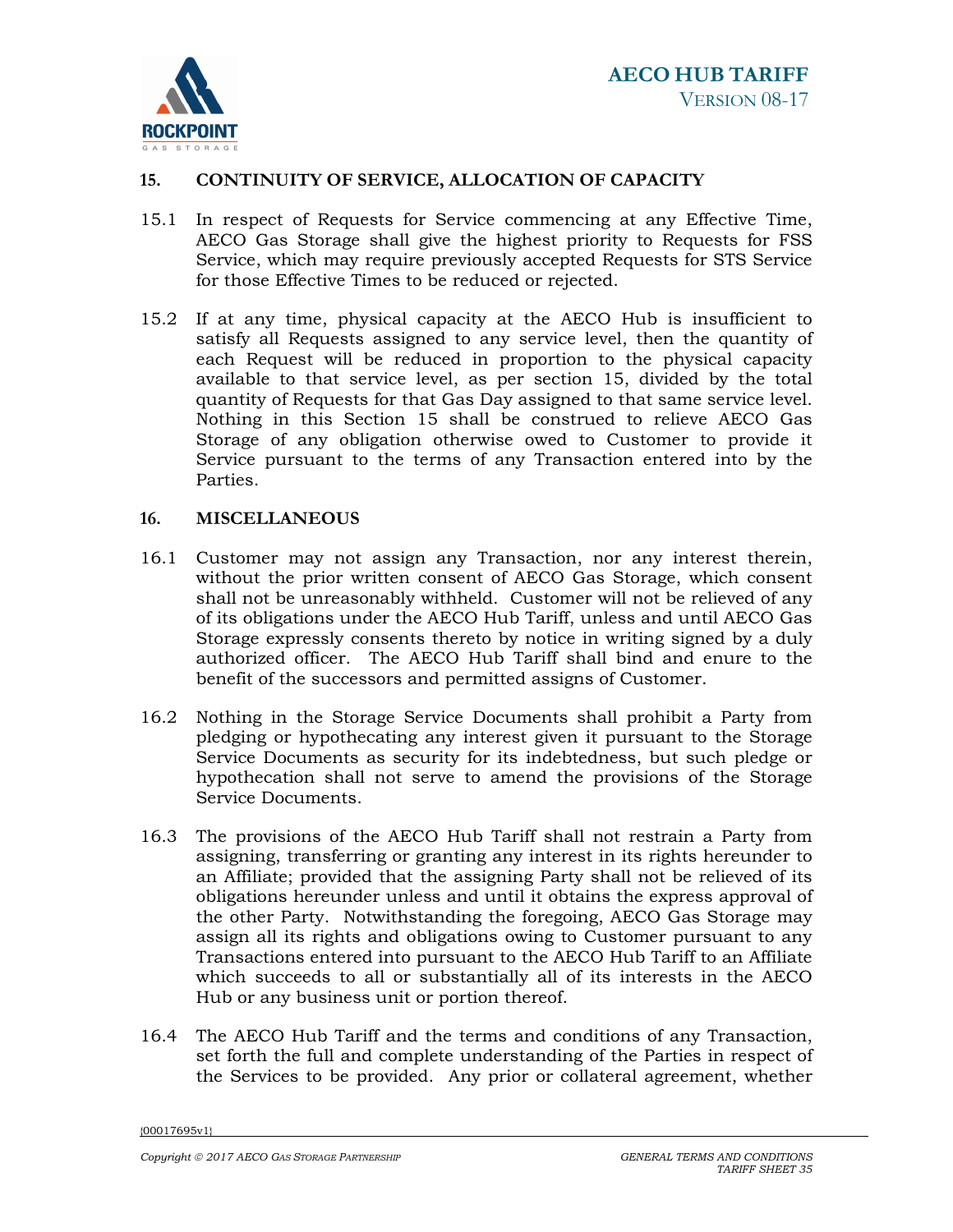

expressed or implied pertaining to the subject matter hereof is void and of no force or effect. Any waiver by one Party of the non-performance by the other of any obligation or duty owed under the AECO Hub Tariff will not constitute a waiver of any future non-performance by that Party of that duty or obligation.

- 16.5 The AECO Hub Tariff will be governed by and interpreted in accordance with the laws in force in the province of Alberta and the Parties irrevocably submit to the courts having jurisdiction in the province of Alberta. The AECO Hub Tariff and the rights and obligations of the Parties are subject to all present and future laws, rules, regulations, and orders having application enacted by any legislative body having jurisdiction or other duly constituted governmental authority including, without restricting the generality of the foregoing, Section 15 of the *Warehouse Receipts Act*, (Alberta).
- 16.6 In the event of any change in applicable law or regulations or the interpretation thereof by any court of law or other governing body of competent jurisdiction subsequent to the effective date of any of the Storage Service Documents, performance of any provision of the AECO Hub Tariff or Storage Service Documents or any Transaction contemplated shall become impracticable or impossible, Customer and AECO Gas Storage shall use commercially reasonable efforts to find and employ an alternative means to achieve the same or substantially the same result as that contemplated by such provision. Should the Parties be unable to agree on alternative means contemplated herein, the matter shall be deemed at Dispute and Section 17 shall apply.
- 16.7 AECO Gas Storage may at any time and in any manner terminate, modify by revision, amend, supplement or otherwise change this AECO Hub Tariff or any part thereof.
- 16.8 The headings used throughout the AECO Hub Tariff are inserted for reference purposes only and are not to be considered or taken into account in construing any terms or provision nor treated as in any way qualifying, modifying or explaining any term or provision.
- 16.9 Any provision of the AECO Hub Tariff that is found in whole or in part to be illegal or unenforceable will be treated as not having been written and the remainder of the AECO Hub Tariff will remain fully enforceable.
- 16.10 In interpreting the AECO Hub Tariff, words in the singular will be read and construed in the plural and words in the plural will be read and construed in the singular, where the context so requires.

<sup>{00017695</sup>v1}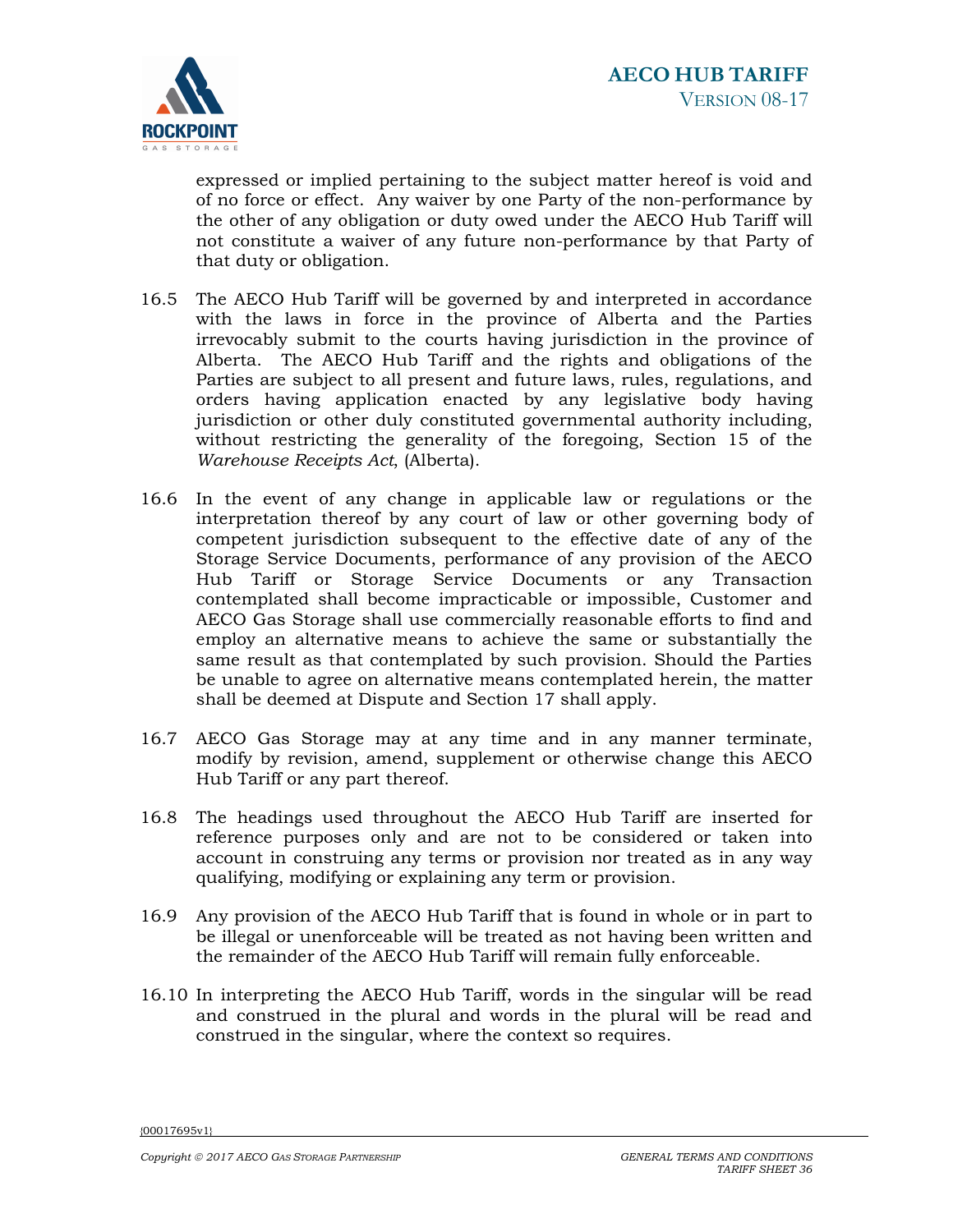

- 16.11 By entering into or performing its obligations pursuant to any Transaction entered into hereunder, Customer does not acquire any right or title to or interest in the AECO Hub.
- 16.12 If any amendment is made to the transportation tariff of a Connecting Pipeline that has a material effect on the provision of a Service by AECO Gas Storage, then AECO Gas Storage by written notice to Customer may change the provisions of the AECO Hub Tariff as reasonably necessary as a result of that amendment to such transportation tariff.
- 16.13 The contents of all Transactions entered into by the Parties shall be kept confidential by each, except to the extent that any information must be disclosed to a third party as required by law, for either Party's financial needs, or for the purpose of effectuating a Transaction. Notwithstanding the provisions of this Section 16.13, AECO Gas Storage shall be at liberty to release when required by law or when so directed by any regulatory agency having jurisdiction, any and all details concerning the provision of Service to Customer, including without limitation, the details of any Transaction entered into between Customer and AECO Gas Storage and the particulars of Customer's Inventory Account. AECO Gas Storage shall take all reasonable steps to ensure that such regulatory agency treats Customer's Confidential Information as commercially sensitive and confidential.
- 16.14 In connection with the AECO Hub Tariff and any Transactions governed thereby, each Party shall execute and deliver any additional documents and instruments and perform any additional acts that may be necessary or appropriate to effectuate and perform the provisions of the AECO Hub Tariff and any Transactions.

## **17. DISPUTE RESOLUTION**

- 17.1 In the event of any dispute arising out of or relating to this Agreement ("Dispute"), the Parties shall use all reasonable efforts to settle such Dispute by amicable good faith negotiations.
- 17.2 The Parties shall attempt to resolve any Dispute using commercially reasonable efforts and acting in good faith to cause appropriate level representatives of each Party to meet in person within 14 Business Days of either Party giving the other Party written notice stating that a dispute exists and describing the dispute in reasonable detail.
- 17.3 All information exchanged during these negotiations and any subsequent mediation shall be regarded as "without prejudice" communications for the purpose of settlement and shall be treated as confidential by the parties and their representatives, unless otherwise required by law.

<sup>{00017695</sup>v1}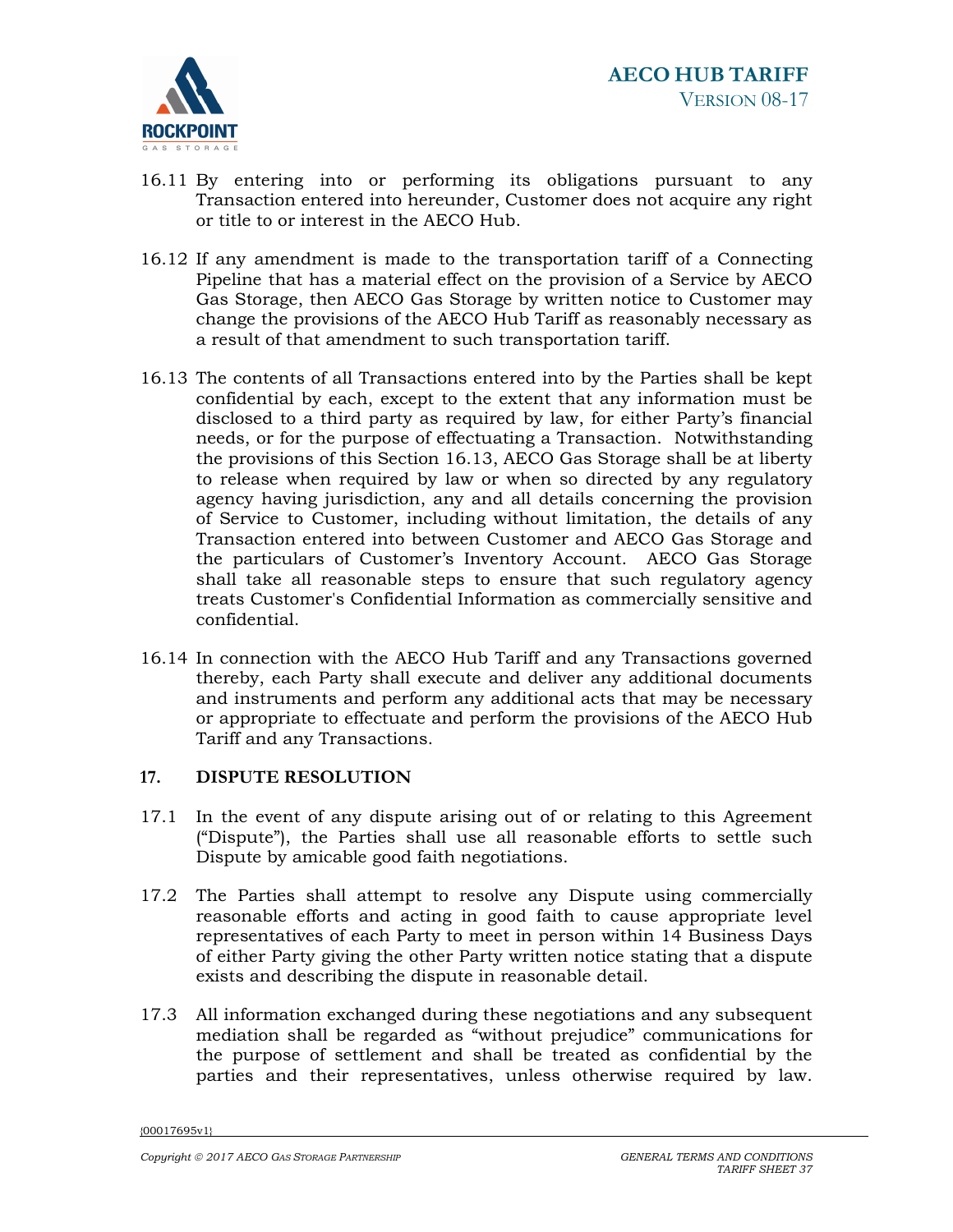

However, evidence that is independently admissible or discoverable shall not be rendered inadmissible or non-discoverable by virtue of its use during Dispute resolution.

- 17.4 If the Parties are unable to resolve some or all of the issues in dispute through negotiations within that 14 Business Days period (which may be extended by mutual agreement between the parties, then the Parties agree to mediation of the Dispute in accordance with this Section 17 before resorting to litigation or some other dispute resolution procedure. Written notice of intent to mediate will be promptly submitted to the other Party and shall specify the issues in dispute.
- 17.5 The Parties agree to jointly select a mediator. If the Parties cannot agree on the choice of a mediator within 21 Business Days from the date of the notice of intent to mediate, then a mediator will be chosen, upon application of the Parties, by the ADR Institute of Canada.
- 17.6 The Parties shall jointly select a date for the mediation and if they cannot agree shall defer to the mediator to set a date. Parties agree to exchange all information on which they intend to rely no later than 10 Business Days prior to the date set for mediation. After the exchange of information the mediator will given directions for further conduct of the mediation.
- 17.7 It is agreed that the mediator will neither represent nor testify on behalf of any Parties in any subsequent legal proceeding between the parties or where they are opposed in interest. It is further agreed that the personal notes and written opinions of the mediator made in relation to this mediation are confidential and may not be used in any subsequent proceeding between the Parties or where they are opposed in interest.
- 17.8 Each Party shall be responsible for their own costs for complying with this section. Any common costs incurred shall be shared equally.
- 17.9 Either party may terminate the mediation at any time.
- 17.10 In the event that no agreement is reached, or is reached on some issues only, the mediator shall promptly provide a report to the parties stating only that no agreement was reached on some or all of the outstanding issues.
- 17.11 During the course of the mediation, the parties agree to take no new steps in any legal proceeding between them which concerns the same matter as is the subject of this mediation.

<sup>{00017695</sup>v1}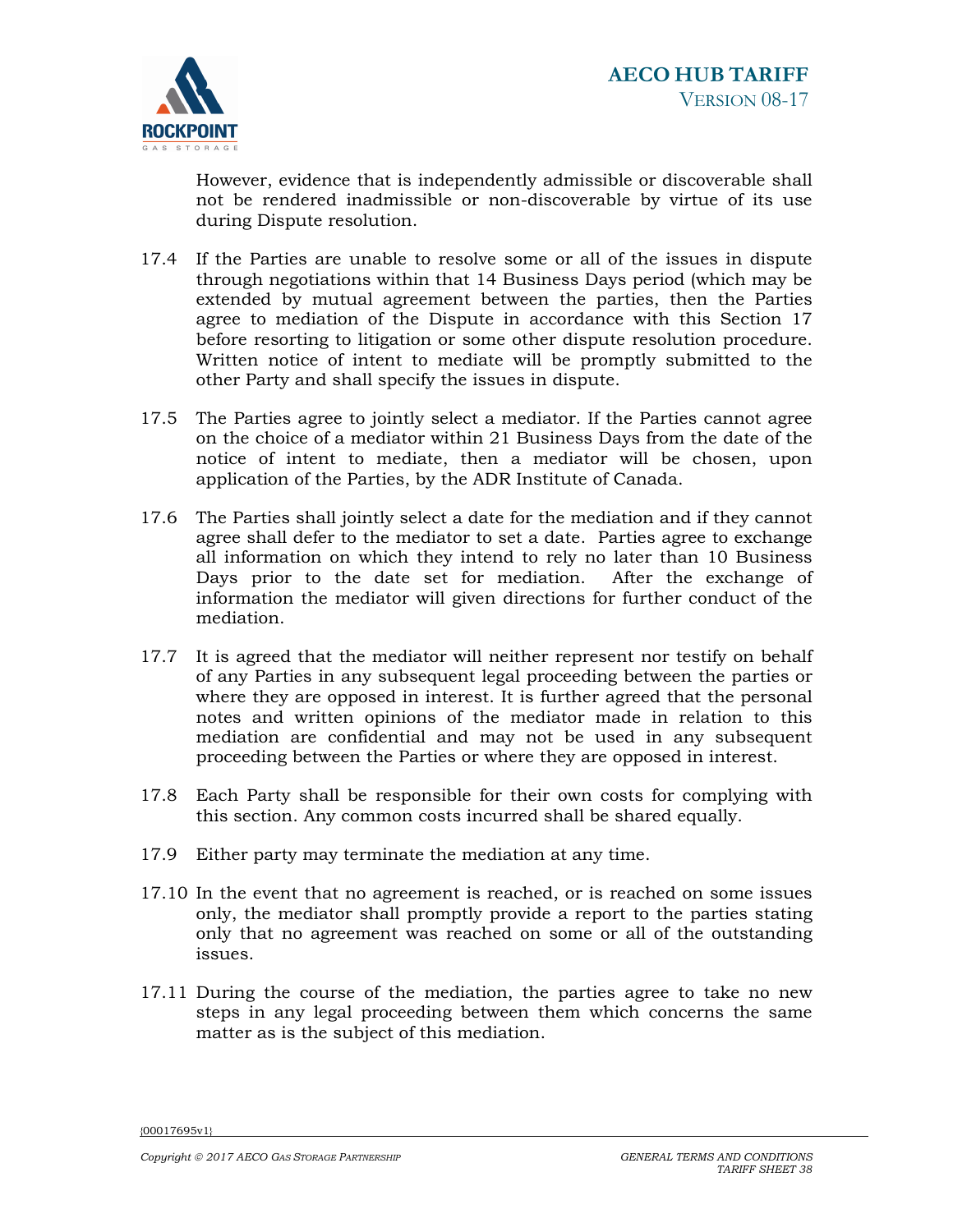

17.12 Where there exist multiple and contemporaneous disputes, claims, questions or disagreements related to this AECO Hub Tariff, any Transaction, or any related document, the resolution of Dispute(s) shall be combined in a single mediation hereunder, unless the mediator resolving such Dispute(s) determines that it is impracticable to so combine resolutions.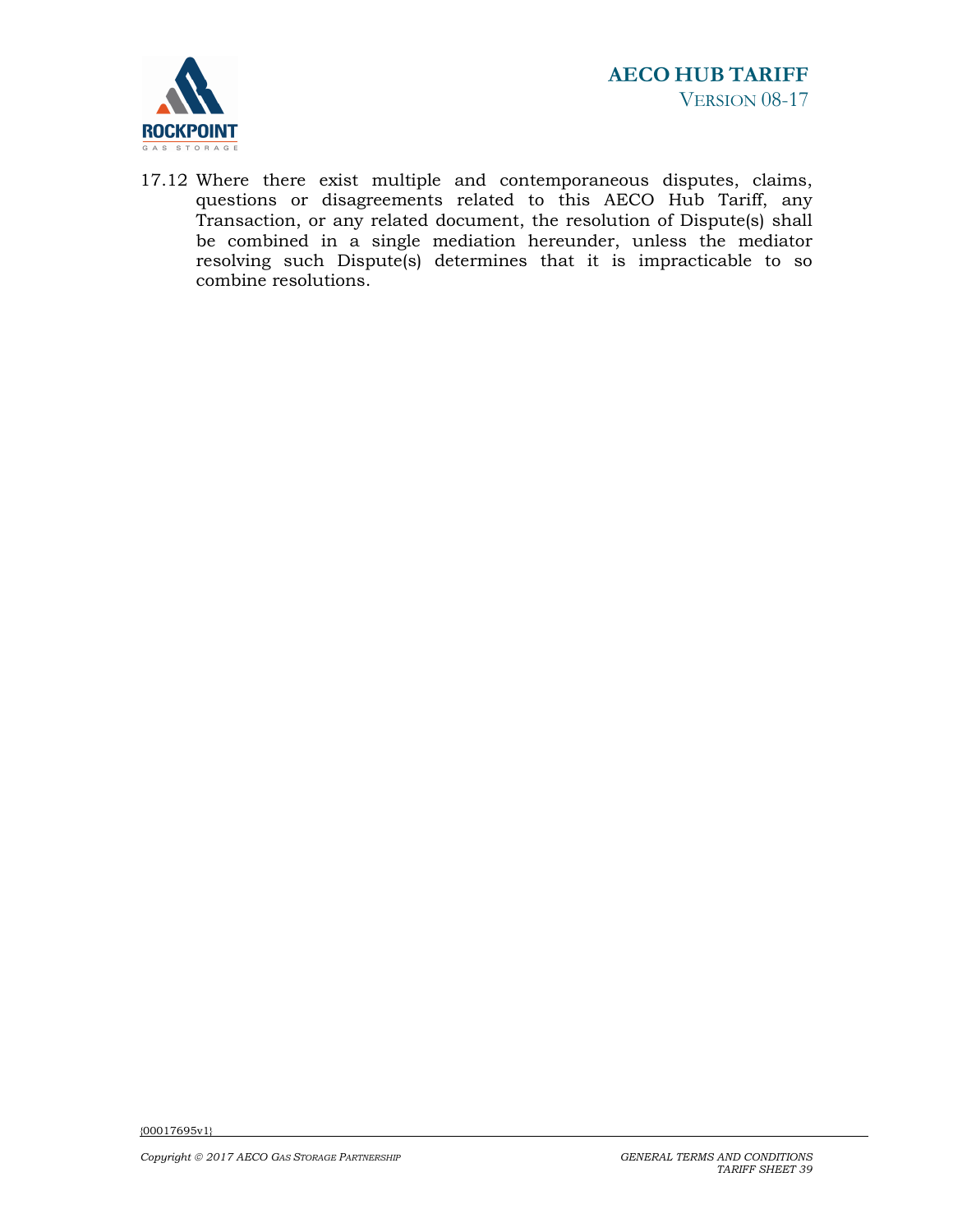

# **II. FIRM STORAGE SERVICE** SCHEDULE FSS

#### **1. GENERAL**

- 1.1 In order to receive Service under this schedule, Customer must execute and deliver to AECO Gas Storage a Storage Services Agreement (Sample Form A) and enter into a Transaction as evidenced by an Appendix FSS (Sample Form B).
- 1.2 All Service under this Service Schedule is subject to the provisions of AECO Hub Tariff including the Conditions and Use of MyHUBAccount.
- 1.3 Terms defined in the General Terms and Conditions will have the same meanings in this Service Schedule, unless expressly indicated otherwise and agreed to by both Parties in writing.

#### **2. TRANSACTIONS AND NOMINATIONS**

- 2.1 From time to time, Customer and AECO Gas Storage may enter into one or more FSS Transactions. Each such agreement shall include at least those particulars required to complete an Appendix FSS. When the Parties agree to an FSS Transaction, the terms and conditions of the AECO Hub Tariff shall be incorporated by reference into such Transaction, whether or not specifically agreed to or acknowledged by each Party's representative. Customer and AECO Gas Storage may enter into an FSS Transaction by oral or written agreement, provided that unless a Party expressly provides that such Transaction is to be binding only when confirmed in writing, the provisions of the AECO Hub Tariff that apply to oral agreements shall govern.
- 2.2 The following shall apply to each Transaction entered into by oral agreement of the Parties:
	- (a) The Parties shall be legally bound to such Transaction from the time they agree and each Party may rely upon the agreement then made.
	- (b) Following the Parties making an oral agreement, AECO Gas Storage shall confirm the Transaction so agreed to by sending Customer a notice in the form of an Appendix FSS completed to include the terms of such Transaction; provided that the failure to send such confirmation notice shall not invalidate the oral agreement of the Parties. Such notice must be in writing and sent by mutually agreeable electronic means.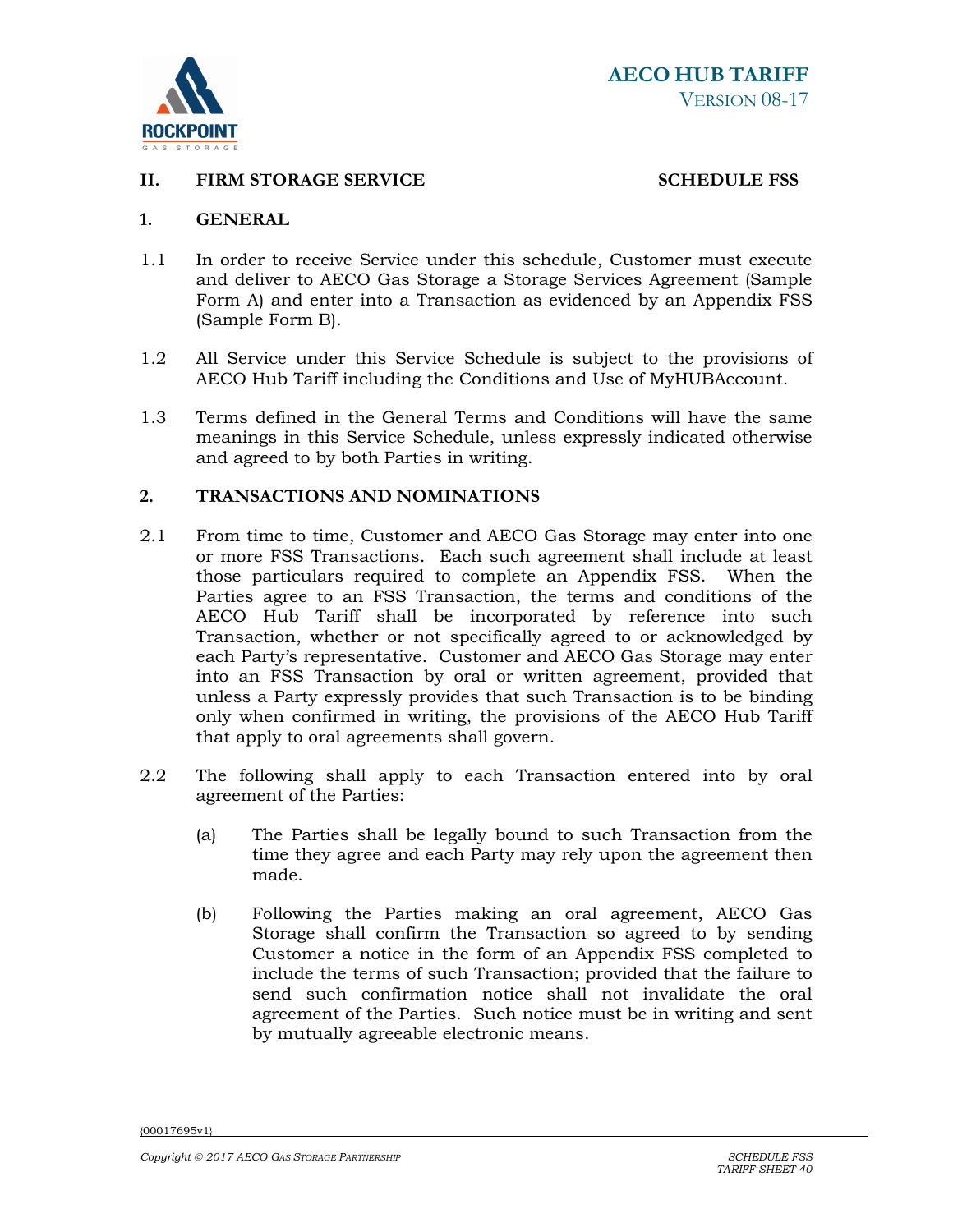

- (c) Each Party acknowledges that the other may record the conversations between their representatives and hereby consents thereto. Any such recording of an oral agreement shall be considered a "writing" and to have been "signed' for the purposes of proving such agreement, and each Party waives any right it may have to dispute the admissibility of such recording in any enforcement or other legal proceedings.
- 2.3 The following provisions apply to each Transaction which a Party expressly stipulates is to be binding only when confirmed upon written agreement of the Parties:
	- (a) Following their reaching an agreement, AECO Gas Storage shall confirm the Transaction so agreed to by sending Customer a notice in the form of an Appendix FSS completed to include the terms of such Transaction. Such notice must be in writing and sent by mutually agreeable electronic means.
	- (b) Unless Customer objects by notice in writing given to AECO Gas Storage before the end of the next Business Day following the day on which AECO Gas Storage confirms in writing and sent by mutually agreeable electronic mean the notice in the form of an Appendix FSS pursuant to Section 2.1, such Appendix FSS shall be accepted as correct by and binding upon both Parties in accordance with its terms whether or not in fact executed by either Party or both Parties.
	- (c) If the notice, in the form of an Appendix FSS, sent by AECO Gas Storage is materially different from Customer's understanding of the Transaction agreed to, Customer shall notify AECO Gas Storage in writing and sent by mutually agreeable electronic means no later than the next Business Day following AECO Gas Storage giving such notice (the "Confirmation Deadline"). The failure of Customer to so notify AECO Gas Storage before the Confirmation Deadline constitutes Customer's agreement to the terms of the Transaction described in such notice. If Customer gives such notice before the Confirmation Deadline then such notice, sent by AECO Gas Storage in the form of an Appendix FSS, shall not be binding until or unless such differences are resolved in accordance with Section 2.4 hereof.
- 2.4 In the event of a conflict among (i) the oral agreement of the Parties entered into pursuant to Section 2.2 hereof as evidenced by a voice recording of such agreement; (ii) a notice given pursuant to Section 2.2(b) or 2.3(a); (iii) the terms and conditions of this Service Schedule; and (iv) the General Terms and Conditions; such conflict shall be resolved by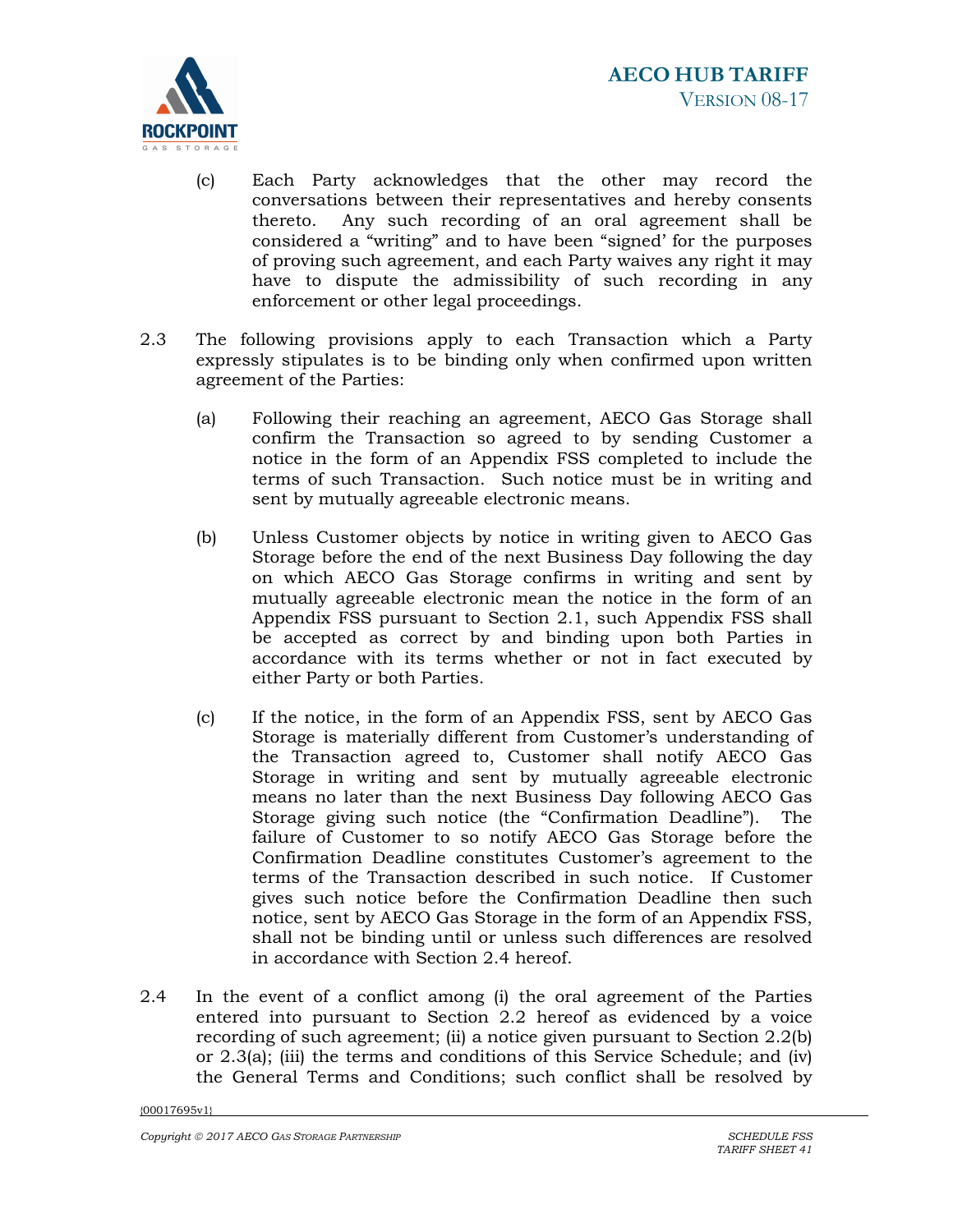

giving preference to the terms of items (i) through (iv) respectively, in the priority sequence as listed in this sentence.

- 2.5 The following transaction procedures will apply between the Parties:
	- (a) Customer may access the services provided for in this Service Schedule by following the transaction procedures relating to Requests, Nominations and Confirmations, as set out the General Terms and Conditions and in this Service Schedule.
	- (b) Customer may Request injection of Gas on any Gas Day in a quantity up to the Maximum Daily Injection Quantity. Customer may Request withdrawal of Gas on any Gas Day in a quantity up to the Maximum Daily Withdrawal Quantity.
	- (c) Notwithstanding the foregoing provisions of this Section 2.5, AECO Gas Storage is not required to accept any Request which would result in Customer's Inventory Account having a negative balance or a balance exceeding the maximum Inventory Capacity.

# **3. DELIVERY AND REDELIVERY OF GAS**

- 3.1 Customer and AECO Gas Storage each have a firm obligation to deliver and accept Gas in accordance with any Request duly made by Customer, when accepted by AECO Gas Storage in accordance with its obligations under the Transaction in question, and when the corresponding Nomination is confirmed by the Connecting Pipeline. Any failure by either Party to discharge such obligation shall be deemed a Delivery Default and subject to Liquidated Damages as described in Section 8 of the General Terms and Conditions.
- 3.2 Notwithstanding that a Request for Service under this Service Schedule has been duly made by Customer and accepted by AECO Gas Storage, AECO Gas Storage may curtail or interrupt that Service in whole or in part subject to Section 4 of this Schedule FSS or if it is restrained because of Force Majeure from performing its obligations; provided it complies with the requirements pertaining to Force Majeure set out the AECO Hub Tariff.

## **4. REDUCTIONS, ALLOCATIONS**

4.1 On any Gas Day, AECO Gas Storage may reduce Customer's Request for Service duly made hereunder, in whole or in part, without penalty, in order to perform planned or unplanned maintenance, repairs, additions or modifications to any of the pipeline, the storage wells, or the equipment and plant comprising the AECO Hub (the "Curtailment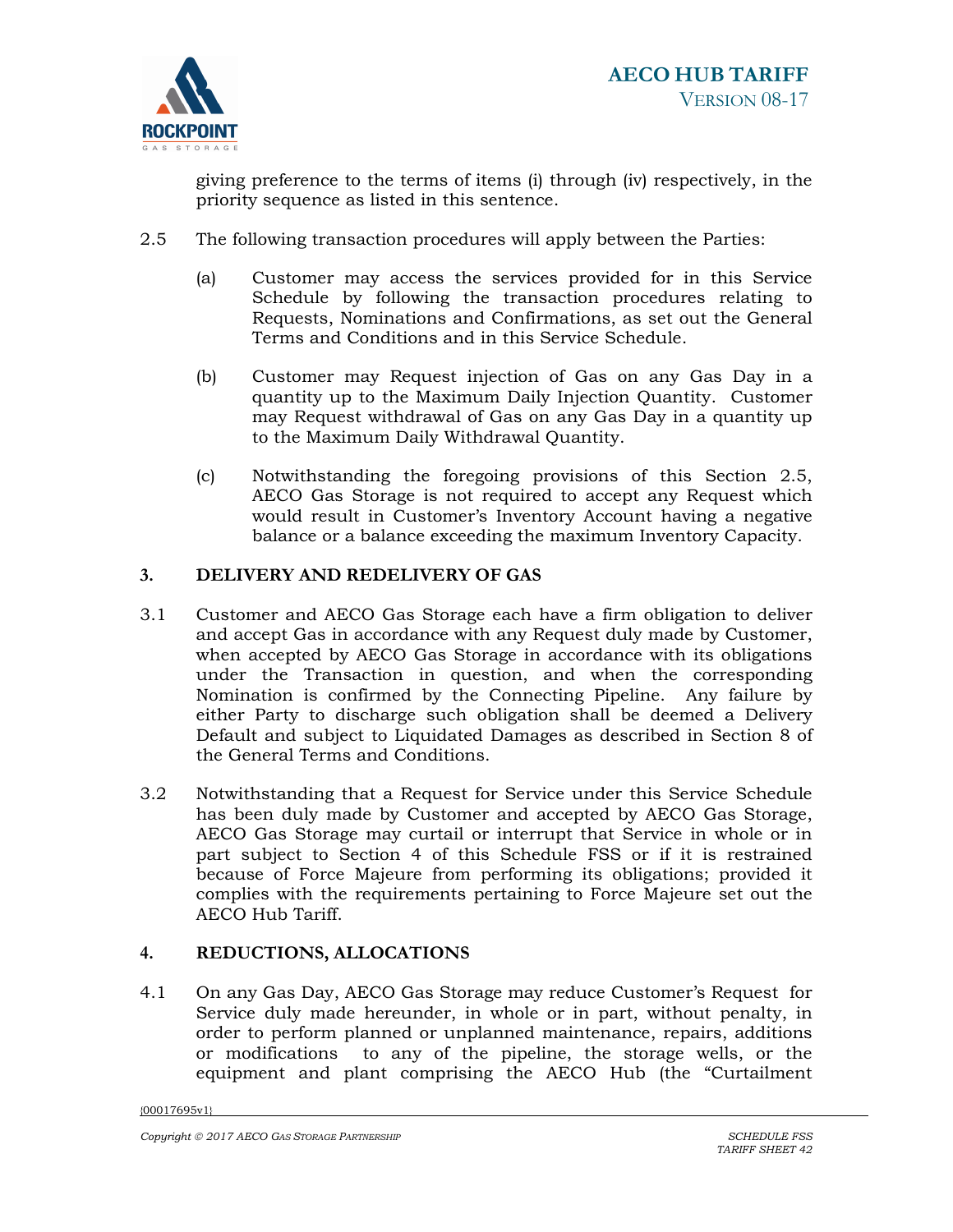

Allowance"); provided that, AECO Gas Storage shall use reasonable efforts to give 15 days prior written notice thereof, where the activity in question is pre-planned. Over any period of 365 consecutive Gas Days, the sum of every Curtailment Allowance made use of by AECO Gas Storage shall not exceed 100%, where the Curtailment Allowance made use of on any Gas Day is expressed as a percentage determined according to the following formula:

$$
CA\% = \frac{(CRt - CMt)}{CRt} \times 100/14
$$

Where:

- t denotes the Gas Day in question;
- CRt is Customer's Request, duly made for that Gas Day in accordance with the AECO Hub Tariff; and
- CMt is Customer's Request for that Gas Day, after being reduced solely as a result of AECO Gas Storage making use of the Curtailment Allowance.
- 4.2 If for any reason, including Force Majeure, AECO Gas Storage is unable at any time to fully comply with all Requests for Firm Storage Service duly made by Customer and all other Persons to whom AECO Gas Storage is then obligated to provide Firm Storage Service then AECO Gas Storage will allocate among the FSS Service, any Physical Capacity it then has to meet such Requests in accordance with the following:
	- (a) in the case of injection capacity: pro rata to each firm storer according to the ratio of its Maximum Daily Injection Quantity to the Maximum Daily Injection Quantity of all FSS Service; and
	- (b) in the case of withdrawal capacity: pro rata to each firm storer according to the ratio of its Maximum Daily Withdrawal Quantity to the Maximum Daily Withdrawal Quantity of all FSS Service.
- 4.3 Customer acknowledges and agrees that from time to time, AECO Gas Storage has a Physical Capacity position with FSS Service at the AECO Hub and for all purposes, this position will be treated the same as all other FSS Service.

<sup>{00017695</sup>v1}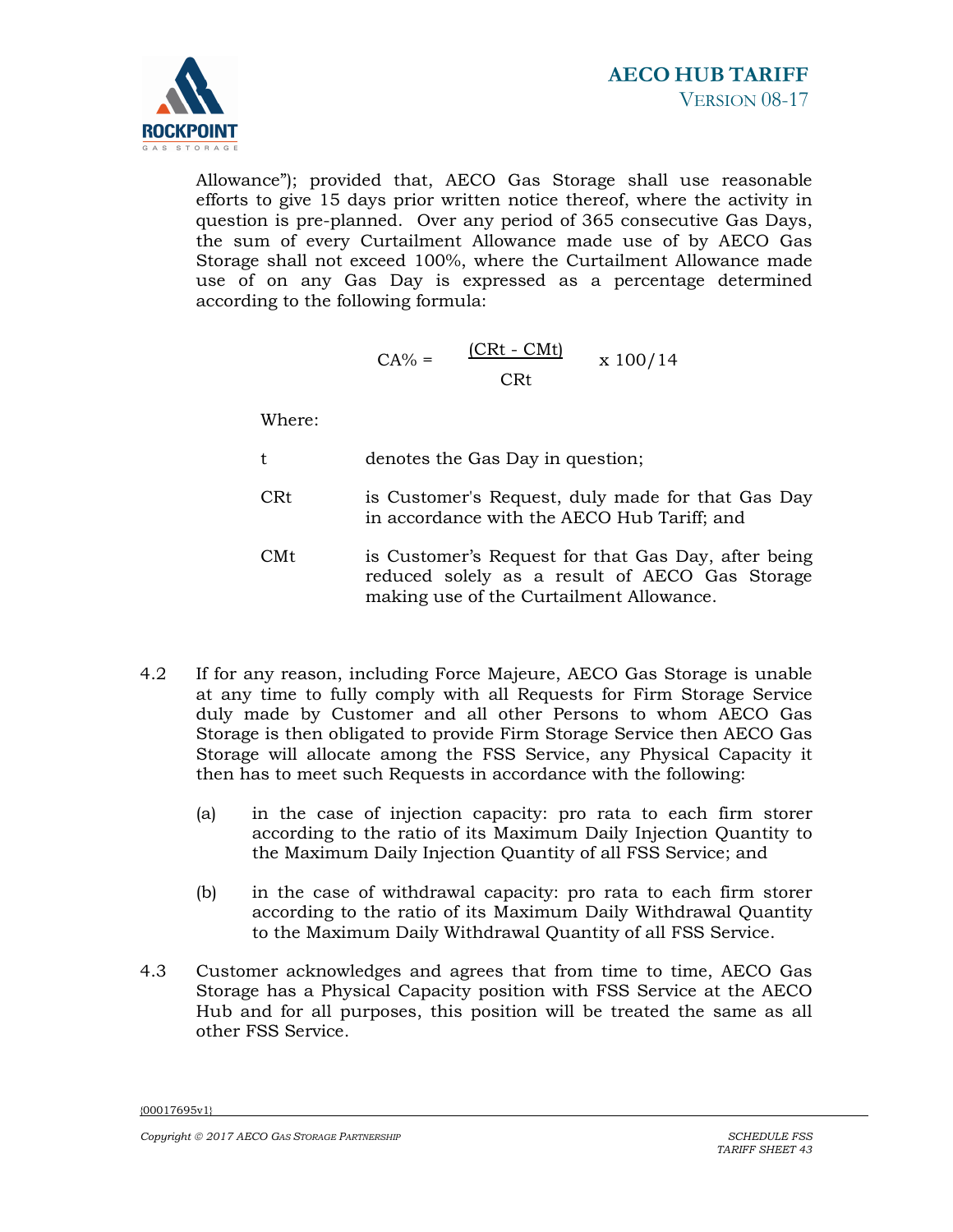

#### **5. SERVICE FEES**

- 5.1 Customer will pay the fees and charges described in this Schedule FSS Section 5 and specified on Appendix FSS for the Services provided under this Service Schedule.
- 5.2 The amount payable each Gas Month by Customer pursuant to this Service Schedule shall be equal to the sum of:
	- (a) The product of the Injection Commodity Rate and the quantity of Gas delivered by or on behalf of Customer at the Service Commencement Point and credited to Customer's Inventory Account during that Gas Month.
	- (b) The product of the Withdrawal Commodity Rate and the quantity of Gas delivered to or on behalf of Customer at the Service Termination Point and deducted from Customer's Inventory Account during that Gas Month.
	- (c) The Monthly Storage Demand Charge applicable to the Billing Month.
	- (d) The sum of Customer's share of fuel charges for the Gas Month, calculated for each Gas Day as follows:

Where Appendix FSS specifies Fuel Charges are based on "a fixed  $%$  of".

FC=SP x F% x CN

Where:

- FC means the fuel charge for that Gas Day;
- SP means the Service Commencement Point Price Index or the Service Termination Point Price Index as the case may be in or in the event the Canadian Gas Price Reporter is not available for a specific period the price per GJ at "TCPL Alberta, AECO-C\* Midpoint" from the Daily Price Survey as published by Gas Daily;
- CN means the amount of Customer's nomination confirmed by the Connecting Pipeline;
- F% means the percentage of fuel specified on Appendix FSS.
- (e) All other fees, charges, damages, and other amounts payable in accordance with the AECO Hub Tariff for that Gas Month, or as specified on Appendix FSS.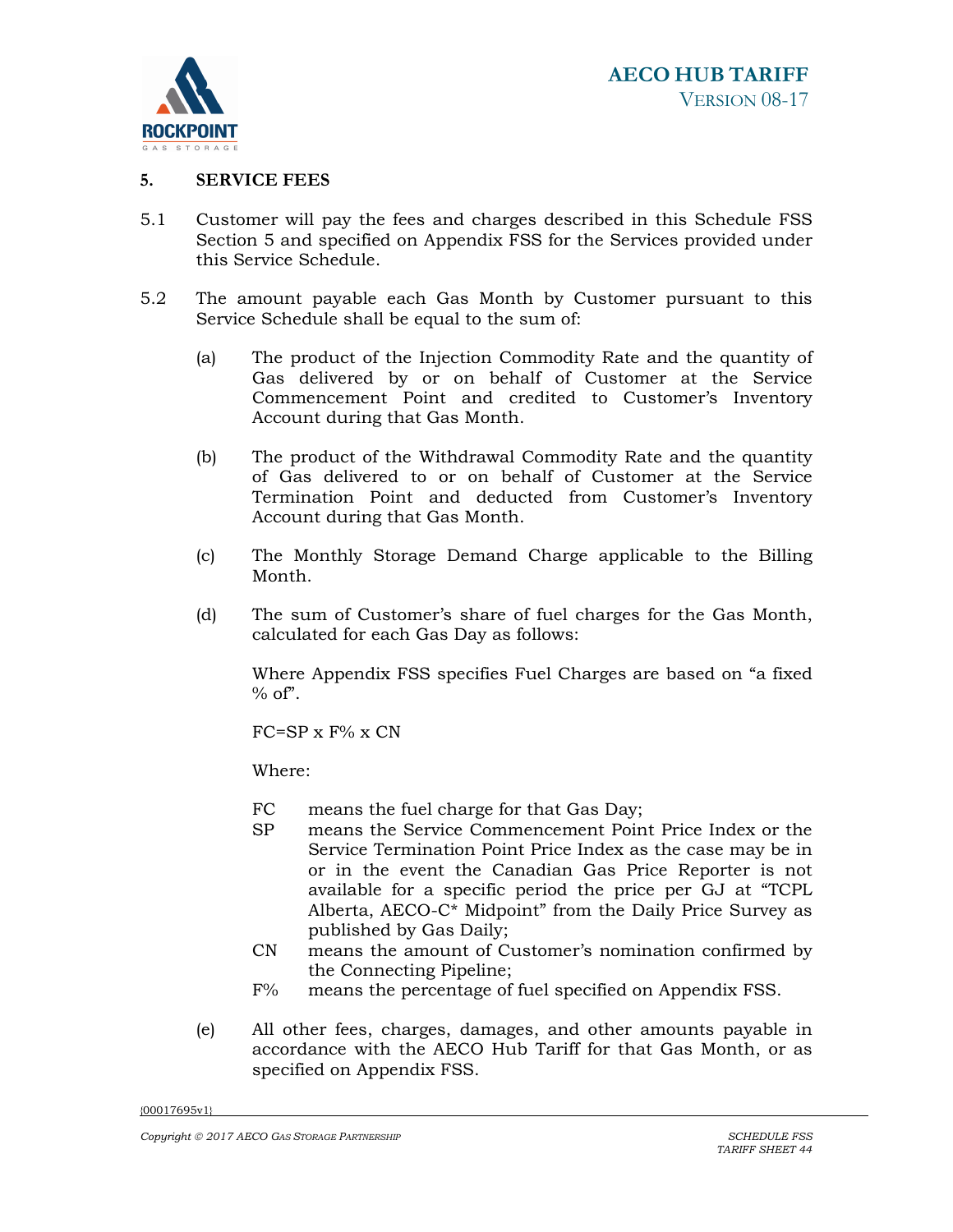

5.3 Customer acknowledges that AECO Gas Storage has entered into a series of "Schedules of Service, Rate Schedule FCS" with NGTL to accommodate deliveries to and from the AECO Hub, one of the terms of which requires that a stipulated minimum annual volume be injected into the AECO Hub each year or that a penalty be paid for failing to do so. Accordingly, Customer agrees that during every rolling 12 consecutive month period, commencing at the start of the Term, it shall Nominate for injection into the Storage Facility, a minimum quantity of natural Gas equal to 10% of the sum of the Maximum Daily Injection Quantity in effect for each day of such period, (the "Minimum Annual Injection Quantity" or "MAIQ"). Should Customer fail to so Nominate, it shall be liable for and indemnify AECO Gas Storage in respect of its pro rata share of the penalty NGTL assesses AECO Gas Storage, if any, pursuant to such "Schedule of Service, Rate Schedule FCS". If any such penalty shall be levied by NGTL, it shall be paid solely by those customers who do not Nominate their respective MAIQ, each of whom shall bear a pro rata share of such penalty, calculated pursuant to the following formula:

Customer's share of penalty =  $CDQ/\Sigma CDQ$ 

Where:

CDQ = Customer's MAIQ – sum of Customer's actual injection nominations; and

∑CDQ = sum of the CDQs of all customers who do not Nominate their respective MAIQ.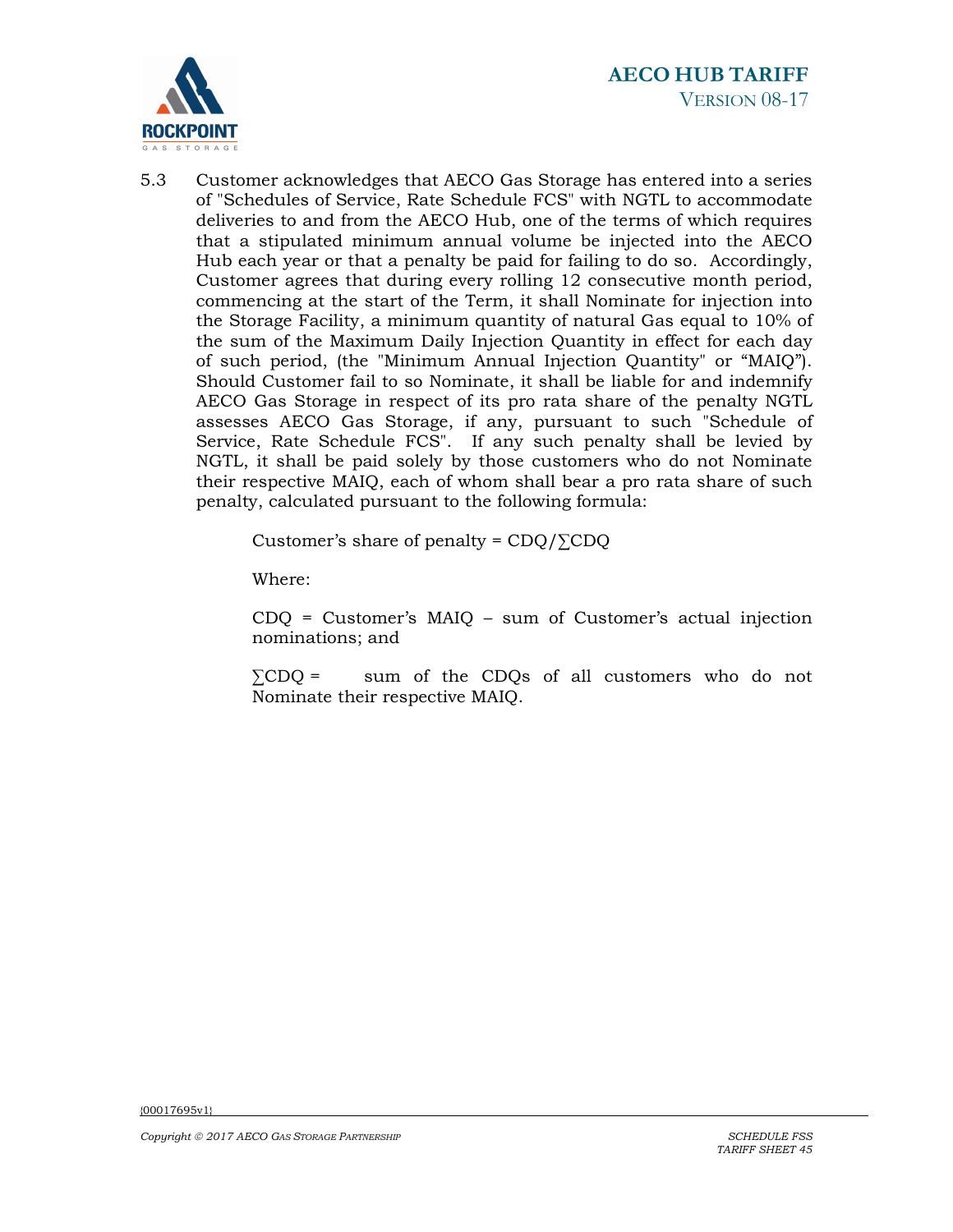

#### **III.** SHORT TERM STORAGE SERVICE STRING SCHEDULE STS

#### **1. GENERAL**

- 1.1 In order to receive Service under this schedule, Customer must execute and deliver to AECO Gas Storage a Storage Services Agreement (Sample Form A) and enter into a Transaction as evidenced by an Appendix STS (Sample Form C).
- 1.2 All Service under this Service Schedule is subject to the provisions of AECO Hub Tariff and the Conditions of Use of MyHUBAccount.
- 1.3 Terms defined in the General Terms and Conditions will have the same meanings in this Service Schedule, unless expressly indicated otherwise and agreed to by both Parties in writing.

#### **2. TRANSACTIONS AND NOMINATIONS**

- 2.1 From time to time, Customer and AECO Gas Storage may enter into one or more STS Transactions. Each such agreement shall include at least those particulars required to complete an Appendix STS. When the Parties agree to an STS Transaction, the terms and conditions of the AECO Hub Tariff shall be incorporated by reference into such Transaction, whether or not specifically agreed to or acknowledged by each Party's representative. Customer and AECO Gas Storage may enter into an STS Transaction by oral or written agreement, provided that unless a Party expressly provides that such Transaction is to be binding only when confirmed in writing, the provisions of the AECO Hub Tariff that apply to oral agreements shall govern.
- 2.2 The following provisions apply to each Transaction entered into by oral agreement of the Parties:
	- (a) The Parties shall be legally bound to such Transaction from the time they agree and each Party may rely upon the agreement then made.
	- (b) Following the Parties making an oral agreement, AECO Gas Storage shall confirm the Transaction so agreed to by sending Customer a notice in the form of an Appendix STS completed to include the terms of such Transaction; provided that the failure to send such notice shall not invalidate the oral agreement of the Parties. Such notice must be in writing and sent by mutually agreeable electronic means.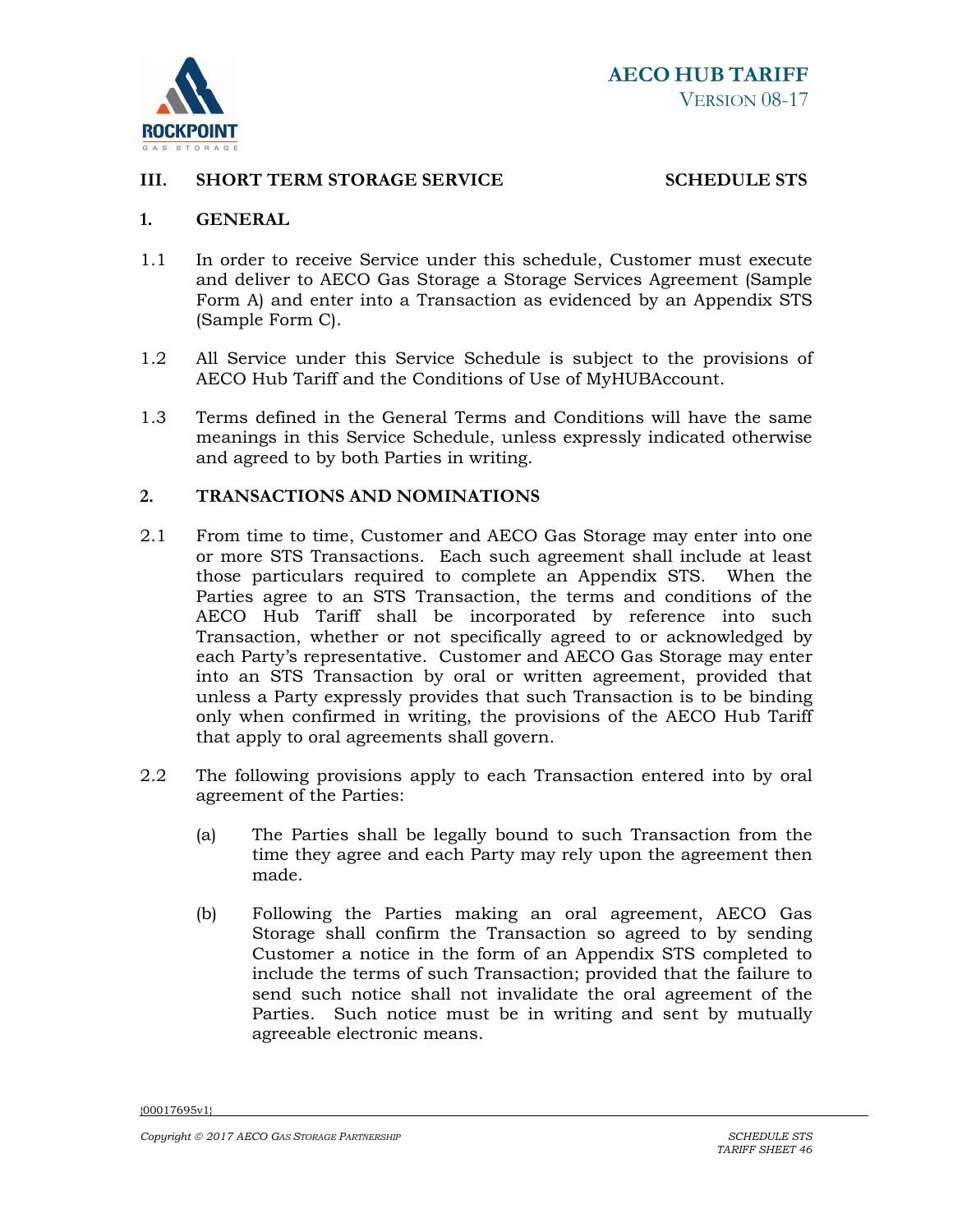

- (c) Each Party acknowledges that the other may record the conversations between their representatives and hereby consents thereto. Any such recording of an oral agreement shall be considered "writing" and to have been "signed" for the purposes of proving such agreement and each Party waives any right it may have to dispute the admissibility of such recording in any enforcement or other legal proceedings.
- 2.3 The following provisions apply to each Transaction which a Party expressly stipulates is to be binding only when confirmed upon written agreement of the Parties:
	- (a) Following their reaching such agreement, AECO Gas Storage shall confirm the Transaction so agreed to by sending Customer a notice in the form of an Appendix STS completed to include the terms of such Transaction. Such notice must be in writing and sent by mutually agreeable electronic means.
	- (b) Unless Customer objects by notice in writing given to AECO Gas Storage before the end of the next Business Day following the day on which AECO Gas Storage Confirms the Appendix STS pursuant to Section 2.1, such Appendix STS shall be accepted as correct by and binding upon both Parties in accordance with its terms, whether or not in fact executed by either Party or both Parties.
	- (c) If the notice, in the form of an Appendix STS, sent by AECO Gas Storage is materially different from Customer's understanding of the Transaction agreed to, Customer shall notify AECO Gas Storage in writing and sent by mutually agreeable electronic means no later than the next Business Day following AECO Gas Storage giving such notice (the "Confirmation Deadline"). The failure of Customer to so notify AECO Gas Storage before the Confirmation Deadline constitutes Customer's agreement to the terms of the Transaction described in such notice. If Customer gives such notice before the Confirmation Deadline, then such notice, sent by AECO Gas Storage in the form of an Appendix STS, shall be binding until or unless such differences are resolved in accordance with Section 2.4 hereof.
- 2.4 In the event of a conflict among (i) the oral agreement of the Parties entered into pursuant to Section 2.2 hereof as evidenced by a voice recording of such agreement; (ii) a notice given pursuant to Section 2.2(b) or 2.3(a); (iii) the terms and conditions of this Service Schedule; and (iv) the General Terms and Conditions; such conflict shall be resolved by giving preference to the terms of items (i) through (iv) respectively, in the priority sequence as listed in this sentence.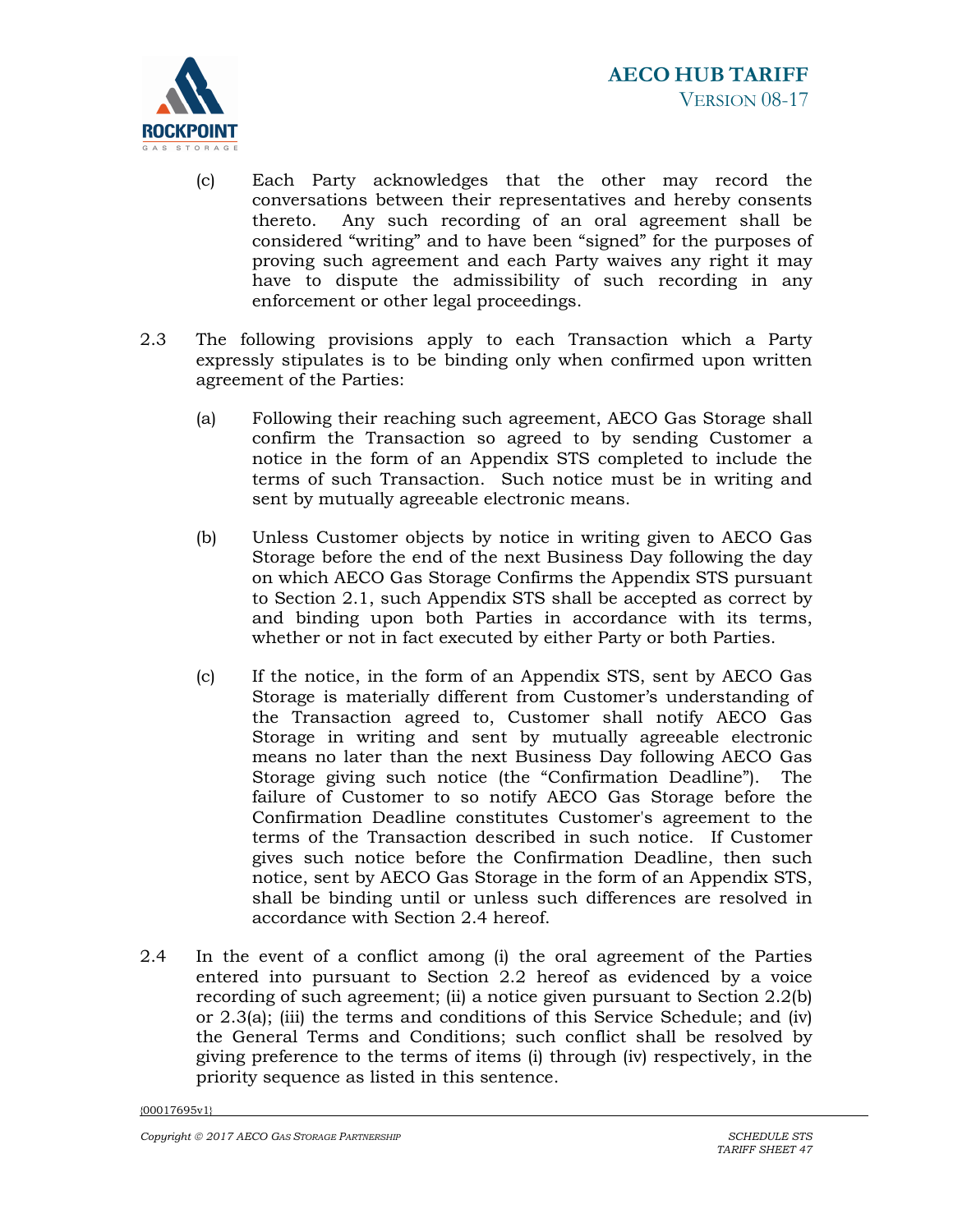

- 2.5 The following Nomination procedures will apply between the Parties:
	- (a) Customer may access the services provided for in this Service Schedule by following the procedures relating to Nominations and Deliveries, as set out the General Terms and Conditions and in this Service Schedule.
	- (b) Customer may Nominate for injection and or withdrawal of Gas on any Gas Day in a quantity up to the Maximum Daily Quantity or Minimum Daily Quantity, as the case may be, and as specified on Appendix STS.
	- (c) Notwithstanding the foregoing provisions of this Section 2.5, AECO Gas Storage is not required to accept any Nomination which would result in Customer's Inventory Account exceeding the maximum Inventory Capacity.

# **3. DELIVERY AND REDELIVERY OF GAS**

- 3.1 Customer and AECO Gas Storage each have a firm obligation to deliver and accept Gas in accordance with any Nomination duly made by Customer and accepted by AECO Gas Storage and any failure to discharge such obligation shall be deemed a Delivery Default and subject to Liquidated Damages as described in Section 8 of the General Terms and Conditions.
- 3.2 Notwithstanding that a Nomination for Service under this Service Schedule has been duly made by Customer and accepted by AECO Gas Storage, AECO Gas Storage may curtail or interrupt that service in whole or in part subject to Section 4 following in this Schedule STS or if it is restrained from performing its obligations because of Force Majeure and it complies with the requirements pertaining to Force Majeure set out in the General Terms and Conditions.

## **4. REDUCTIONS, ALLOCATIONS**

- 4.1 If during the Term of an STS Transaction, there are no existing FSS Transactions in effect between Customer and AECO Gas Storage that reference the same Inventory Account, then the following obligations shall be applicable:
	- (a) For service rendered at the Service Commencement Point, AECO Gas Storage is not required to accept any Request, which, if fulfilled, would result in the total quantity of Gas delivered or received pursuant to the Transaction exceeding, in absolute value,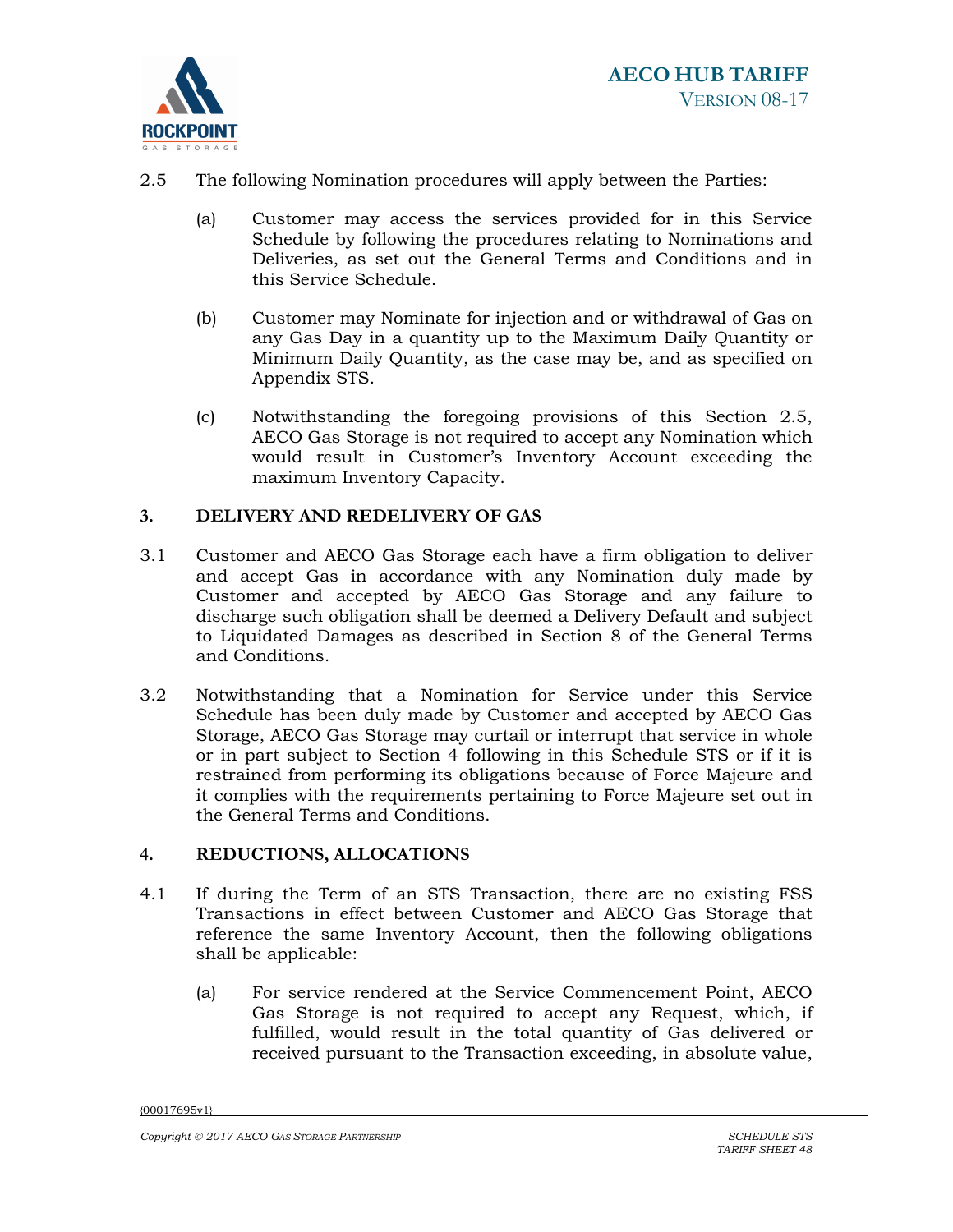

the Total Contract Quantity as specified on the Appendix STS evidencing the Transaction.

- (b) AECO Gas Storage is not required to accept any Request which would result in Customer's Inventory Account exceeding the maximum Inventory Capacity.
- (c) For service rendered at the Service Termination Point, AECO Gas Storage is not required to accept any Request, which, if fulfilled, will result in the balance of Customer's Inventory Account exceeding, in absolute value, zero at the end of the Term of that Transaction.
- (d) AECO Gas Storage's right to not accept any Request, pursuant to STS Sections 4.1(a), (b) or (c) hereof, supersedes any obligation or right Customer may otherwise have to Request the Minimum Daily Quantity or the Maximum Daily Quantity or to exercise any Flex Discretion to which it is otherwise entitled, as specified on the Appendix STS evidencing the Transaction.
- 4.2 Flex Discretion shall be governed by the following provisions:
	- (a) On the Appendix evidencing an STS Transaction, the Parties shall specify the Flex Quantity of either Party or both Parties in that Transaction, as well as the Minimum Daily Quantity and the Maximum Daily Quantity at either the Service Commencement Point, the Service Termination Point, or both.
	- (b) If, pursuant to any Transaction, AECO Gas Storage has Flex Discretion, it may elect to reduce Customer's Request at the Service Commencement Point, the Service Termination Point, or both. If, pursuant to any Transaction, Customer has Flex Discretion, it may elect to Request less than the Maximum Daily Quantity at the Service Commencement Point, the Service Termination Point, or both, as applicable. Customer may not Request and AECO Gas Storage may not reduce Customer's Request at the Service Commencement Point, the Service Termination Point, or both, as applicable, to an amount less than the Minimum Daily Quantity. Customer shall not request an amount greater than the Maximum Daily Quantity.
	- (c) If on any Gas Day AECO Gas Storage exercises Flex Discretion hereunder, the Flex Quantity at the Service Commencement Point, the Service Termination Point, or both, as applicable, to which it is entitled in the Transaction in question shall be reduced by the quantity duly Requested by Customer on that Gas Day but not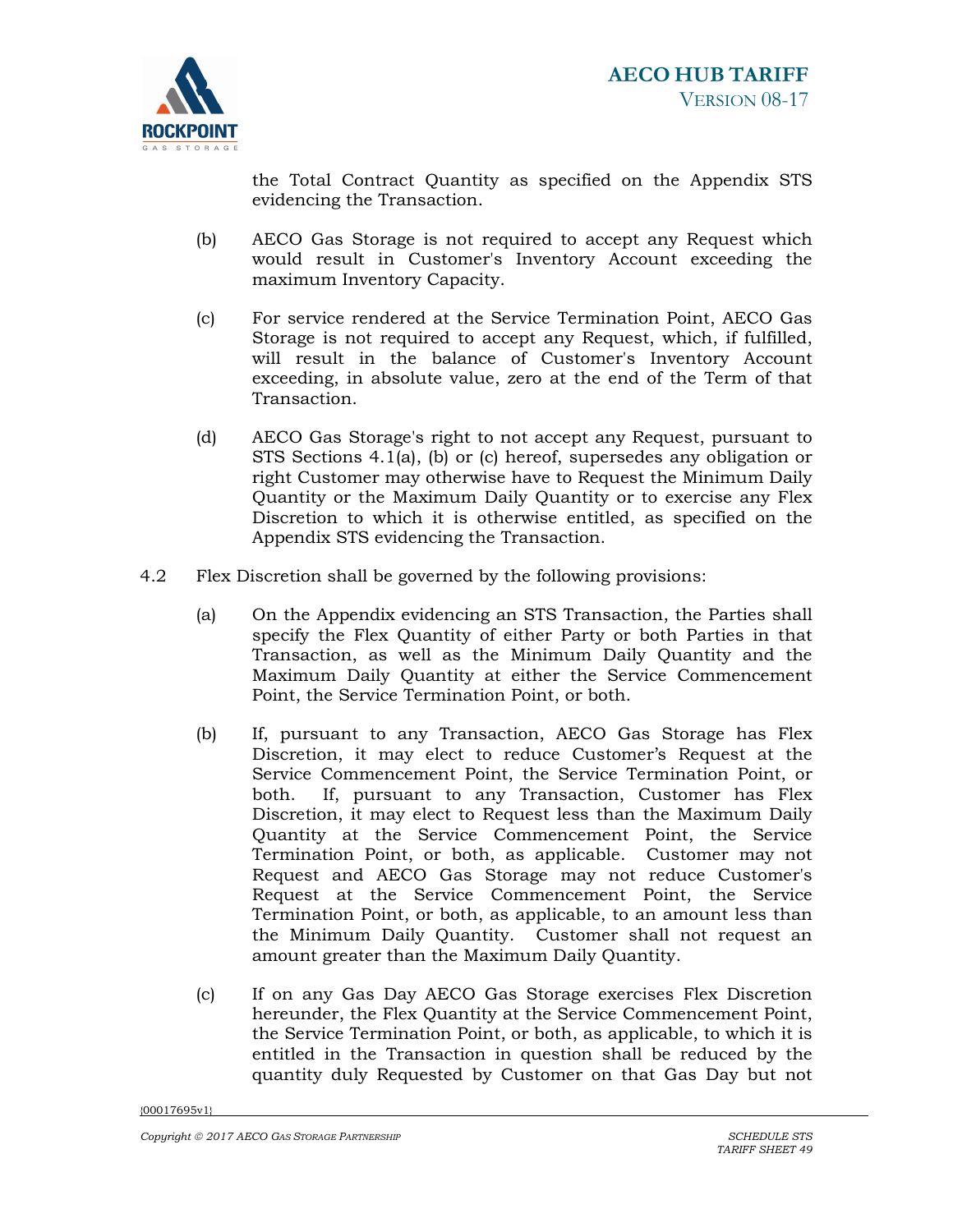

served by AECO Gas Storage due to such exercise of Flex Discretion. If on any Gas Day, Customer exercises Flex Discretion hereunder, the Flex Quantity at the Service Commencement Point, the Service Termination Point, or both, as applicable, to which it is entitled in the Transaction in question shall be reduced by the amount the Maximum Daily Quantity exceeds the quantity in fact Requested by Customer on that Gas Day.

(d) When a Party's Flex Quantity at the Service Commencement Point, the Service Termination Point, or both, as applicable, in any Transaction equals zero, that Party may no longer exercise Flex Discretion in that Transaction at that point. A Delivery Default by either Party is subject to Liquidated Damages as described in Section 8 of the General Terms & Conditions.

# **5. RATES AND SERVICE FEES**

- 5.1 Customer will pay to AECO Gas Storage, or AECO Gas Storage will pay to Customer, the STS Service Charge, as calculated pursuant to the Appendix STS evidencing each Transaction, for the Services provided or to be provided under this Service Schedule.
- 5.2 The STS Service Charge shall be based on either a Total Contract Quantity, commodity or inventory basis, as specified on the Appendix STS evidencing the Transaction between the Parties.
	- (a) If based on the Total Contract Quantity, then the STS Service Charge for any Gas Month is equal to the STS Service Rate times the Total Contract Quantity divided by number of months comprising the Term of that Transaction, or
	- (b) If based on commodity, then the STS Service Charge for any Gas Month is equal to the STS Service Rate times the quantity of Gas Requested by Customer and accepted by AECO Gas Storage pursuant to that Transaction during that Gas Month at the Service Commencement Point, the Service Termination Point or both as applicable, or
	- (c) If based on inventory, then the STS Service Charge for any Gas Month is equal to the STS Service Rate times the maximum Inventory Capacity divided by the number of months comprising the Term of that Transaction.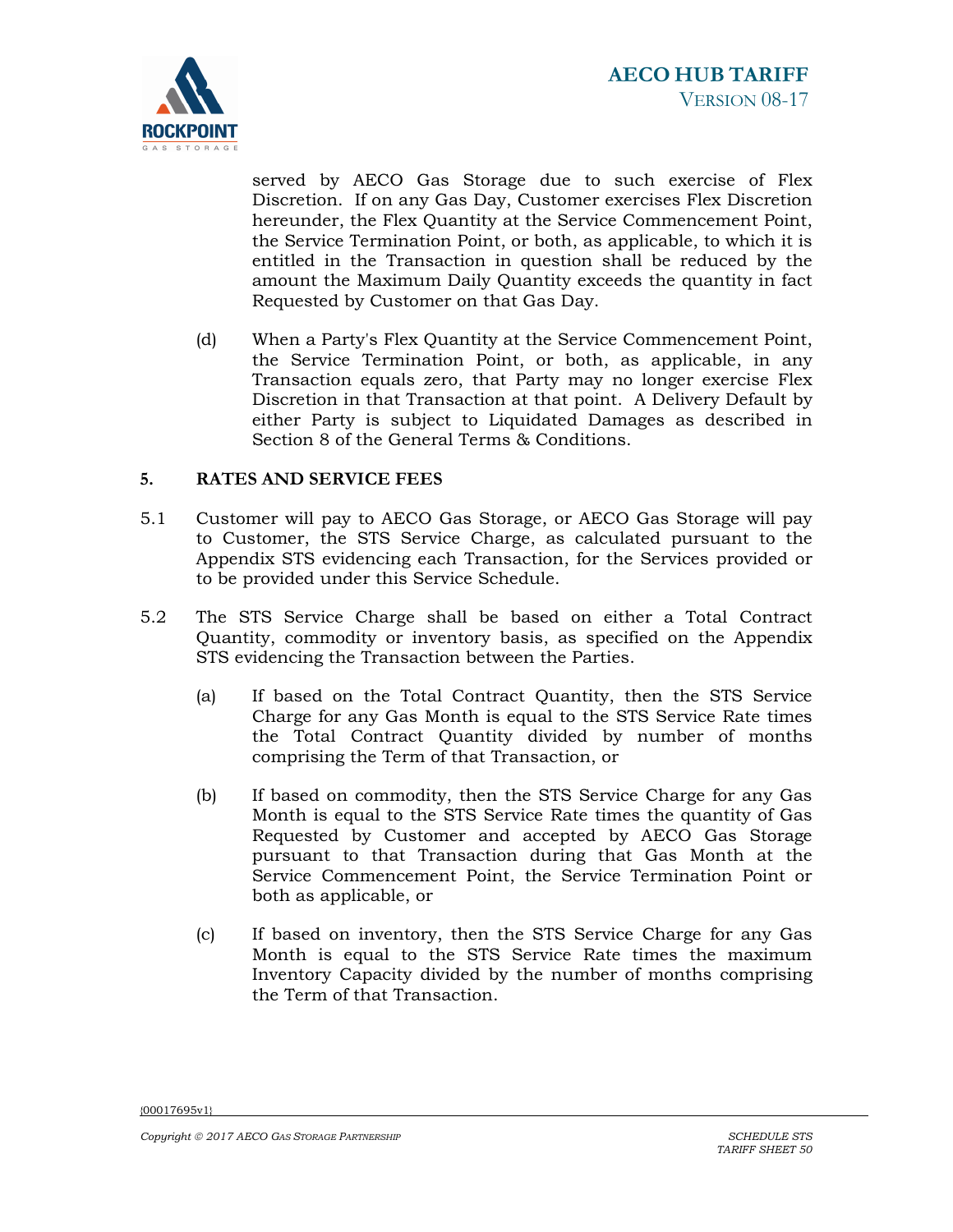

# **IV. MYHUBACCOUNT**

#### **1. GENERAL**

- 1.1 MyHUBAccount allows Parties to electronically transmit, receive and accept Request instructions and other related data.
- 1.2 Requests transmitted through MyHUBAccount shall be governed by this Tariff in the same manner as any conventional paper transaction.
- 1.3 MyHUBAccount services are available to customer at no additional charge beyond the amount of consideration set out in the Storage Service Documents to be paid by Customer to AECO Gas Storage.
- 1.4 Nothing in this Tariff requires or compels a Customer to utilize MyHUBAccount to facilitate a transaction.
- 1.5 Use of MyHUBAccount is governed by the Conditions of Use found at https://myhubaccount.rockpointgs.com.
- 1.6 The parties agree that as between them each Document that is received by the Receiver shall be deemed to constitute a memorandum in writing signed and delivered by or on behalf of the Sender thereof for the purposes of any statute or rule of law that requires a contract to be evidenced by a written memorandum or to be in writing, or requires any such written memorandum to be signed or signed and delivered. Each Party acknowledges that in any legal proceedings between them respecting or in any way relating to a Request it hereby expressly waives the right to raise any defense or waiver of liability based upon the absence of a memorandum in writing or of a signature.
- 1.7 AECO Gas Storage shall provide access information to Customer to enable Customer to access MyHUBAccount. Title in and to MyHUBAccount is not transferred to Customer under this tariff and shall remain at all times with AECO Gas Storage.
- 1.8 Customer shall provide and maintain at its own risk and expense a telecommunications line, an Internet Service Provider (ISP) and an Internet software suitable for accessing MyHUBAccount. Customer shall be fully responsible for all costs associated with, and the performance of any such, third party materials or third party ISP with which it may contract.
- 1.9 AECO Gas Storage grants to each Customer an non-exclusive, nontransferable, limited term license to use MyHUBAccount, solely for the purpose set out in this section and for no other purpose. Customers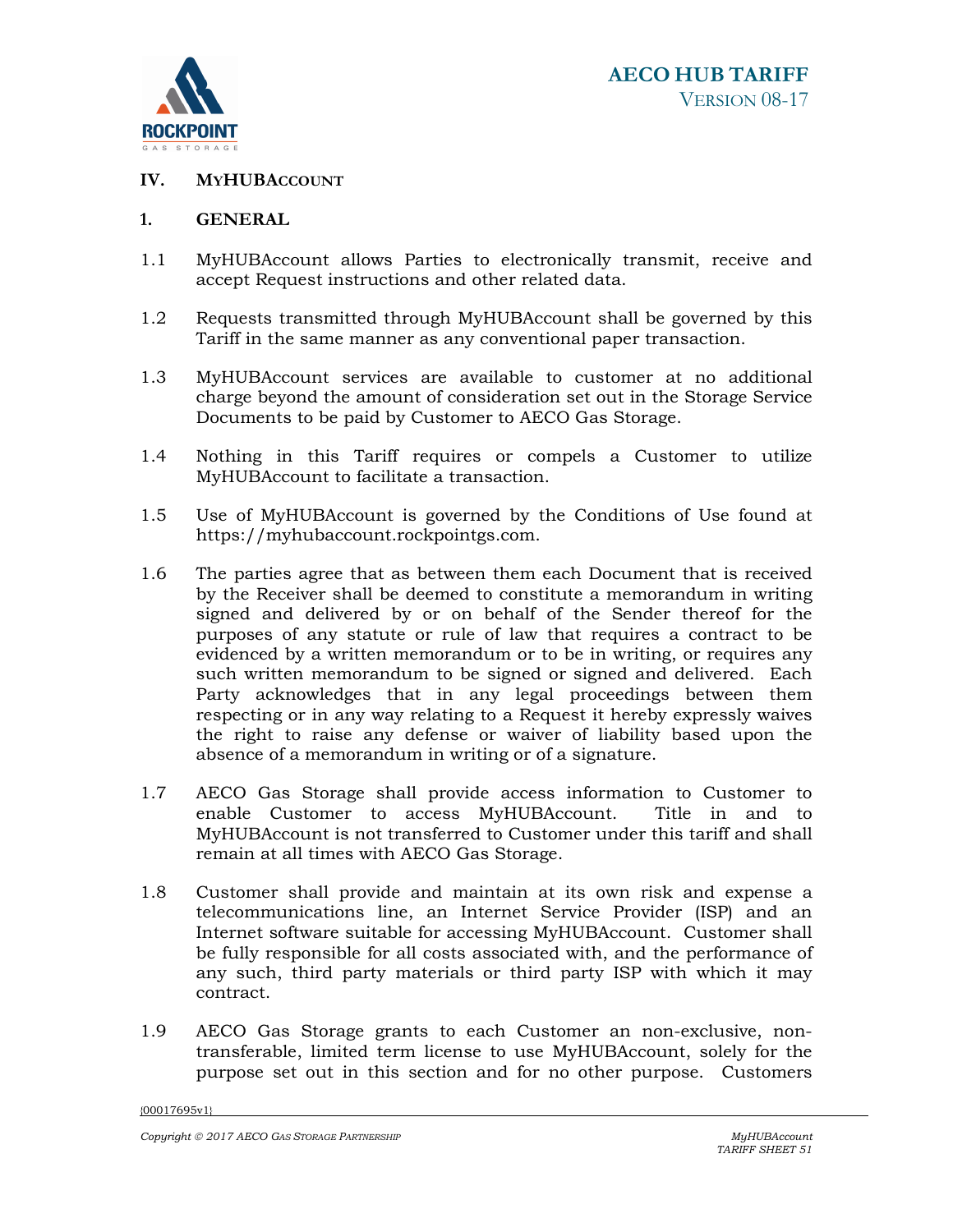

may not copy, disclose, modify, reverse assemble or reverse compile, translate or convert to human readable form or alter in any way the Software in whole or in part, nor rent, lease or sublease, license or sublicense, transfer, assign, grant access to or distribute MyHUBAccount to any person or entity for any purpose without AECO Gas Storage's express prior written consent, which may be withheld by AECO Gas Storage in its sole discretion.

1.10 Each Party shall take reasonable steps to prevent unauthorized access to and use of any portion of MyHUBAccount, including unauthorized access through the Party's third party Internet Service Provider, that is under its control. AECO Gas Storage shall provide Customer with user identification and a password for each duly authorized person that Customer identifies. Passwords are provided solely as an administrative convenience to Customer and AECO Gas Storage holds no responsibility for the use of such identifications and passwords once provided to Customer. Customer will be solely responsible and liable for all access to and use of MyHUBAccount by persons using the identifications and passwords. Customer will promptly notify AECO Gas Storage of any unauthorized disclosure or use of the identification and passwords.

# **2. LIABILITY AND INDEMNITY**

- 2.1 Customer hereby acknowledges and agrees that the use of an internetbased business solution such as MyHUBAccount is reliant upon hardware, software and processes over which AECO Gas Storage has little or no control. Accordingly, AECO Gas Storage shall not be responsible or liable for:
	- (a) impairments in document transmission caused by acts within the control of customer or its personnel;
	- (b) interoperability of customer applications;
	- (c) inability of customer to access or interact with MyHUBAccount through the internet, other networks or users that comprise the internet or the informational or computing resources available through the internet;
	- (d) interaction with or services performed by other service providers, networks, users or informational or computing resources through the internet; or
	- (e) performance impairments caused by the internet customer is hereby liable to and shall indemnify AECO Gas Storage against all actions, proceedings claims demands and costs which may be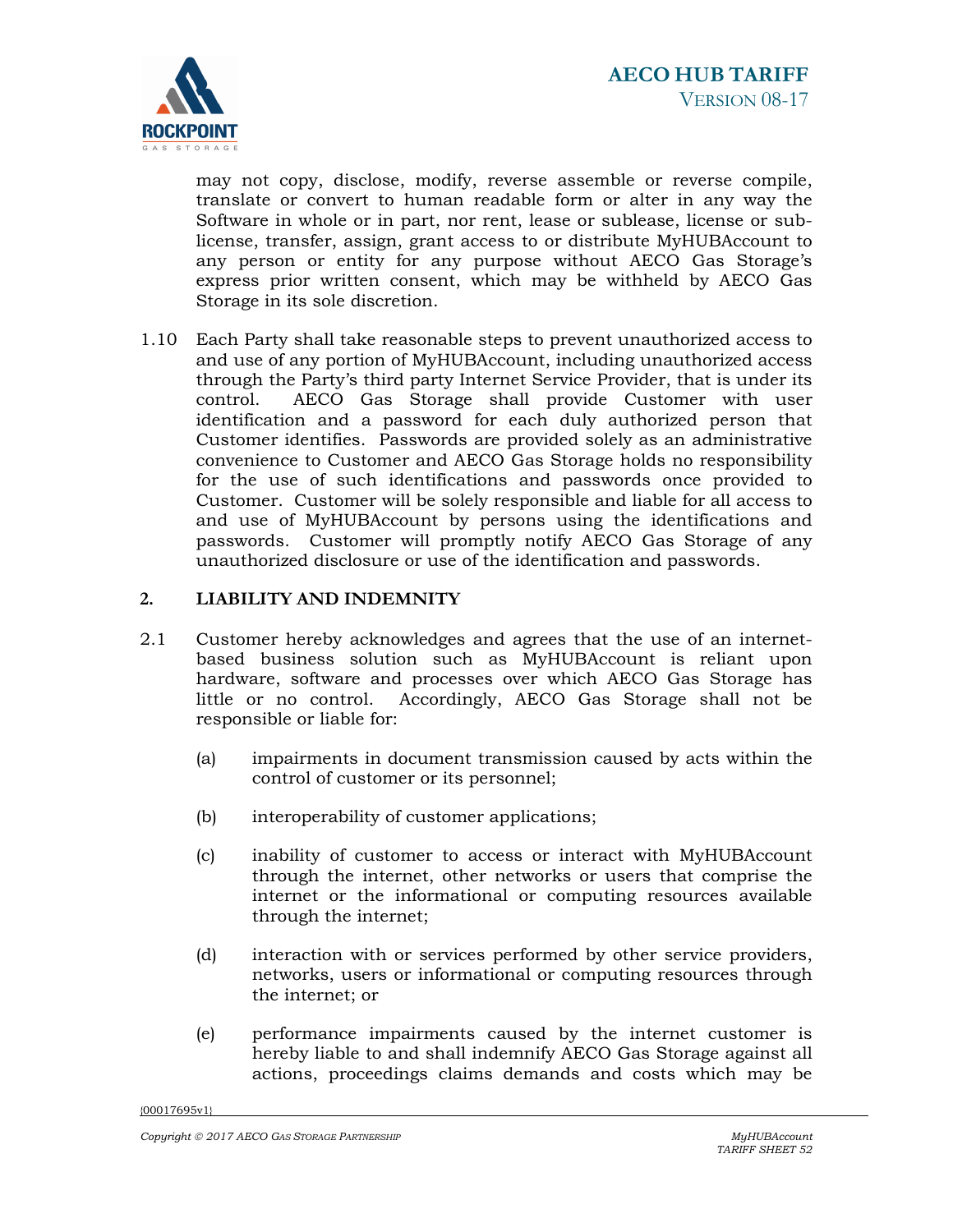

brought against AECO Gas Storage arising directly or indirectly out of customer use or misuse of MyHUBAccount.

- 2.2 MyHUBAccount is provided to customer on an "as is" basis without warranties of any kind, either express or implied, including, without limitation, warranties of title or implied warranties or conditions of merchantability or fitness for particular purpose other than those warranties or conditions which are implied by law and incapable of exclusion, restriction or modification.
- 2.3 Documents Approved for Transmittal

The Parties may send the following documents via MyHUBAccount.

- 1. Inventory Account Activity
- 2. Transaction History

The Standard for the exchange of Documents between Parties via MyHUBAccount shall be the Hypertext Transmission Protocol Secure (HTTPS) standard and information shall be encrypted using Transport Security Layer (TLS) protocol.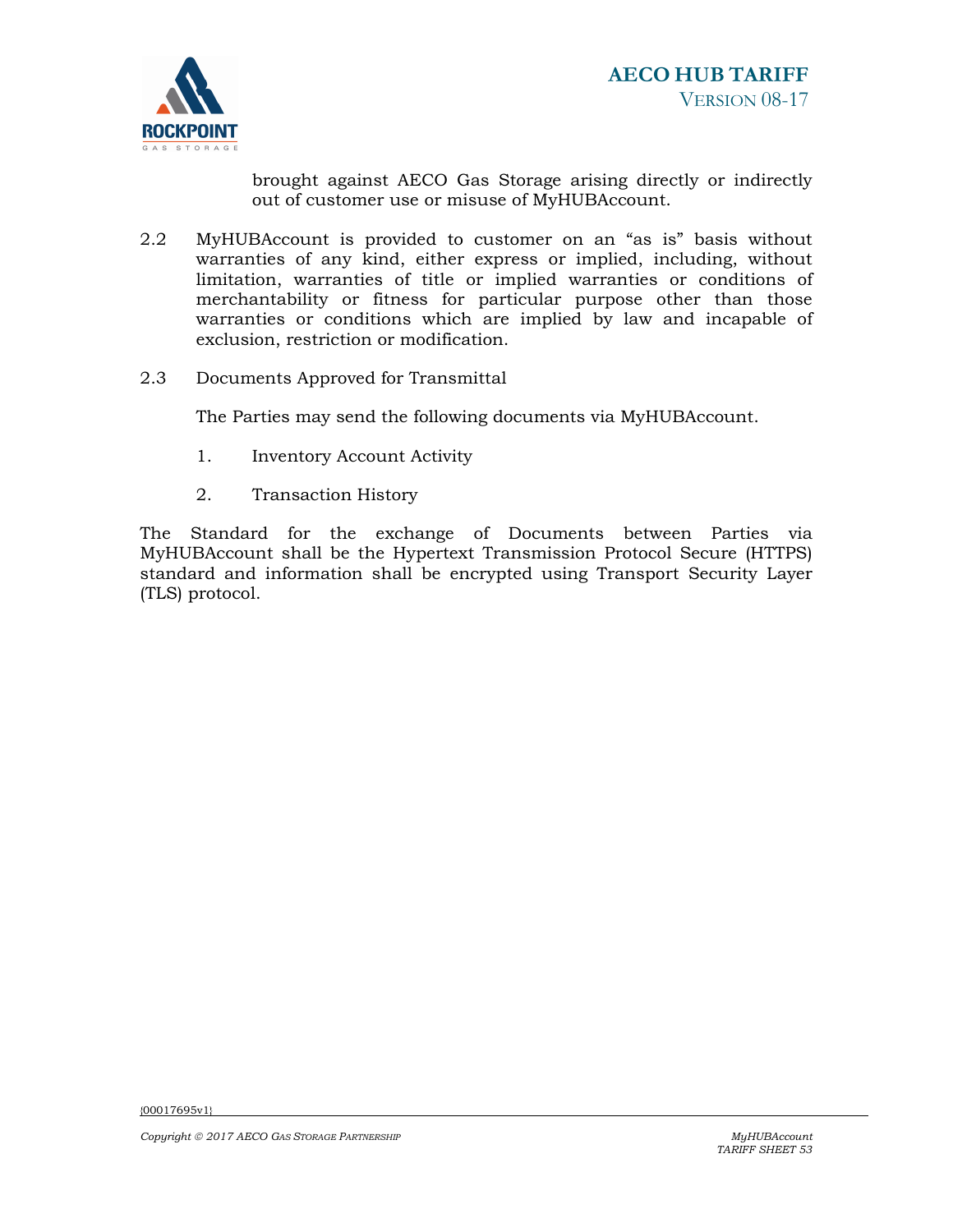



# **V. SAMPLE FORMS**

- A. STORAGE SERVICES AGREEMENT
- B. APPENDIX FSS
- C. APPENDIX STS
- D. FORM OF LETTER OF CREDIT
- E. FORM OF GUARANTEE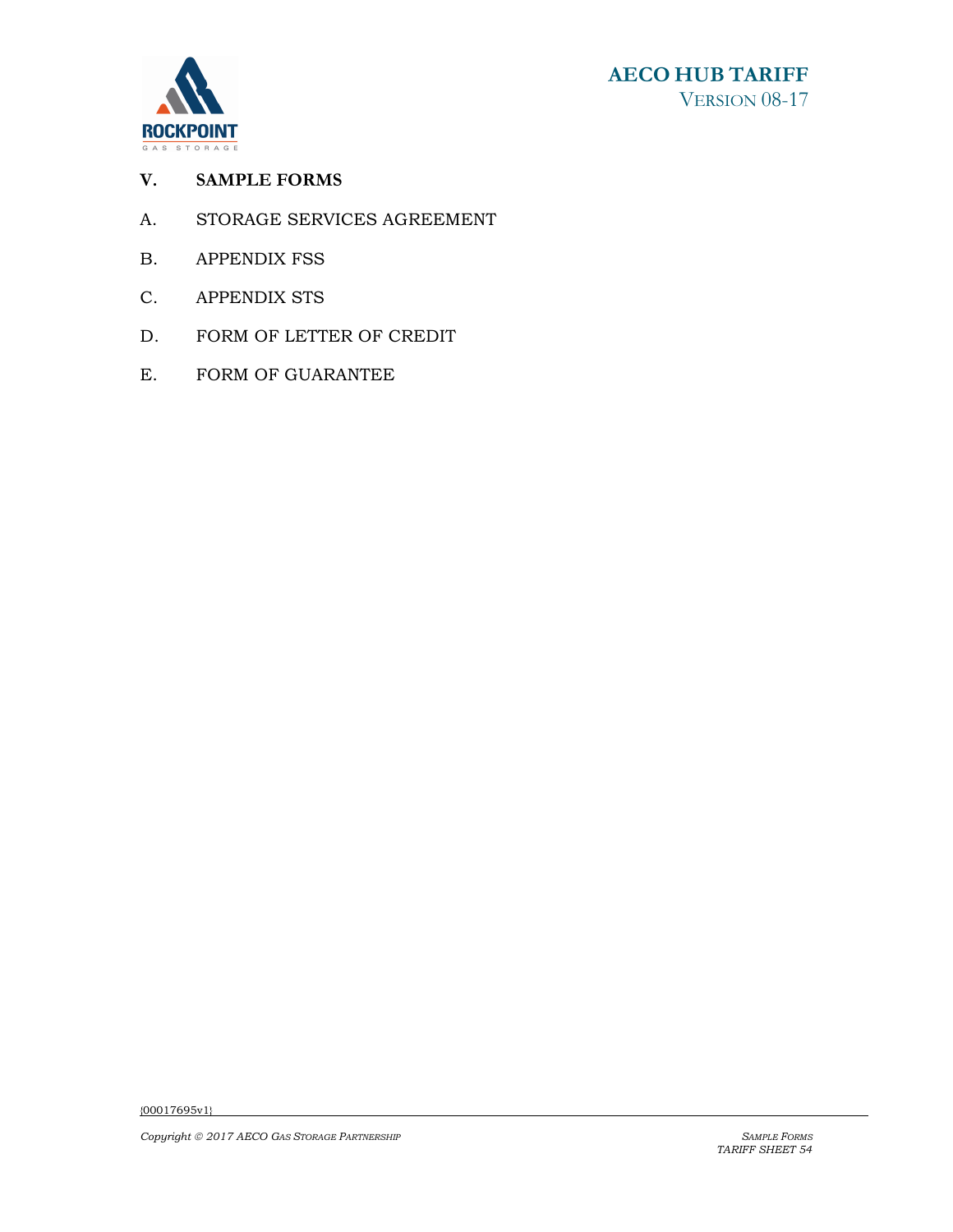

# **STORAGE SERVICES AGREEMENT FORM "A"**

# THIS STORAGE SERVICES AGREEMENT EFFECTIVE AS OF <COMMENCE DATE>, BETWEEN:

# <COMPANY NAME> ( "CUSTOMER" )

- and -

## AECO GAS STORAGE PARTNERSHIP ( "AECO GAS STORAGE" )

# **RECITALS:**

- A. AECO Gas Storage has developed certain facilities known as the AECO Hub which permit AECO Gas Storage to provide Services to Customer.
- B. Customer wishes to use some or all of those Services; and
- C. This Storage Services Agreement (the "Agreement") establishes how those Services will be provided.

# **AECO GAS STORAGE AND CUSTOMER AGREE AS FOLLOWS:**

## **1. DEFINITIONS**

1.1 Defined terms used in this Agreement have the meaning given to them in the General Terms and Conditions of the AECO Hub Tariff. Whenever reference is made to the "AECO Hub Tariff", whether in this Agreement or in connection with any Transaction entered into on or after the Effective Date of this Agreement, it shall mean the AECO Hub Tariff in effect at the beginning of the Term of any Transaction.

## **2. REPRESENTATIONS AND WARRANTIES**

2.1 Customer represents and warrants to AECO Gas Storage as follows, and such representations and warranties shall survive for the benefit of AECO Gas Storage and are ratified and confirmed upon entering into each and every Transaction under the AECO Hub Tariff: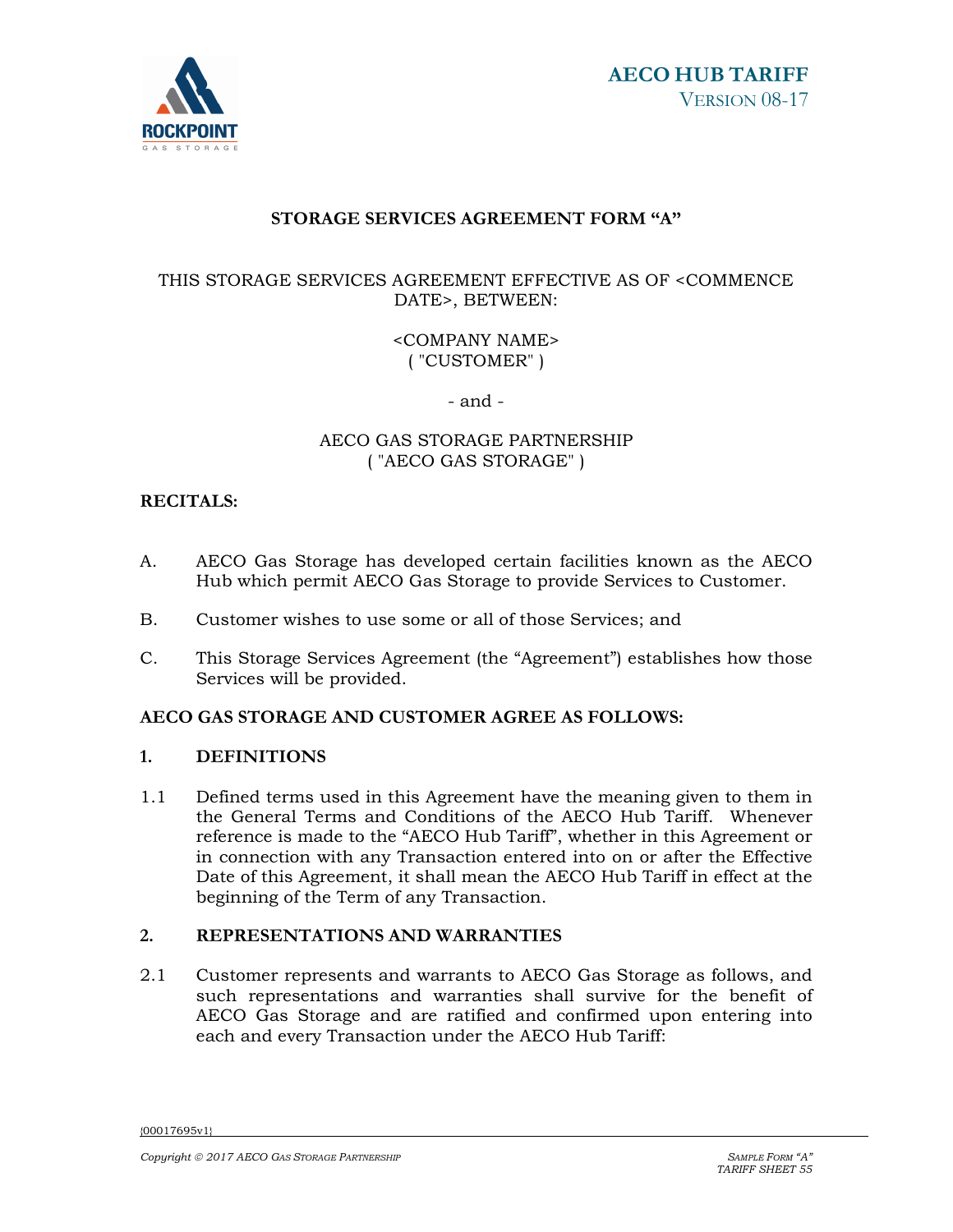

- (a) Customer is duly formed and validly existing under the laws of its incorporating jurisdiction and is duly qualified to carry on business in all jurisdictions in which it carries on business; and
- (b) The execution of this Agreement and the AECO Hub Tariff does not violate any law, regulation, or order or Customer's articles of incorporation or bylaws and does not breach any agreement to which Customer is a party; and
- (c) To the knowledge of Customer there are no actions, claims or proceedings threatened against or affecting Customer which might materially affect any of the Transactions contemplated in this Agreement and the AECO Hub Tariff, or which might affect Customer's ability to meet its financial obligations under the AECO Hub Tariff.

# **3. TERM**

3.1 This Storage Services Agreement, made effective as of the date first above written, creates the contractual relationship between AECO Gas Storage and Customer for entering into Transactions utilizing the Services. From time to time there may be no Services provided, or no Transactions then in effect, in which case, this Storage Services Agreement will continue until either Party delivers a written termination notice to the other Party. That notice will be effective at the commencement of the second Gas Month following the date it was given; provided that, if a Transaction is then in effect between AECO Gas Storage and Customer, this Storage Services Agreement shall only terminate after that Transaction is fully performed or terminated in accordance with its provisions.

## **4. AECO GAS STORAGE SERVICES**

- 4.1 AECO Gas Storage will provide and Customer will utilize those Services that the Parties agree to from time to time, as confirmed by an Appendix evidencing the Transaction entered into by the Parties.
- 4.2 When a Transaction is agreed to by the Parties, the terms of the applicable Service Schedule will apply to that Transaction, except to the extent expressly modified by the express terms and conditions of the Appendix in question.
- 4.3 Subject to section 4.2 hereof, if there is any conflict between the terms of this Agreement and the Conditions of Use of MyHUBAccount, the AECO Hub Tariff or the terms of any Service Schedule then in effect between the Parties, the terms of this Agreement shall prevail.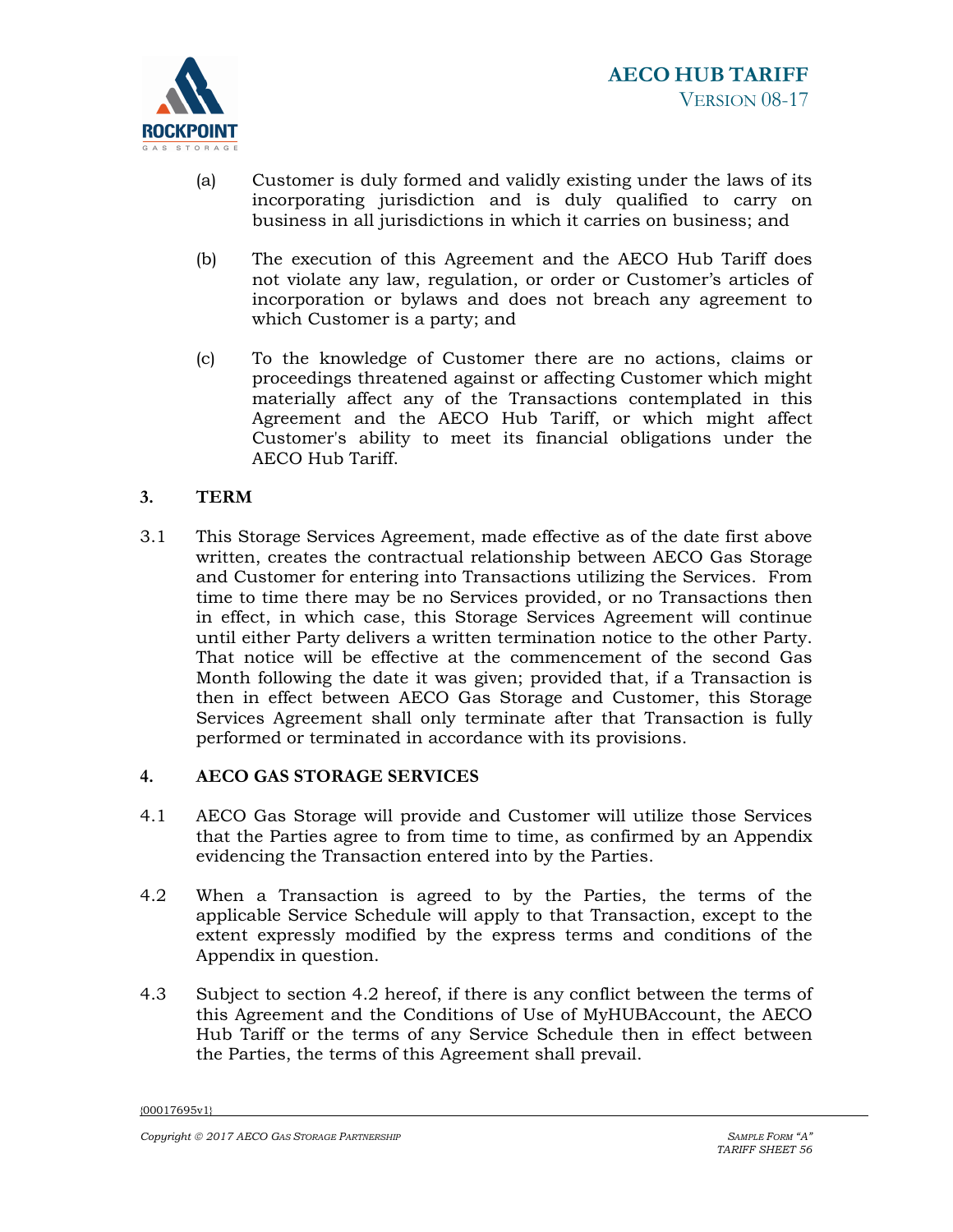

- 4.4 If there is any conflict between the Conditions of Use of MyHUBAccount and the terms of the Tariff or the terms of any Service Schedule then in effect between the Parties, the Conditions of Use of MyHUBAccount shall prevail.
- 4.5 If there is any conflict between the terms of any Service Schedule then in effect between the Parties and the Tariff, the terms of the Service Schedule shall prevail.
- 4.6 Each Party expressly consents to the recording of telephone conversations between the Parties concerning oral agreements for Transactions. Each Party hereby waives any objection based on the recording of such telephone conversations and to the admissibility of such a recording in a proceeding concerning the agreement before a court, arbitrator, mediator, or administrative agency.

## **5. AECO HUB TARIFF / MyHUBAccount**

- 5.1 The AECO Hub Tariff, applies to and is incorporated by reference into this Agreement and all Transactions which are entered into from time to time by Customer and AECO Gas Storage.
- 5.2 The AECO Hub Tariff and every Transaction entered into thereunder, shall at all times be subject to such changes or modifications by the Regulatory Agency as it may, from time to time, direct in the exercise of its jurisdiction.
- 5.3 The AECO Hub Tariff will be governed by and interpreted in accordance with the laws in force in the Province of Alberta without regard to the choice of law provisions thereof; and the Parties irrevocably submit to the courts having jurisdiction in the Province of Alberta.

IN WITNESS WHEREOF, the Parties have executed this Storage Services Agreement as of the date first above written.

| <company name=""></company> | AECO GAS STORAGE PARTNERSHIP<br>BY ITS MANAGING PARTNER<br>ROCKPOINT GAS STORAGE CANADA<br>LTD. |
|-----------------------------|-------------------------------------------------------------------------------------------------|
| PER:                        | PER:                                                                                            |
| NAME:                       | NAME:                                                                                           |
| TITLE:                      | TITLE:                                                                                          |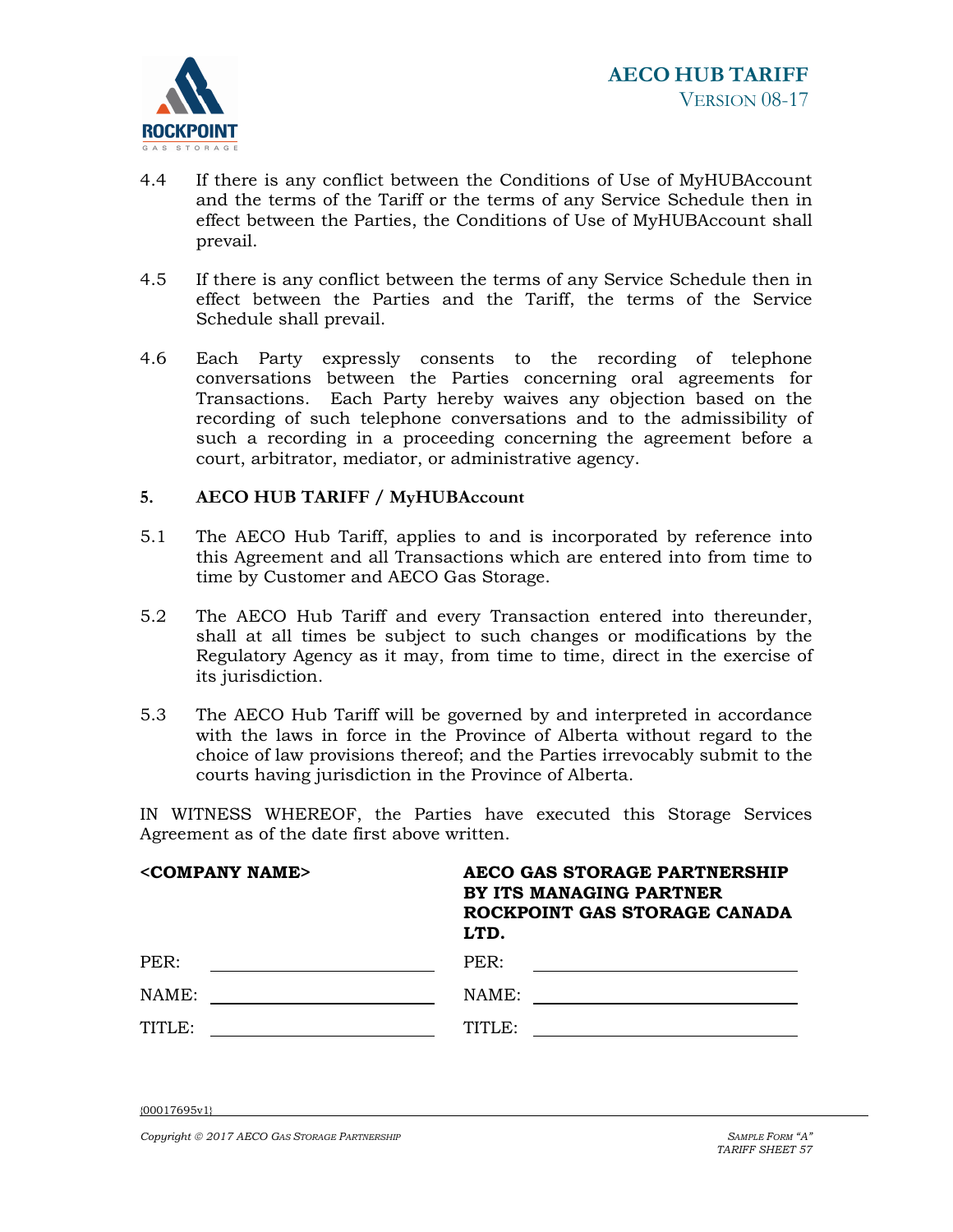



# **NOTIFICATION SCHEDULE: NGTL SYSTEM**

This Notification Schedule is attached to and forms part of the Storage Services Agreement entered into between <Company Name> and AECO Gas Storage Partnership as of <Commence Date>.

## **NOTICES TO AECO GAS STORAGE**

| Notices<br>AECO Gas Storage<br>Partnership<br>400, 607 – 8 <sup>th</sup> Avenue S.W.<br>Calgary, AB, Canada<br>T2P 0A7 | AECO Gas Storage<br>Partnership<br>400, $607 - 8$ <sup>th</sup> Avenue S.W.<br>Calgary, AB, Canada<br>T <sub>2</sub> P 0A7 | <b>REQUESTS AND NOMINATIONS</b>                                  | <b>PAYMENTS</b><br>The Bank of Nova<br>Scotia<br>4715 Tahoe Blyd.<br>3rd Floor<br>Mississauga, ON,<br>Canada L4W 0B4 |
|------------------------------------------------------------------------------------------------------------------------|----------------------------------------------------------------------------------------------------------------------------|------------------------------------------------------------------|----------------------------------------------------------------------------------------------------------------------|
| Attn: Marketing                                                                                                        | Attn: Legal                                                                                                                | Attn: Scheduling                                                 | CAD Account No.:<br>12989 00588-15<br>USD Account No.:<br>12989 88095-18                                             |
| Tel: (403) 513-8600                                                                                                    | Tel: 403-513-8600                                                                                                          | Tel: (403) 513-8667                                              |                                                                                                                      |
| Fax: (403) 266-0636                                                                                                    | Fax: 1-866-657-2857<br>Email: Legal@rockpointgs.com                                                                        | Fax: (403) 266-0636<br>Email: storage.controller@rockpointgs.com |                                                                                                                      |

# **NOTICES TO CUSTOMER**

| <b>NOTICES</b> | <b>CONFIRMATIONS</b> | <b>PAYMENTS</b> |
|----------------|----------------------|-----------------|
| Address        | Address              | Bank address    |
| Attention      | Attention            |                 |
| Telephone      | Telephone            |                 |
| Fax            | Fax                  | Account number  |

## **REQUEST TIMES, NOMINATION TIMES & EFFECTIVE TIMES**

ALL TIMES ARE MOUNTAIN CLOCK TIME

| $4:00 \text{ PM}$   |
|---------------------|
| $8:00 \, \text{PM}$ |
| 8:00 AM Next Day    |
|                     |

# **PIPELINE OPERATING PARAMETERS**

| Minimum Pipeline Pressure | $650$ psi |
|---------------------------|-----------|
| Maximum Pipeline Pressure | $890$ psi |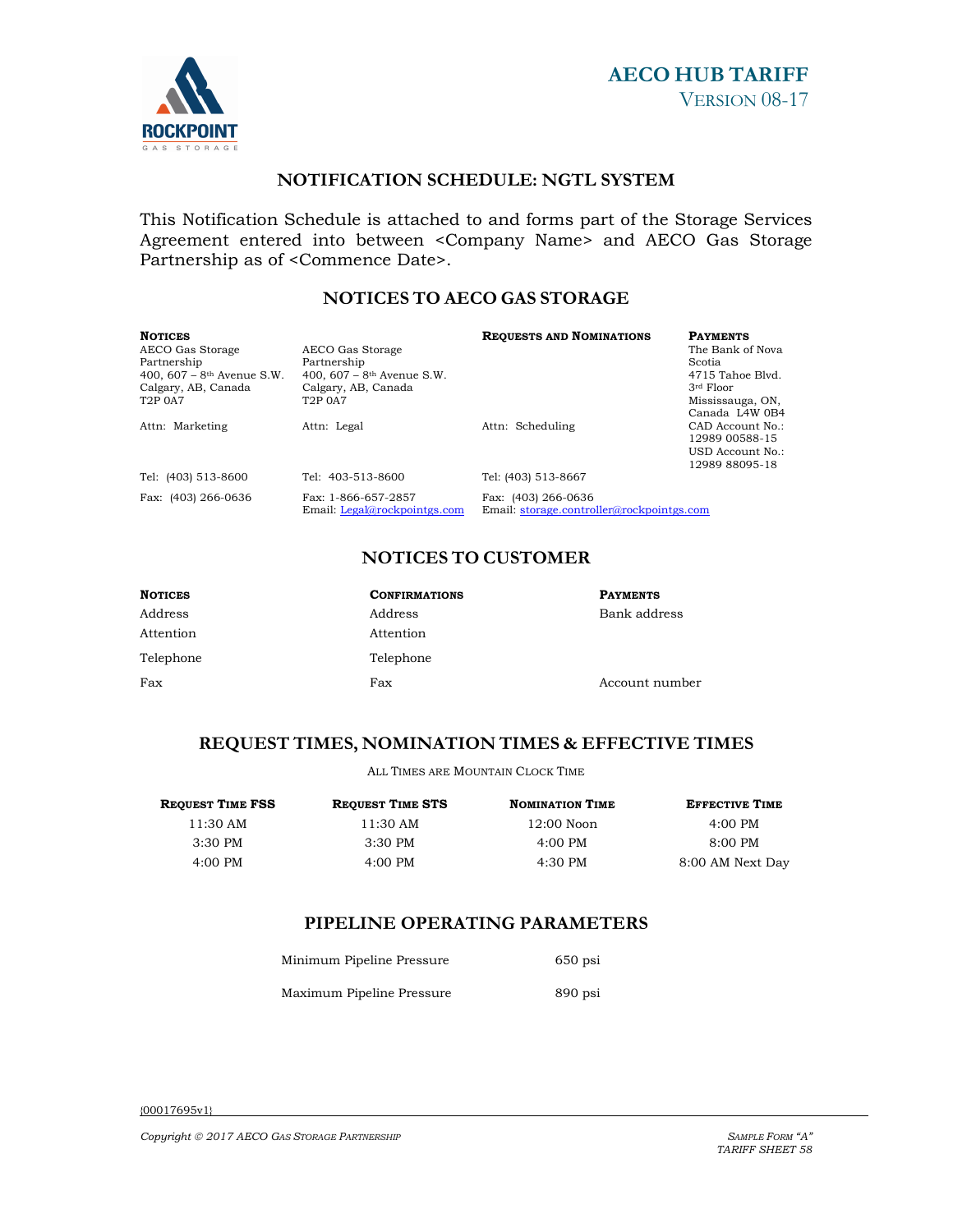

# **AECO HUB TARIFF** VERSION 08-17

#### **APPENDIX FSS FORM "B"**

AECO Gas Storage Partnership, by its Managing Partner Rockpoint Gas Storage Canada Ltd. ("AECO Gas Storage") and <Company Name> ("Customer") hereby agree to the terms of this Appendix FSS, which is incorporated within the previously executed Storage Services Agreement dated\_\_\_\_\_\_\_\_\_\_\_\_\_\_ and further agree to the additional provisions contained in this Appendix FSS.

- 1. Term: <Commencement Date> to <End Date>, subject to the provisions of Service Schedule FSS. Inventory Account: <\_\_\_\_\_\_\_\_\_>
- 2. INVENTORY PROFILE: Maximum Inventory: <\_\_\_\_ > GJ

Maximum Daily Injection Quantity:

|                   | From                                              | To                |                                                   |                               | Maximum                                           |
|-------------------|---------------------------------------------------|-------------------|---------------------------------------------------|-------------------------------|---------------------------------------------------|
| Inventory<br>(GJ) | Maximum<br>Daily<br>Injection<br>Quantity<br>(GJ) | Inventory<br>(GJ) | Maximum<br>Daily<br>Injection<br>Quantity<br>(GJ) | Inventory<br>Percent<br>Range | Daily<br>Injection<br>Quantity<br>(GJ)<br>Formula |
|                   |                                                   |                   |                                                   |                               |                                                   |
|                   |                                                   |                   |                                                   |                               |                                                   |

Maximum Daily Withdrawal Quantity:

| From              |                                                    | To                |                                                    |                               | Maximum                                         |
|-------------------|----------------------------------------------------|-------------------|----------------------------------------------------|-------------------------------|-------------------------------------------------|
| Inventory<br>(GJ) | Maximum<br>Daily<br>Withdrawal<br>Quantity<br>(GJ) | Inventory<br>(GJ) | Maximum<br>Daily<br>Withdrawal<br>Quantity<br>(GJ) | Inventory<br>Percent<br>Range | Daily<br>Withdrawal<br>Quantity (GJ)<br>Formula |
|                   |                                                    |                   |                                                    |                               |                                                 |
|                   |                                                    |                   |                                                    |                               |                                                 |

Monthly Storage Demand Charge: \$<\_\_\_\_ > Total Storage Demand Charge: \$<\_\_\_\_\_\_>

#### 3. INFORMATION RE SERVICE COMMENCEMENT POINT(S)

| Connecting Pipeline | Service            | Service           | Designated     |
|---------------------|--------------------|-------------------|----------------|
|                     | Commencement Point | Commencement      | Transportation |
|                     |                    | Point Price Index | Account        |
|                     |                    |                   |                |
|                     |                    |                   |                |
|                     |                    |                   |                |

#### 4. INFORMATION RE SERVICE TERMINATION POINT(S)

| <b>Connecting Pipeline</b> | Service Termination<br>Point | Service Termination<br>Point Price Index | Designated<br>Transportation<br>Account |
|----------------------------|------------------------------|------------------------------------------|-----------------------------------------|
|                            |                              |                                          |                                         |
|                            |                              |                                          |                                         |
|                            |                              |                                          |                                         |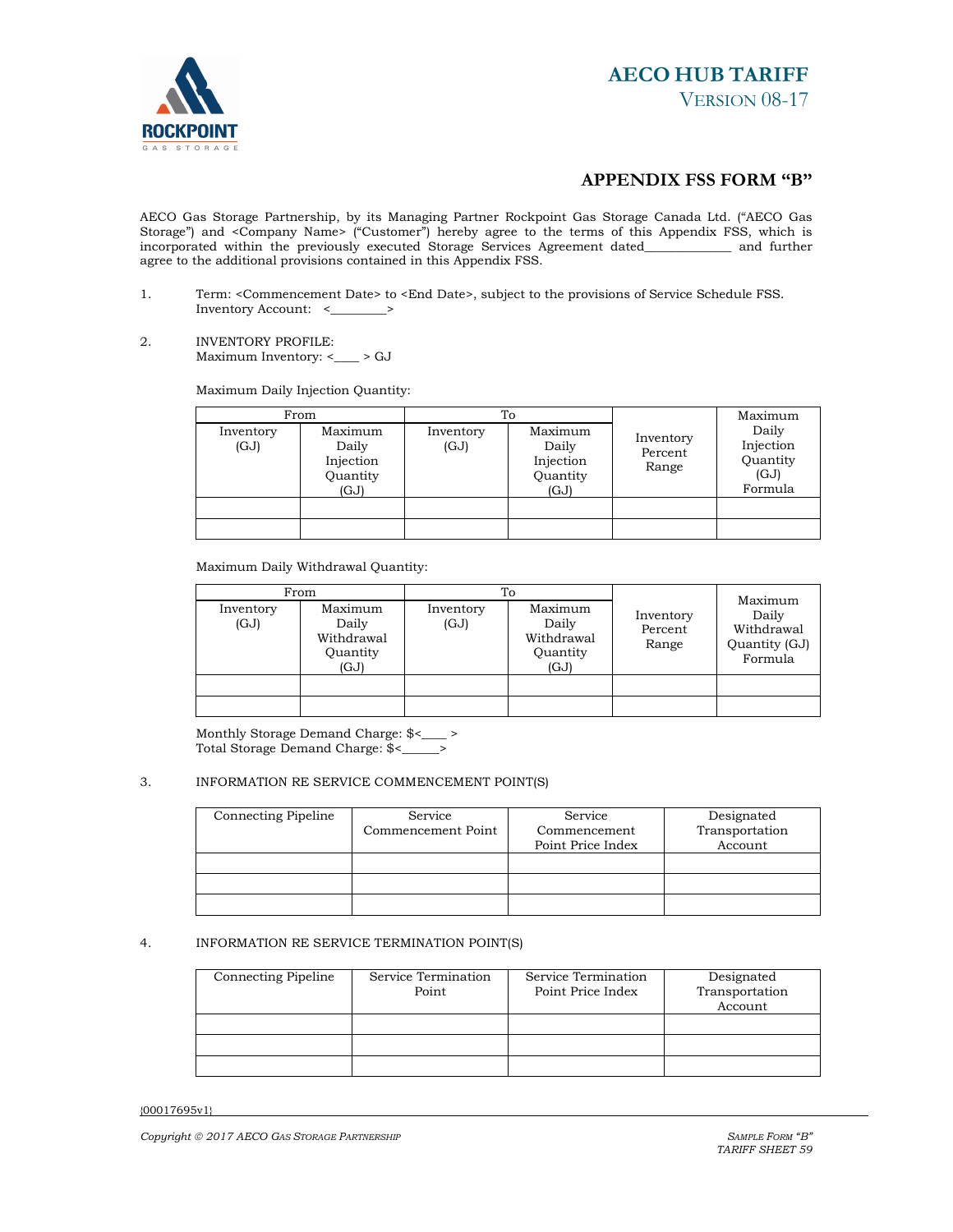#### 5. COMMODITY AND OTHER RATES

| Injection Commodity Rate | Withdrawal Commodity Rate | Fuel Charges |
|--------------------------|---------------------------|--------------|
|                          |                           |              |
|                          |                           |              |

#### 6. ADDITIONAL REMARKS

The Parties have entered into this Appendix FSS effective <Commencement Date>.

#### **Important Note:**

This Appendix FSS will be final and binding in accordance with Section 2 of Service Schedule FSS unless Customer objects by notice in writing as per Section 2.3 of Schedule FSS. Signatures are not required to effect the binding nature of the Transaction set forth in this Appendix FSS.

#### **<COMPANY NAME> AECO Gas Storage Partnership, by its Managing Partner Rockpoint Gas Storage Canada Ltd.**

| PER:   | PER:   |  |
|--------|--------|--|
| NAME:  | NAME:  |  |
| TITLE: | TITLE: |  |

AECO File #: Customer Company (Customer Company (Customer Company (Customer Company (Customer Company (Customer Company (Customer Company (Customer Company (Customer Company (Customer Company (Customer Company (Customer Cu

Company Code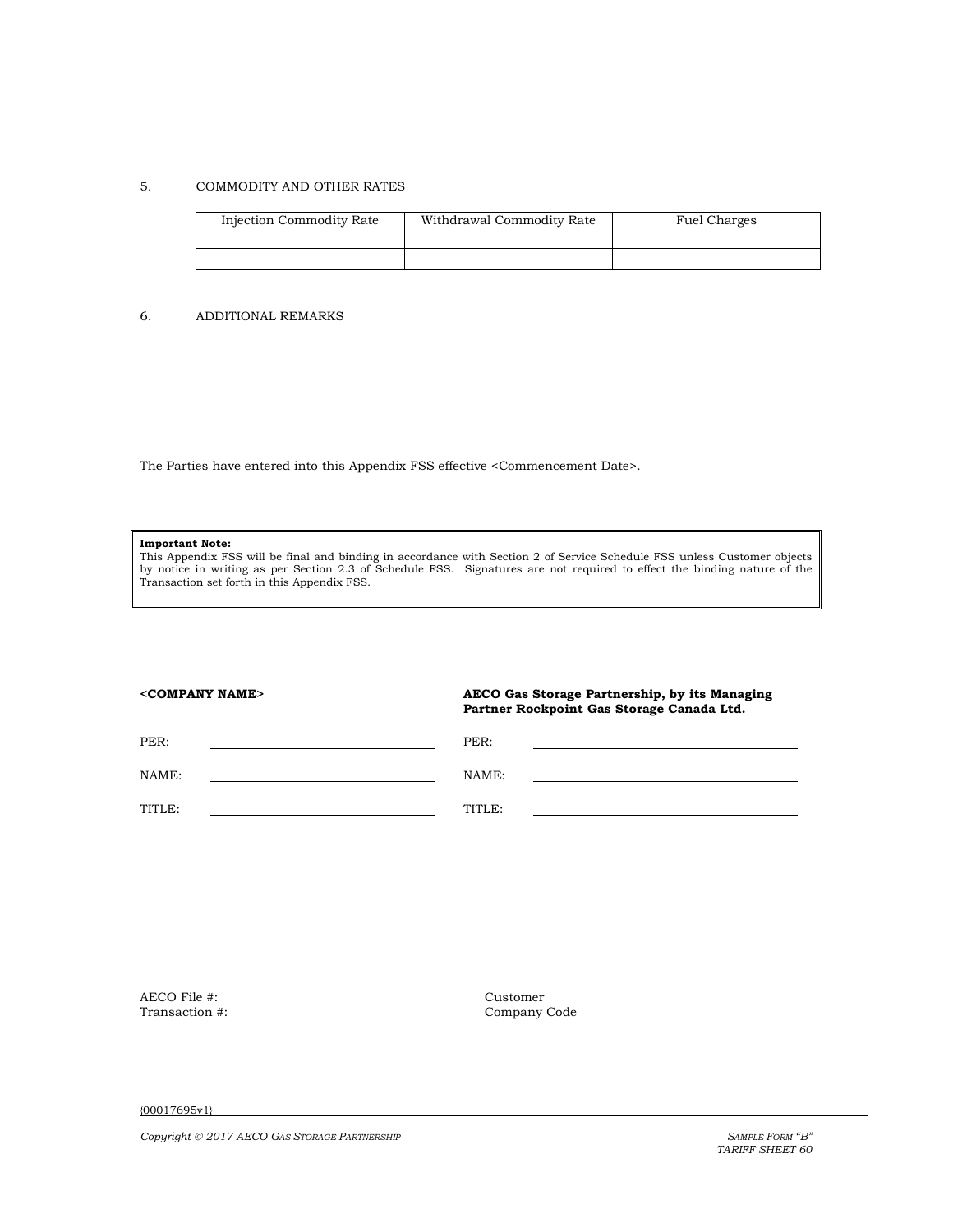

# **AECO HUB TARIFF** VERSION 08-17

#### **APPENDIX STS FORM "C"**

AECO Gas Storage Partnership, by its Managing Partner Rockpoint Gas Storage Canada Ltd. ("AECO Gas Storage") and <Company Name> ("Customer") hereby agree to the terms of this Appendix STS, which is incorporated within the previously executed Storage Services Agreement dated \_\_\_\_\_\_\_\_\_\_\_\_ and further agree to the additional provisions contained in this Appendix STS.

1. Term: <Commencement Date> to <End Date>, subject to the provisions of Service Schedule STS. Inventory Account: < Inventory Capacity: < # > Total Contract Quantity: < # > The STS Service Rate: <rate/index formula> payable by: <aECO Gas Storage/Customer>. The STS Service Charge shall be based on: <Total Contract Quantity / commodity / inventory>

NOTE: The STS Service Rate reflects the full cycle cost if based on inventory. If based on commodity or Total Contract Quantity, then the STS Service Rate reflects the rate for quantities actually flowed in one direction only. Therefore, the full cycle cost will be double the STS Service Rate to reflect being charged for rates that have flowed in both directions.

2. The following shall apply in respect of the Service Commencement Point: Service Commencement Point: <\_\_\_\_\_> Service Commencement Point Price Index: < \_\_\_\_\_\_ > Connecting Pipeline: <\_\_\_\_\_> Designated Transportation Account: <\_\_\_\_\_\_\_\_> Flex Discretion: < N.A./AECO Gas Storage/Customer/Both> Customer's Flex Quantity: <#> AECO Gas Storage's Flex Quantity: <#> Minimum Daily Quantity: <#Refer to schedule below> Maximum Daily Quantity: <#Refer to schedule below> Delivery of Gas to: <AECO Gas Storage/Customer> from <Commencement Date> to <\_\_\_\_\_>

For this transaction:

| End Date<br>Start Date |  | Minimum and Maximum | Cumulative       |
|------------------------|--|---------------------|------------------|
|                        |  | Daily Ouantity      | Monthly Quantity |
|                        |  | GJ/day/month        | GJ               |
|                        |  |                     |                  |

3. The following shall apply in respect of the Service Termination Point: Service Termination Point: <\_\_\_\_\_> Service Termination Point Price Index: < \_\_\_\_\_\_ > Connecting Pipeline: <\_\_\_\_\_> Designated Transportation Account: <\_\_\_\_\_\_\_\_> Flex Discretion: < N.A./AECO Gas Storage/Customer/Both> Customer's Flex Quantity: <#/Total Contract Quantity less the Commencement Quantity> AECO Gas Storage's Flex Quantity: <#> Minimum Daily Quantity: <Refer to schedule below> Maximum Daily Quantity: <Refer to schedule below> Delivery of Gas to: <AECO Gas Storage/Customer> from <\_\_\_\_\_> to <End Date>

For this transaction:

| Start Date | End Date | Minimum and Maximum | Cumulative       |  |
|------------|----------|---------------------|------------------|--|
|            |          | Daily Quantity      | Monthly Quantity |  |
|            |          | GJ/day/month        | GJ               |  |
|            |          |                     |                  |  |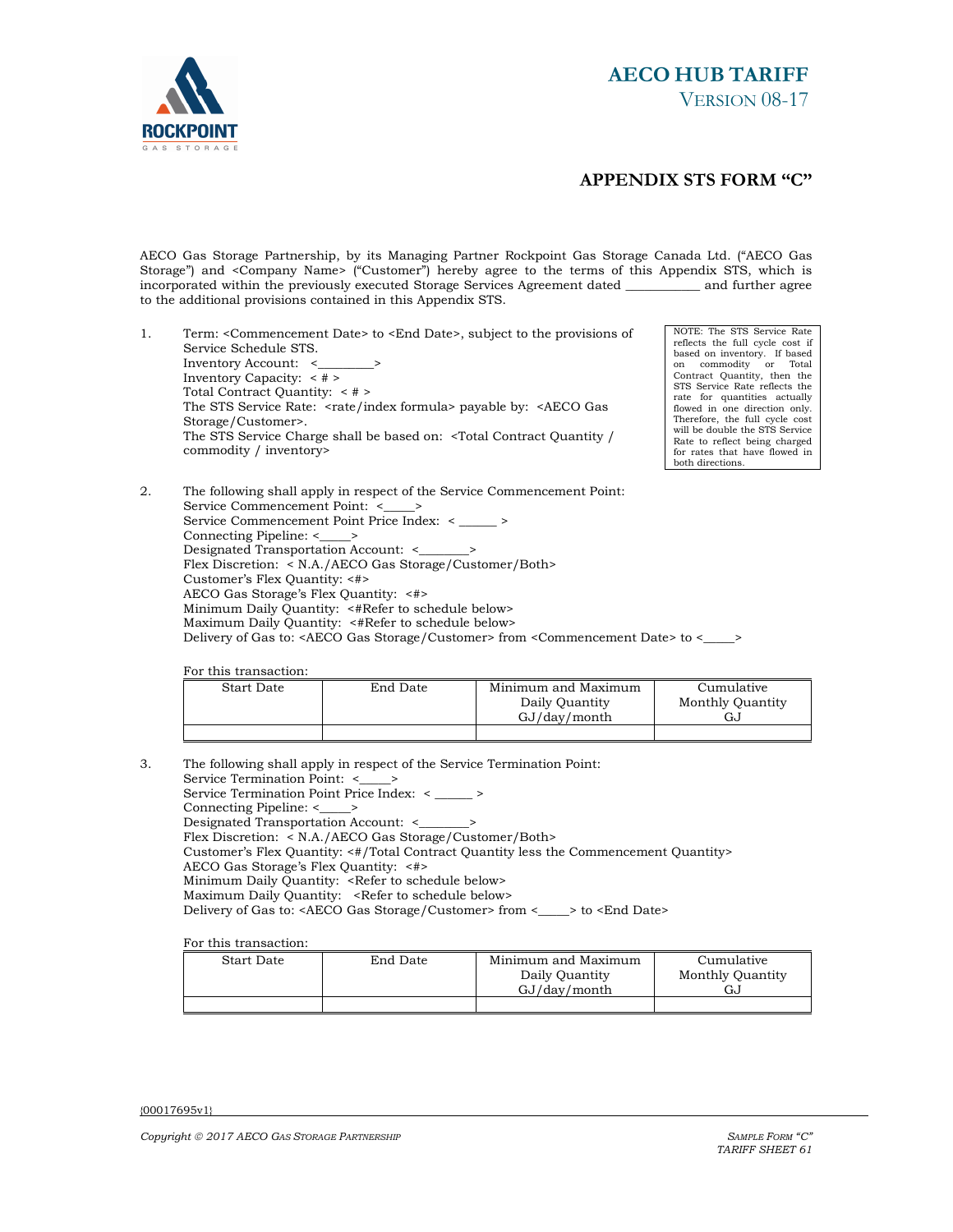



The Parties have accepted this Appendix STS effective <Commencement Date>.

**Important Note:** This Appendix STS will be final and binding in accordance with Section 2 of Service Schedule STS unless Customer objects by notice in writing as per Section 2.3 of Schedule STS. Signatures are not required to effect the binding nature of the Transaction set forth in this Appendix STS.

| <company name=""></company> |  | AECO Gas Storage Partnership, by its Managing<br>Partner Rockpoint Gas Storage Canada Ltd. |  |  |
|-----------------------------|--|--------------------------------------------------------------------------------------------|--|--|
| PER:                        |  | PER:                                                                                       |  |  |
| NAME:                       |  | NAME:                                                                                      |  |  |
| TITLE:                      |  | TITLE:                                                                                     |  |  |
|                             |  |                                                                                            |  |  |

AECO Gas Storage File Number: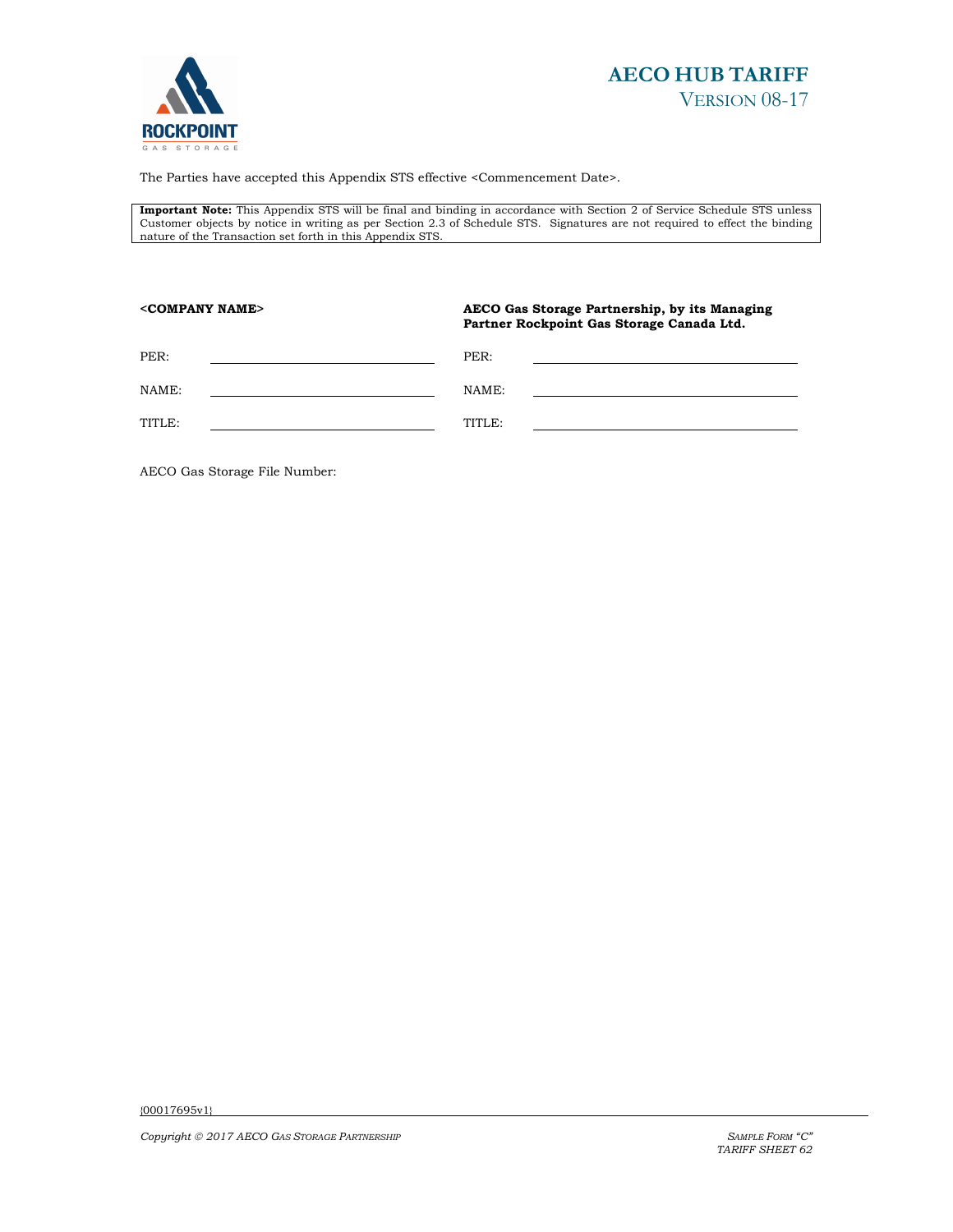

# **LETTER OF CREDIT FORM "D"**

# LETTER OF CREDIT:

## IRREVOCABLE STANDBY LETTER OF CREDIT

Bank Acceptable to AECO Gas Storage Partnership

Letter of Credit Reference No. \_\_\_\_\_\_\_\_\_\_\_\_\_\_\_\_\_\_\_

**Beneficiary:** Applicant:

<Customer>

AECO Gas Storage Partnership 400, 607 – 8th Avenue SW Calgary, AB T2P 0A7 Canada

**Amount:** [As per Section 13.4 (a) of the AECO Hub Tariff version 05-17]

**Date of Expiry:** [As per Section 13.4 (a) of the AECO Hub Tariff version 05-17]

We hereby establish our Irrevocable Standby Letter of Credit in your favour for the account of <Customer>, available by your drafts drawn at sight on The Bank of [must be acceptable to AECO Gas Storage Partnership], for any sum or sums not exceeding \_\_\_\_\_\_\_\_\_\_\_\_ (the "Amount") as noted above in Canadian Dollars. This Letter of Credit will expire at our counters on \_\_\_\_\_\_ (Expiry Date). Drafts are to be accompanied by:

- A. Statement signed by two purported officers of Rockpoint Gas Storage Canada Ltd. as Managing Partner of AECO Gas Storage stating that either:
	- I. "Payment has not been received (after giving effect to any applicable notice or grace period or both) and is due under invoice payment terms of the Storage Service Agreement dated  $\dddot{ }$  or
	- II. "Customer has failed to provide a replacement Letter of Credit no later than thirty (30) days prior to the expiration of the theneffective Letter of Credit in accordance with its obligations pursuant to Section 13 of the General Terms and Conditions of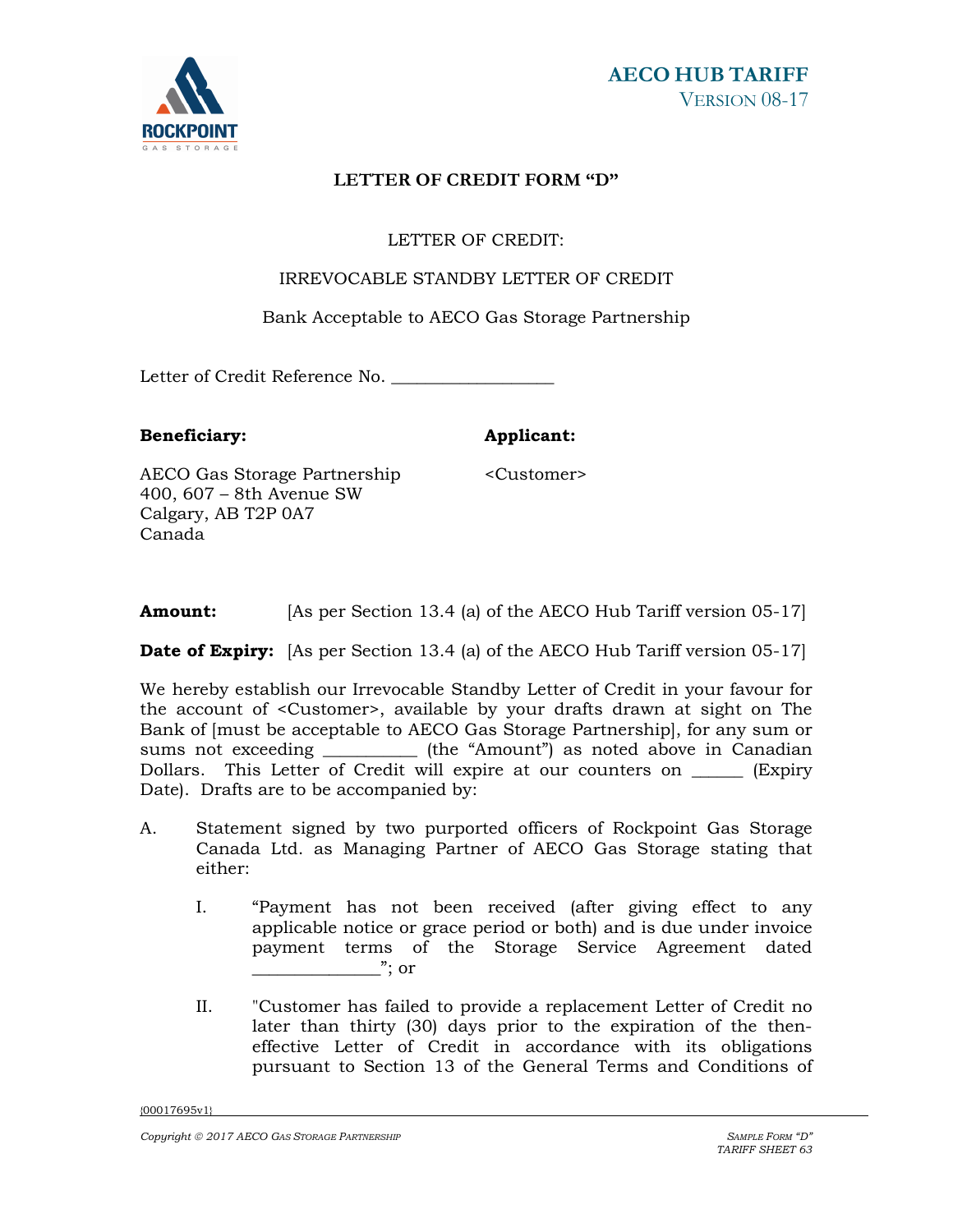

the AECO Hub Tariff, whereupon AECO Gas Storage Partnership has the right to draw upon any expiring Letter of Credit to the full amount thereof and apply the funds so drawn in payment in whole or in part of the obligations of Customer under the AECO Hub Tariff."

- B. Attached to the Statement referenced in Section A(I) above, a copy of unpaid invoice(s) issued by AECO Gas Storage Partnership to Customer which sum to an amount equal to or exceeding the drawing amount; and
- C. Original of this Letter of Credit.

Except as otherwise stated herein, any charges or commission in respect to the payment of drafts under this Letter of Credit are for Applicant's account.

All drafts drawn under this Letter of Credit should bear the clause "Drawn under the (issuing bank name) Letter of Credit No.\_\_\_\_\_\_\_\_\_\_\_\_\_\_ dated \_\_\_\_\_\_\_\_\_\_\_\_\_\_ "

Partial and multiple drawings under this Letter of Credit are acceptable.

We hereby agree with you that all drafts drawn under this Letter of Credit in accordance with its terms and conditions shall be duly honoured upon presentation and delivery of documents as specified.

Except as otherwise stated herein, this Letter of Credit is subject to the International Standby Practices 1998 ("ISP98"), ICC Publication 590. Any matters not addressed by the ISP98, ICC Publication 590 shall be governed by the laws of the Province of Alberta and Canadian federal laws applicable therein without reference to conflicts of laws principles, and the Parties hereby irrevocably agree to attorn to the non-exclusive jurisdiction of the courts of the Province of Alberta.

All Issuing Bank charges are for the account of the Applicant.

In the event of an act of God, riot, civil commotion, insurrection, war or any other cause beyond our control that interrupts our business and causes the location for presentation of this Letter of Credit to be closed for business on the last day for presentation, the expiry date of this Letter of Credit shall be automatically extended without amendment to a date thirty (30) calendar days after the place for presentation reopens for business.

This Letter of Credit may not be amended, changed or modified without the express written consent of the Beneficiary, the Issuing Bank and the Applicant.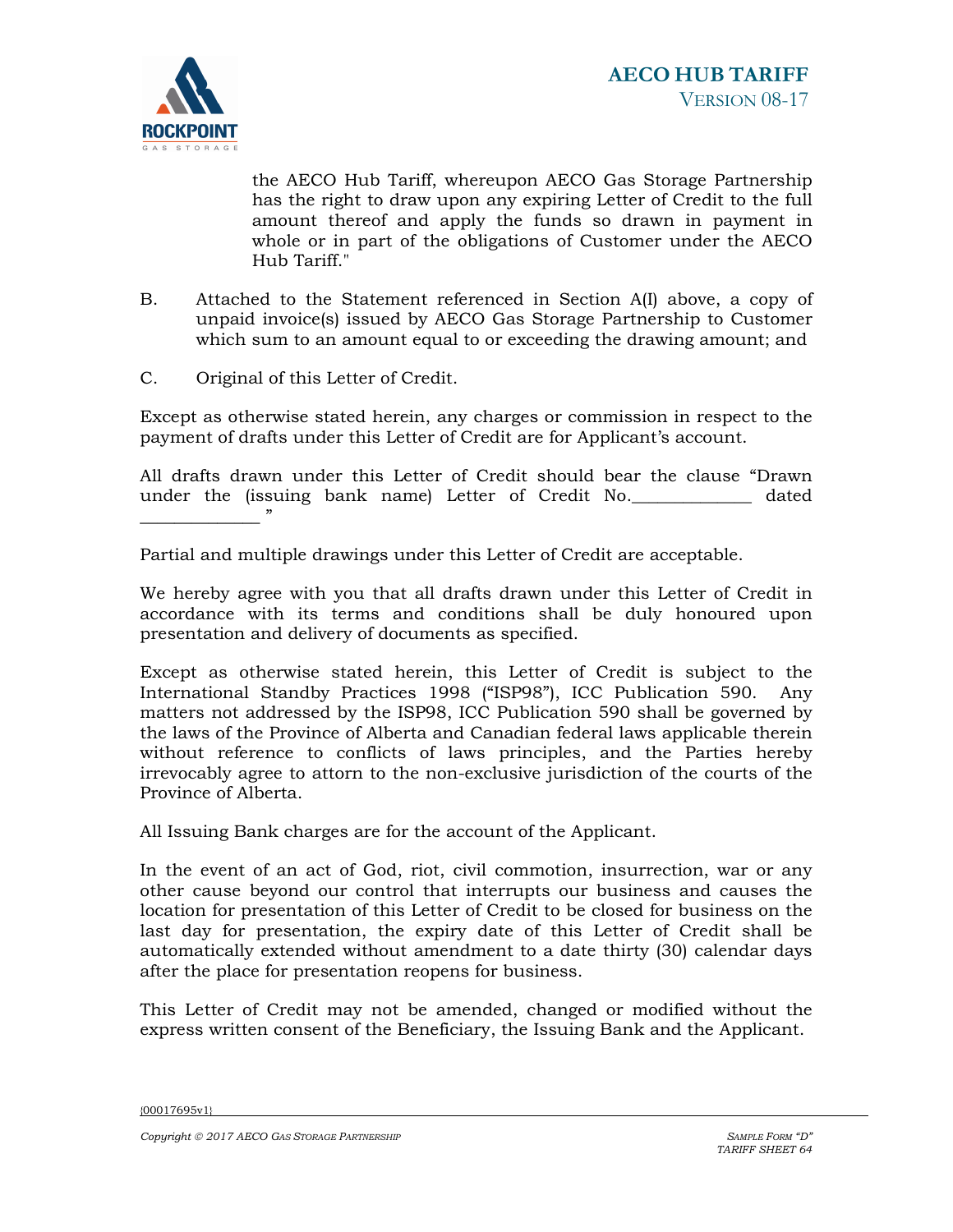

Typographical errors are not considered as discrepancies other than in value or quantity.

Counter Signature **Authorized Signature**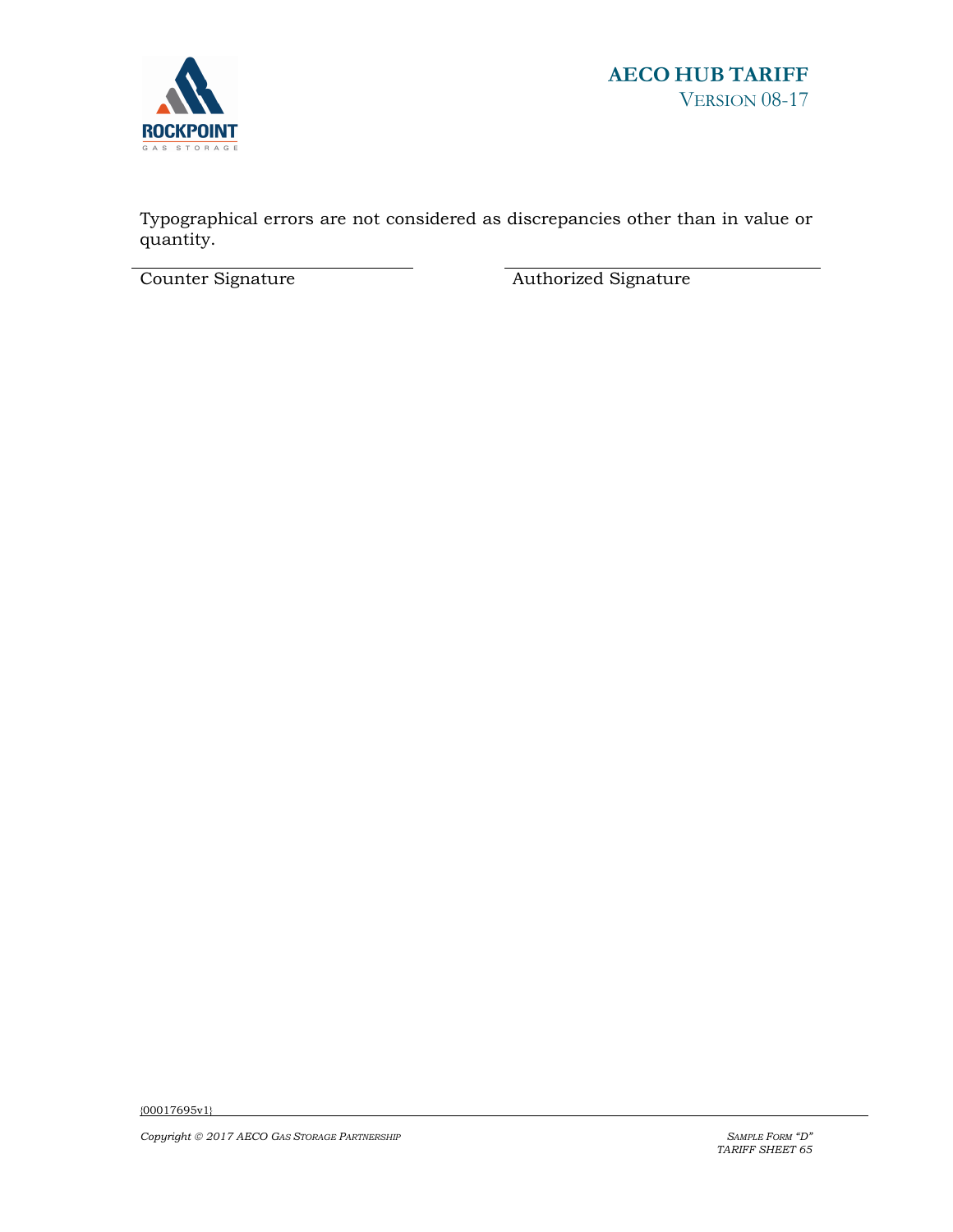

#### **GUARANTEE FORM "E"**

GUARANTEE dated as of \_\_\_\_\_\_\_\_\_\_\_\_\_\_\_\_, 20\_\_\_, made by [NAME OF ACCEPTABLE SPONSOR], (the "Guarantor") in favour of AECO Gas Storage Partnership ("AECO Gas Storage"). [NAME OF Customer] a [state relationship to Guarantor] (the "Customer") is a subscriber to the AECO Hub Tariff. Pursuant to the Storage Services Agreement dated as of \_\_\_\_\_\_\_\_\_\_\_\_\_\_\_\_\_ (included in the AECO Hub Tariff) and all Transactions entered into thereunder (the "Agreements"), AECO Gas Storage has agreed to provide Services to Customer upon the terms and conditions set forth therein. It is a condition to the obligations of AECO Gas Storage to provide the Services to Customer that Guarantor shall guarantee payment of the obligations and liabilities which Customer has incurred or is under or may incur or be under to AECO Gas Storage arising from the dealings between Customer and AECO Gas Storage pursuant to the Agreements. Should Guarantor's Credit Rating at any time fall below the Acceptable Credit Rating, then the provisions of Section 13 of the General Terms and Conditions of the AECO Hub Tariff with the exception of Section 13.4(b) thereof, shall apply mutatis mutandis to Guarantor as if it were Customer.

Where a capitalized term or expression is not otherwise defined in this Agreement the term or expression shall have the meaning ascribed to it in the General Terms and Conditions of the AECO Hub Tariff.

In consideration of the premises, and to induce AECO Gas Storage to provide Services to Customer under the Agreements, Guarantor hereby agrees as follows:

## **1. THE GUARANTEE**

## 1.1 GUARANTEE

Guarantor hereby unconditionally and irrevocably guarantees to AECO Gas Storage the prompt and complete payment by Customer when due of all amounts payable by Customer from time to time for all current and future Transactions entered into under the Agreements or any modifications, amendments, extensions, renewals or replacements thereof (the obligations of Customer to pay such amounts, whether now existing or hereinafter arising are collectively called the "Guaranteed Obligations"). Guarantor further agrees to pay any and all reasonable expenses which may be paid or incurred by AECO Gas Storage in enforcing this Guarantee, including, but not limited to, reasonable attorney's fees and costs.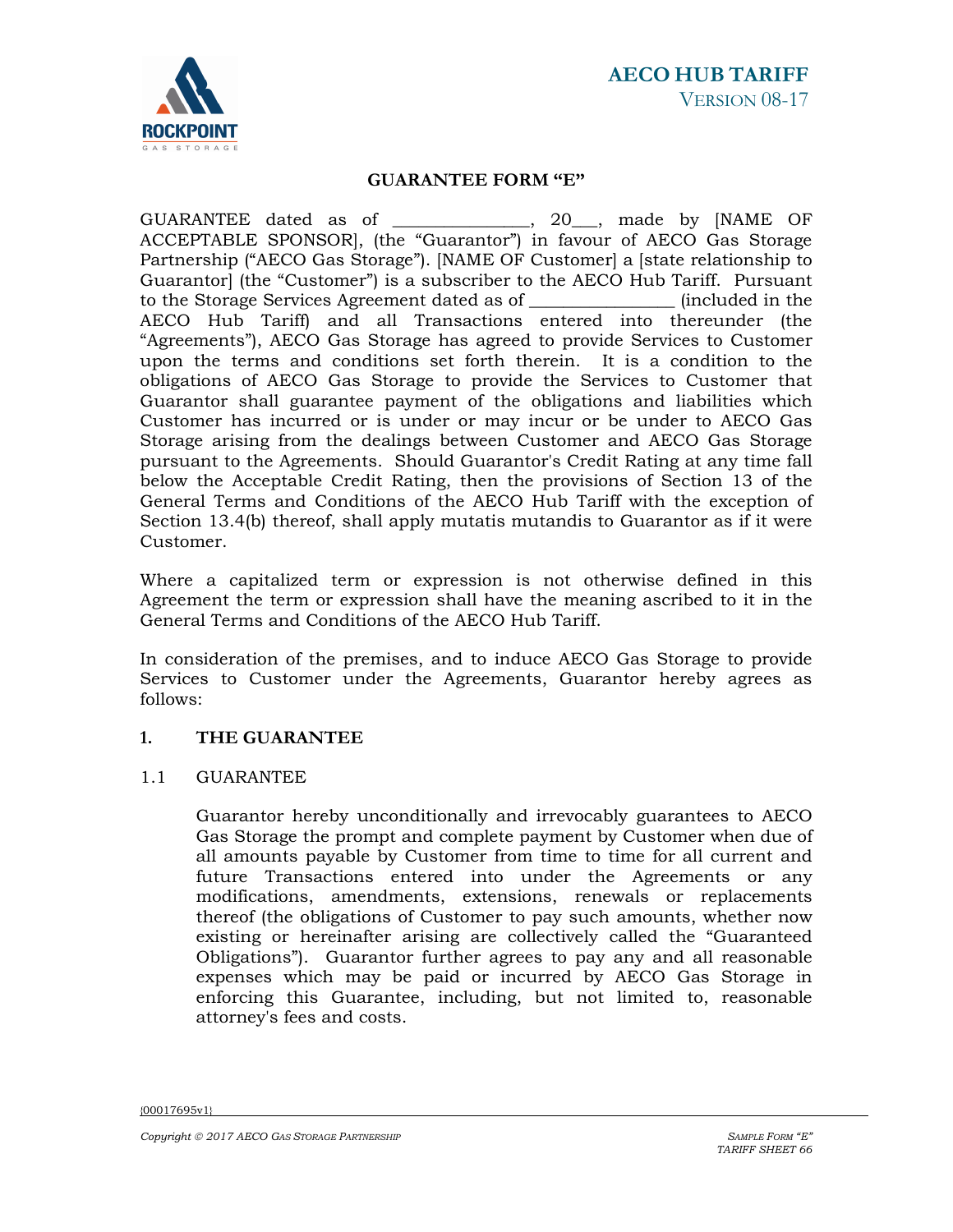

#### 1.2 OBLIGATIONS UNCONDITIONAL

The obligations of Guarantor under Section 1.1 are absolute and unconditional, irrespective of the value, genuineness, validity, regularity or enforceability of the Agreements or any substitution, release or exchange of any other guarantee of, or security for, or support agreement relating to, any of the Guaranteed Obligations and to the fullest extent permitted by applicable law, irrespective of any other circumstances whatsoever which might otherwise constitute a legal or equitable discharge or defence of a surety or Guarantor, in bankruptcy or in any other instance. Without limiting the generality of the foregoing, Guarantor agrees that the occurrence of any one or more of the following shall not affect the liability of the Guarantor hereunder:

- (a) At any time or from time to time, without notice to Guarantor, the time for any performance of or compliance with any of the Guaranteed Obligations shall be extended, or all or any part of such performance or compliance shall be waived.
- (b) Any of the acts mentioned in any of the provisions of the Agreements shall be done or omitted in whole or in part; or
- (c) Any right under the Agreements shall be waived in whole or in part, or any other guarantee of or security for, or support agreement relating to any of the Guaranteed Obligations shall be released or exchanged in whole or in part or otherwise dealt with.

This Guarantee is a guarantee of payment, not collection. Guarantor hereby expressly waives diligence, presentment, demand of payment, protest and all notices whatsoever, and any requirement that AECO Gas Storage exhaust any right, power or remedy or proceed against Customer.

## 1.3 REINSTATEMENT

The obligations of Guarantor under this Section 1 shall be automatically reinstated if and to the extent that for any reason any payment by or on behalf of Customer in respect of the Guaranteed Obligations is rescinded or must be otherwise restored by AECO Gas Storage whether as a result of any proceedings in bankruptcy or reorganization or otherwise.

#### 1.4 NO SUBROGATION

Notwithstanding anything to the contrary in this Guarantee, the Guarantor hereby irrevocably waives all rights which may have arisen in connection with this Guarantee to be subrogated to any and all of the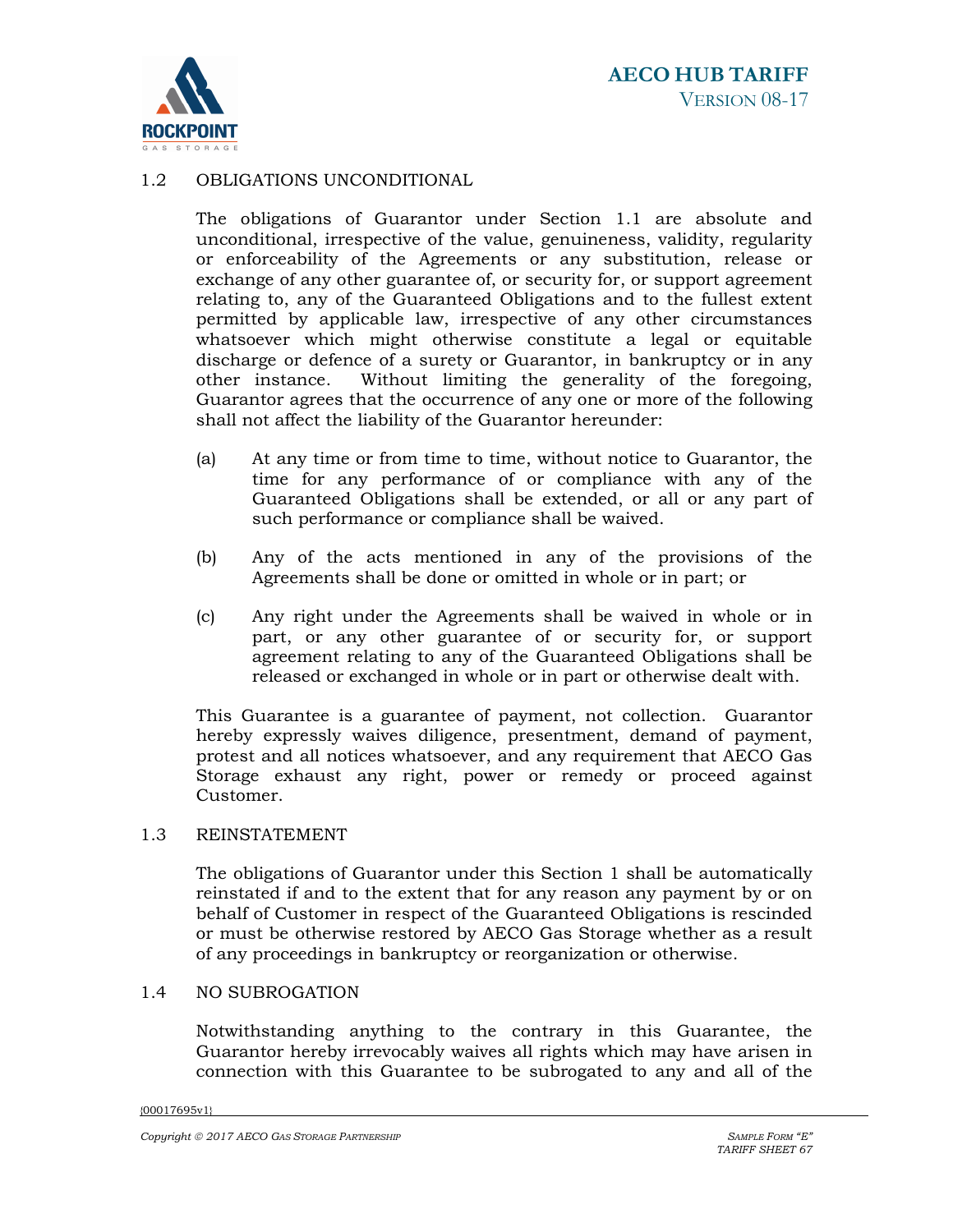

rights (whether contractual, under the Bankruptcy Act of Canada, under common law or otherwise) of AECO Gas Storage against Customer for the payment of the Guaranteed Obligations.

#### 1.5 REMEDIES

Guarantor agrees that, as between the Guarantor and AECO Gas Storage the Guaranteed Obligations may become due and payable as provided in the Agreements for purposes of Section 1.1 hereof, notwithstanding any stay, injunction or other prohibition preventing the Guaranteed Obligations from becoming due and payable.

#### 1.6 CONTINUING GUARANTEE

The guarantee in this Section 1 is a continuing guarantee, and shall apply to all Guaranteed Obligations whenever arising, whether existing at the time of execution this Guarantee or hereafter arising.

#### **2. ASSIGNMENT**

# 2.1 ASSIGNMENT BY GUARANTOR

Guarantor may not assign its rights or obligations hereunder without the prior written consent of AECO Gas Storage, which may be withheld in AECO Gas Storage's sole and absolute discretion.

#### **3. REPRESENTATIONS AND WARRANTIES**

- 3.1 Guarantor represents and warrants as follows:
	- (a) Guarantor is a corporation duly organized, validly existing and in good standing under the laws of its jurisdiction of incorporation.
	- (b) The execution, delivery and performance by Guarantor of this Guarantee are within Guarantor's corporate powers, have been duly authorized by all necessary corporate action, and do not contravene (i) Guarantor's certificate of incorporation or by-laws or (ii) any law, rule, regulation, order or contractual restriction binding on or affecting Guarantor.
	- (c) No authorization or approval or other action by, and no notice to or filing with, any governmental authority or regulatory body is required for the due execution; delivery and performance by Guarantor of this Guarantee, except such as have been duly obtained or made and are in full force and effect.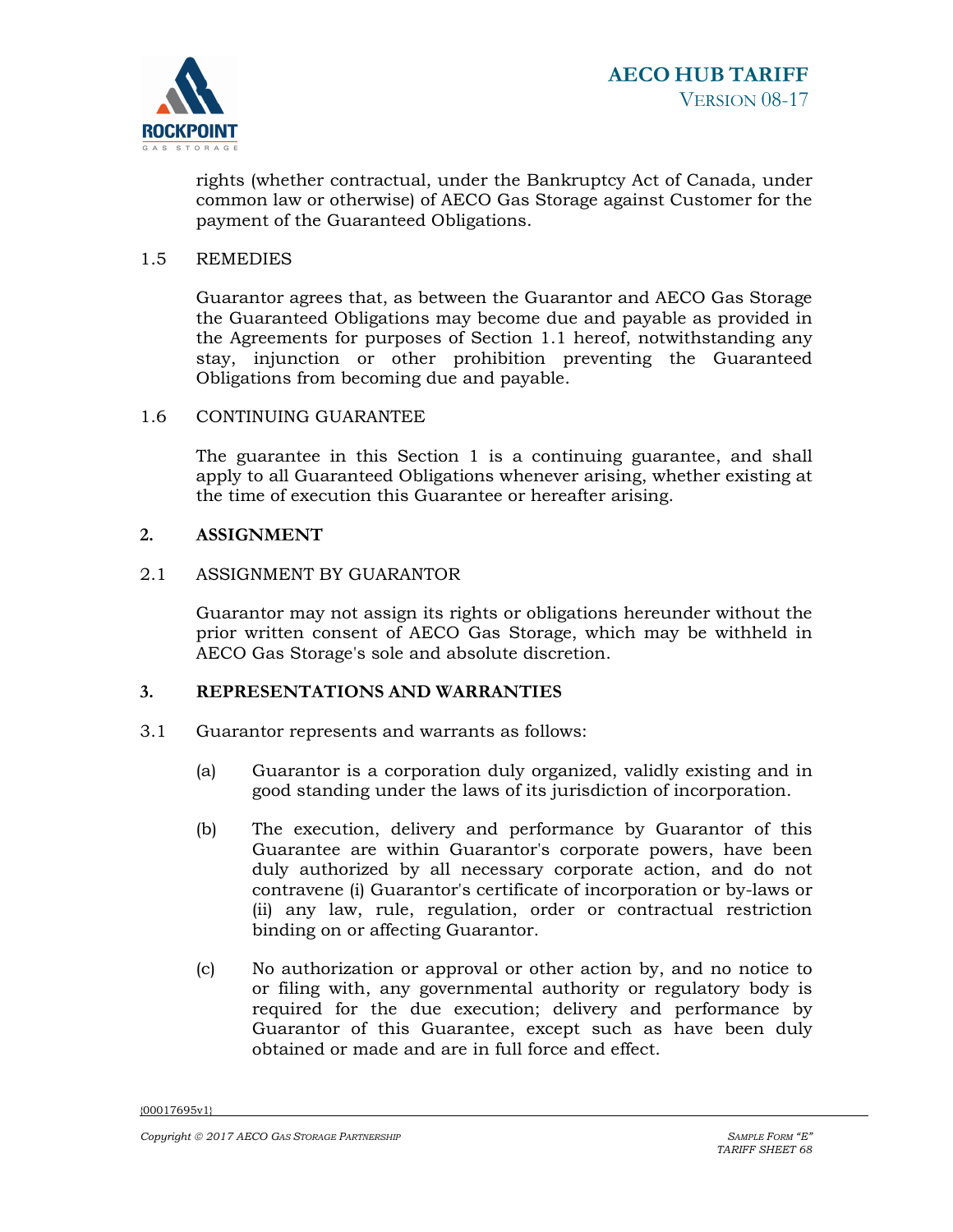

- (d) This Guarantee is a legal, valid and binding obligation of Guarantor enforceable against Guarantor in accordance with its terms, except as enforceability may be limited by applicable bankruptcy, insolvency, reorganization, moratorium or similar laws affecting the enforcement of creditors' rights generally and by general equitable principles (whether enforcement is sought by proceeding in equity or at law).
- (e) The relationship of Guarantor to Customer is \_\_\_\_\_\_\_\_\_\_\_\_\_\_\_\_.
- (f) The representations and warranties made by Customer in the Agreements are true correct.
- (g) The provisions of Section 13 of the General Terms and Conditions of the AECO Hub Tariff with the exception of Section 13.4(b) thereof, shall apply mutatis mutandis to Guarantor as if Guarantor were Customer.

#### **4. COVENANTS**

- 4.1 Guarantor covenants that until the payment and satisfaction in full of the Guaranteed Obligations it shall:
	- (a) Maintain its corporate existence.
	- (b) Not commence or join with any other Person in commencing any<br>proceeding against Customer under any bankruptcy, proceeding against Customer under any bankruptcy, reorganization, liquidation or insolvency law, or vote its shares of capital stock of Customer to direct Customer to commence any proceeding with respect to Customer under any bankruptcy, reorganization, liquidation or insolvency law; and
	- (c) Meet the requirement of Section 13 of the General Terms and Conditions of the AECO Hub Tariff with the exception of Section 13.4(b) thereof, which shall apply mutatis mutandis to Guarantor as if it were Customer.

#### **5. MISCELLANEOUS**

#### 5.1 GOVERNING LAW

This Guarantee shall be governed by, and construed in accordance with, the law of the Province of Alberta without regard to the choice of law provisions thereof.

#### 5.2 NOTICES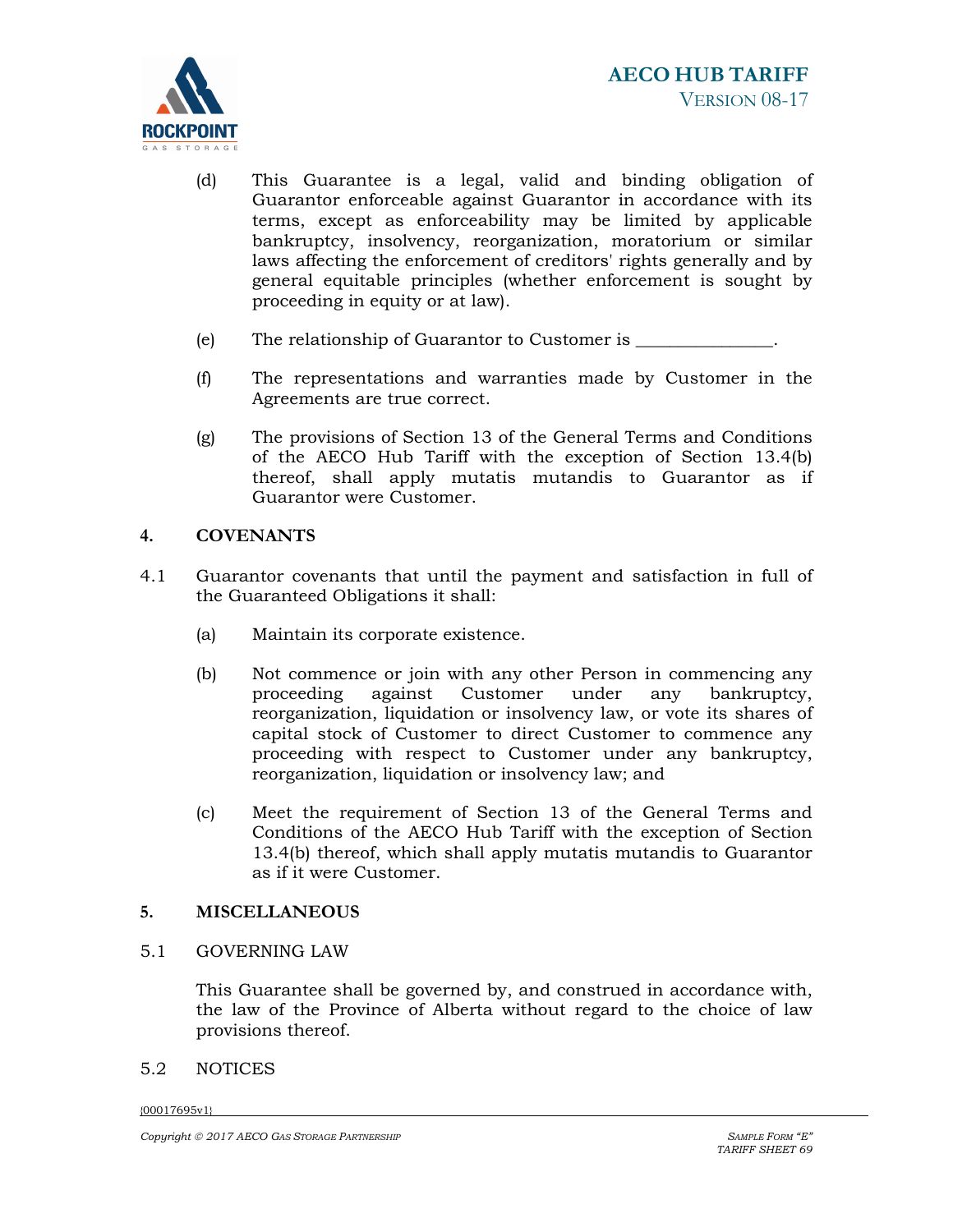

All notices, requests, consents and demands hereunder shall be in writing, shall be effective upon receipt and shall be mailed, hand delivered or transmitted by fax or other electronic means to Guarantor at its address or fax number or other electronic address, specified beneath its signature hereto or at such other address or fax number or electronic address as shall be designated by Guarantor in a notice to AECO Gas Storage.

5.3 SUCCESSORS AND ASSIGNS

This Guarantee shall be binding upon Guarantor and its successors and assigns and shall inure to the benefit of AECO Gas Storage and its successors and assigns.

## 5.4 SUBMISSION TO JURISDICTION; WAIVER

Guarantor hereby irrevocably and unconditionally:

- (a) Submits for itself and its property in any legal action or proceeding relating to this Guarantee or for recognition and enforcement of any judgement in respect thereof, to the nonexclusive general jurisdiction of the Courts of the Province of Alberta and appellate courts from any thereof.
- (b) Consents that any such action or proceeding may be brought in such courts and waives any objection that it may now or hereafter have to the venue of any such action or proceeding in any such court or that such action or proceeding was brought in an inconvenient court and agrees not to plead or claim the same.
- (c) Agrees that service of process in any such action or proceeding may be effected by mailing a copy thereof by registered or certified mail, postage prepaid, to Guarantor at its address set forth with its signature below or at such other address of which the Agent shall have been notified pursuant hereto; and
- (d) Agrees that nothing herein shall affect the right to effect service of process in any other manner permitted by law or shall limit the right to sue in any other jurisdiction.

## 5.5 GUARANTEE TERM

The term of this Guarantee shall commence on the Effective Date and shall continue until (a) all Guaranteed Obligations have been satisfied in full after the termination of any given Transaction; and (b) Customer provides Guarantor with thirty (30) days written notice.

{00017695v1}